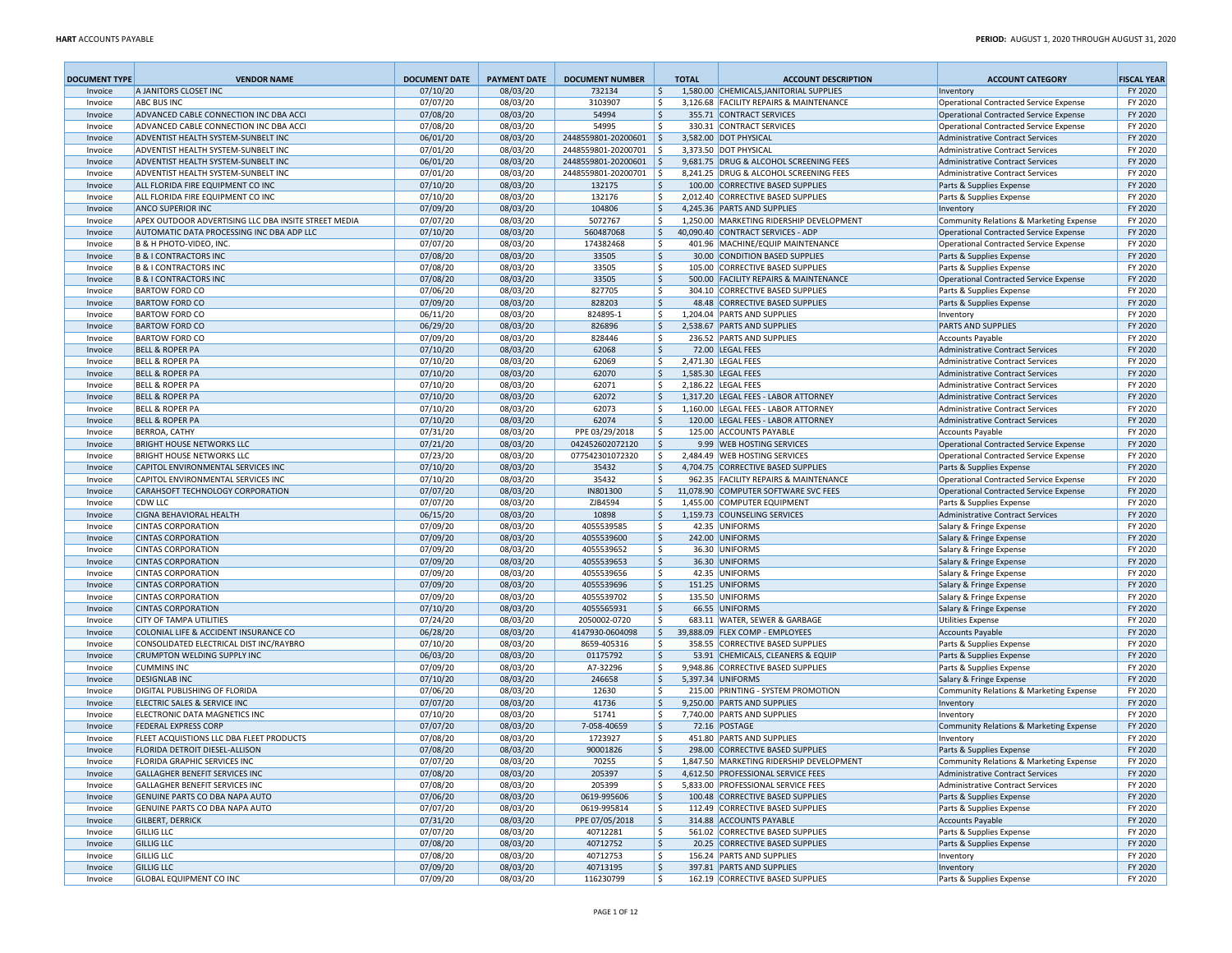| <b>DOCUMENT TYPE</b> | <b>VENDOR NAME</b>                                             | <b>DOCUMENT DATE</b> | <b>PAYMENT DATE</b>  | <b>DOCUMENT NUMBER</b> |                    | <b>TOTAL</b>    | <b>ACCOUNT DESCRIPTION</b>                                    | <b>ACCOUNT CATEGORY</b>                                                          | <b>FISCAL YEAR</b> |
|----------------------|----------------------------------------------------------------|----------------------|----------------------|------------------------|--------------------|-----------------|---------------------------------------------------------------|----------------------------------------------------------------------------------|--------------------|
| Invoice              | GRAINGER                                                       | 07/09/20             | 08/03/20             | 9583499836             | \$                 |                 | 1,312.50 CONDITION BASED SUPPLIES                             | Parts & Supplies Expense                                                         | FY 2020            |
| Invoice              | GRAINGER                                                       | 07/08/20             | 08/03/20             | 9582439536             | \$                 |                 | 149.16 CORRECTIVE BASED SUPPLIES                              | Parts & Supplies Expense                                                         | FY 2020            |
| Invoice              | GRAINGER                                                       | 07/09/20             | 08/03/20             | 9583736633             | l\$                |                 | 143.66 CORRECTIVE BASED SUPPLIES                              | Parts & Supplies Expense                                                         | FY 2020            |
| Invoice              | GRAINGER                                                       | 07/10/20             | 08/03/20             | 9585007942             | ۱\$                |                 | 11.82 CORRECTIVE BASED SUPPLIES                               | Parts & Supplies Expense                                                         | FY 2020            |
| Invoice              | <b>GRAYROBINSON PA</b>                                         | 07/08/20             | 08/03/20             | 10950670               | 5                  |                 | 8,000.00 LEGAL FEES - GENERAL COUNSEL                         | Administrative Contract Services                                                 | FY 2020            |
| Invoice              | <b>GUIDESOFT INC DBA KNOWLEDGE SERVICES</b>                    | 07/07/20             | 08/03/20             | 1323289                | l\$                |                 | 657.60 SALARIES                                               | Salary & Fringe Expense                                                          | FY 2020            |
| Invoice              | <b>GULF COAST THERMO KING</b>                                  | 07/06/20             | 08/03/20             | IV85638                | l\$                |                 | 293.16 PARTS AND SUPPLIES                                     | Inventory                                                                        | FY 2020            |
| Invoice              | HOME DEPOT                                                     | 07/22/20             | 08/03/20             | 4974250                | ۱\$                |                 | 52.83 CORRECTIVE BASED SUPPLIES                               | Parts & Supplies Expense                                                         | FY 2020            |
| Invoice              | <b>HOME DEPOT</b>                                              | 07/23/20             | 08/03/20             | 3974303                | l\$                |                 | 133.75 CORRECTIVE BASED SUPPLIES                              | Parts & Supplies Expense                                                         | FY 2020            |
| Invoice              | <b>HOME DEPOT</b>                                              | 07/28/20             | 08/03/20             | 8974627                | l\$                |                 | 10.44 CORRECTIVE BASED SUPPLIES                               | Parts & Supplies Expense                                                         | FY 2020            |
| Invoice              | <b>HOME DEPOT</b>                                              | 07/28/20             | 08/03/20             | 8974651                | l\$                |                 | 24.36 CORRECTIVE BASED SUPPLIES                               | Parts & Supplies Expense                                                         | FY 2020            |
| Invoice              | HUMANA INSURANCE CO<br>JOHNSON CONTROLS SECURITY SOLUTIONS     | 06/16/20<br>07/11/20 | 08/03/20             | 614318061              | \$<br>l\$          |                 | 3,488.14 SUPPLEMENTAL VISION PLAN<br>388.68 CONTRACT SERVICES | <b>Accounts Payable</b>                                                          | FY 2020<br>FY 2020 |
| Invoice<br>Invoice   | JOHNSON CONTROLS SECURITY SOLUTIONS                            | 07/11/20             | 08/03/20<br>08/03/20 | 34537059<br>34537088   | l\$                |                 | 409.81 CONTRACT SERVICES                                      | Operational Contracted Service Expense<br>Operational Contracted Service Expense | FY 2020            |
| Invoice              | JOHNSON CONTROLS SECURITY SOLUTIONS                            | 07/11/20             | 08/03/20             | 34537092               | \$                 |                 | 2,182.27 CONTRACT SERVICES                                    | Operational Contracted Service Expense                                           | FY 2020            |
| Invoice              | JOHNSON CONTROLS SECURITY SOLUTIONS                            | 07/11/20             | 08/03/20             | 34537093               | \$                 |                 | 441.47 CONTRACT SERVICES                                      | Operational Contracted Service Expense                                           | FY 2020            |
| Invoice              | KENWORTH OF CENTRAL FLORIDA INC                                | 07/08/20             | 08/03/20             | 03P95444               | 5                  |                 | 350.04 CORRECTIVE BASED SUPPLIES                              | Parts & Supplies Expense                                                         | FY 2020            |
| Invoice              | KENWORTH OF CENTRAL FLORIDA INC                                | 07/10/20             | 08/03/20             | 03P95884               | l\$                |                 | 356.23 CORRECTIVE BASED SUPPLIES                              | Parts & Supplies Expense                                                         | FY 2020            |
| Invoice              | KENWORTH OF CENTRAL FLORIDA INC                                | 07/06/20             | 08/03/20             | 03P94941               | \$                 |                 | 2,053.58 PARTS AND SUPPLIES                                   | Inventory                                                                        | FY 2020            |
| Invoice              | KENWORTH OF CENTRAL FLORIDA INC                                | 07/06/20             | 08/03/20             | 03P95247               | \$                 |                 | 2,181.99 PARTS AND SUPPLIES                                   | Inventory                                                                        | FY 2020            |
| Invoice              | KENWORTH OF CENTRAL FLORIDA INC                                | 07/08/20             | 08/03/20             | 03P95445               | 5                  |                 | 428.70 PARTS AND SUPPLIES                                     | Inventory                                                                        | FY 2020            |
| Invoice              | KENWORTH OF CENTRAL FLORIDA INC                                | 07/08/20             | 08/03/20             | 03P95485               | l\$                |                 | 1,000.30 PARTS AND SUPPLIES                                   | Inventory                                                                        | FY 2020            |
| Invoice              | KENWORTH OF CENTRAL FLORIDA INC                                | 07/10/20             | 08/03/20             | 03P95787               | \$                 |                 | 256.30 PARTS AND SUPPLIES                                     | Inventory                                                                        | FY 2020            |
| Invoice              | MILLENNIUM AUTOMOTIVE EQUIPMENT INC                            | 07/07/20             | 08/03/20             | FL665179               | \$                 |                 | 3,340.70 FACILITY REPAIRS & MAINTENANCE                       | Operational Contracted Service Expense                                           | FY 2020            |
| Invoice              | MSC INDUSTRIAL SUPPLY CO                                       | 07/07/20             | 08/03/20             | 3947264001             | \$                 |                 | 277.08 CORRECTIVE BASED SUPPLIES                              | Parts & Supplies Expense                                                         | FY 2020            |
| Invoice              | MSC INDUSTRIAL SUPPLY CO                                       | 07/08/20             | 08/03/20             | 3951182001             | ۱\$                |                 | 277.07 CORRECTIVE BASED SUPPLIES                              | Parts & Supplies Expense                                                         | FY 2020            |
| Invoice              | MSC INDUSTRIAL SUPPLY CO                                       | 07/08/20             | 08/03/20             | 3958242001             | \$                 |                 | 216.24 CORRECTIVE BASED SUPPLIES                              | Parts & Supplies Expense                                                         | FY 2020            |
| Invoice              | MSC INDUSTRIAL SUPPLY CO                                       | 07/09/20             | 08/03/20             | 3958242002             | l \$               |                 | 54.68 CORRECTIVE BASED SUPPLIES                               | Parts & Supplies Expense                                                         | FY 2020            |
| Invoice              | MSC INDUSTRIAL SUPPLY CO                                       | 07/09/20             | 08/03/20             | 3961517001             | 5                  |                 | 354.51 CORRECTIVE BASED SUPPLIES                              | Parts & Supplies Expense                                                         | FY 2020            |
| Invoice              | MSC INDUSTRIAL SUPPLY CO                                       | 07/09/20             | 08/03/20             | 3961702001             | Ŝ.                 |                 | 258.61 CORRECTIVE BASED SUPPLIES                              | Parts & Supplies Expense                                                         | FY 2020            |
| Invoice              | MSC INDUSTRIAL SUPPLY CO                                       | 07/10/20             | 08/03/20             | 3961715001             | 5                  |                 | 203.66 CORRECTIVE BASED SUPPLIES                              | Parts & Supplies Expense                                                         | FY 2020            |
| Invoice              | <b>NEOPART TRANSIT LLC</b>                                     | 07/06/20             | 08/03/20             | 2448512-00             | l\$                |                 | 3,751.20 PARTS AND SUPPLIES                                   | Inventory                                                                        | FY 2020            |
| Invoice              | PALMDALE OIL COMPANY                                           | 07/07/20             | 08/03/20             | 1373249                | 5                  |                 | 817.49 DIESEL & GAS EXCISE TAX                                | Tax Expense                                                                      | FY 2020            |
| Invoice              | PALMDALE OIL COMPANY                                           | 07/10/20             | 08/03/20             | 1375428                | Ŝ.                 |                 | 1,070.67 DIESEL & GAS EXCISE TAX                              | <b>Tax Expense</b>                                                               | FY 2020            |
| Invoice              | PALMDALE OIL COMPANY                                           | 07/08/20             | 08/03/20             | 1372658                | l\$                |                 | 297.00 DIESEL EXHAUST FLUID                                   | Fuel and Oil Expense                                                             | FY 2020            |
| Invoice              | PALMDALE OIL COMPANY                                           | 07/07/20             | 08/03/20             | 1373249                | l\$                |                 | 3.155.30 GASOLINE                                             | Fuel and Oil Expense                                                             | FY 2020            |
| Invoice              | PALMDALE OIL COMPANY                                           | 07/10/20             | 08/03/20             | 1375428                | l\$                |                 | 4,143.00 GASOLINE                                             | Fuel and Oil Expense                                                             | FY 2020            |
| Invoice              | PALMDALE OIL COMPANY                                           | 07/08/20<br>07/08/20 | 08/03/20             | 1373604<br>1373607     | l\$<br>l\$         |                 | 1,621.50 OIL & LUBE                                           | Fuel and Oil Expense                                                             | FY 2020<br>FY 2020 |
| Invoice              | PALMDALE OIL COMPANY                                           |                      | 08/03/20             | 1557484                | \$                 | 9,612.88 DIESEL | 318.75 OIL & LUBE                                             | Fuel and Oil Expense                                                             |                    |
| Invoice<br>Invoice   | PETROLEUM TRADERS CORPORATION<br>PETROLEUM TRADERS CORPORATION | 07/07/20<br>07/09/20 | 08/03/20<br>08/03/20 | 1557481B               | S.                 | 9,636.97 DIESEL |                                                               | Fuel and Oil Expense<br>Fuel and Oil Expense                                     | FY 2020<br>FY 2020 |
| Invoice              | PETROLEUM TRADERS CORPORATION                                  | 07/07/20             | 08/03/20             | 1557484                | Ŝ.                 |                 | 2,673.50 DIESEL & GAS EXCISE TAX                              | <b>Tax Expense</b>                                                               | FY 2020            |
| Invoice              | PETROLEUM TRADERS CORPORATION                                  | 07/09/20             | 08/03/20             | 1557481B               | \$                 |                 | 2,684.88 DIESEL & GAS EXCISE TAX                              | <b>Tax Expense</b>                                                               | FY 2020            |
| Invoice              | RELIABLE TRANSMISSION SERVICE                                  | 07/10/20             | 08/03/20             | T-28928                | \$                 |                 | 3,795.00 PARTS AND SUPPLIES                                   | Inventory                                                                        | FY 2020            |
| Invoice              | RELIABLE TRANSMISSION SERVICE                                  | 07/10/20             | 08/03/20             | T-28929                | ۱\$                |                 | 3,795.00 PARTS AND SUPPLIES                                   | Inventory                                                                        | FY 2020            |
| Invoice              | <b>SEABOARD DISTRIBUTION INC</b>                               | 07/06/20             | 08/03/20             | 243012                 | Ŝ.                 |                 | 1,764.72 ANTI FREEZE/COOLANT                                  | Fuel and Oil Expense                                                             | FY 2020            |
| Invoice              | <b>STEPPS TOWING SERVICE INC</b>                               | 07/06/20             | 08/03/20             | HH322087               | \$                 |                 | 250.00 TOWING CHARGES                                         | Operational Contracted Service Expense                                           | FY 2020            |
| Invoice              | <b>STEPPS TOWING SERVICE INC</b>                               | 07/07/20             | 08/03/20             | HH306630               | \$                 |                 | 250.00 TOWING CHARGES                                         | Operational Contracted Service Expense                                           | FY 2020            |
| Invoice              | <b>STEPPS TOWING SERVICE INC</b>                               | 07/08/20             | 08/03/20             | TW319269               | l\$                |                 | 285.00 TOWING CHARGES                                         | Operational Contracted Service Expense                                           | FY 2020            |
| Invoice              | <b>TAMPA ELECTRIC COMPANY</b>                                  | 07/22/20             | 08/03/20             | 211012155118-0720      | l\$                |                 | 11.16 ELECTRICITY                                             | <b>Utilities Expense</b>                                                         | FY 2020            |
| Invoice              | <b>TAMPA ELECTRIC COMPANY</b>                                  | 07/27/20             | 08/03/20             | 211012155373-0720      | \$ ا               |                 | 222.83 ELECTRICITY                                            | <b>Utilities Expense</b>                                                         | FY 2020            |
| Invoice              | <b>TAMPA ELECTRIC COMPANY</b>                                  | 07/27/20             | 08/03/20             | 211012155613-0720      | \$ ا               |                 | 156.54 ELECTRICITY                                            | <b>Utilities Expense</b>                                                         | FY 2020            |
| Invoice              | <b>TAMPA ELECTRIC COMPANY</b>                                  | 07/27/20             | 08/03/20             | 211012155811-0720      | ۱\$                |                 | 318.81 ELECTRICITY                                            | <b>Utilities Expense</b>                                                         | FY 2020            |
| Invoice              | UNIFIRST CORPORATION                                           | 07/06/20             | 08/03/20             | 914 2695756            | l\$                |                 | 82.50 FACILITY REPAIRS & MAINTENANCE                          | Operational Contracted Service Expense                                           | FY 2020            |
| Invoice              | UNIFIRST CORPORATION                                           | 07/07/20             | 08/03/20             | 914 2696439            | \$                 |                 | 22.50 FACILITY REPAIRS & MAINTENANCE                          | Operational Contracted Service Expense                                           | FY 2020            |
| Invoice              | UNIFIRST CORPORATION                                           | 07/08/20             | 08/03/20             | 914 2697154            | Ŝ.                 |                 | 89.30 FACILITY REPAIRS & MAINTENANCE                          | Operational Contracted Service Expense                                           | FY 2020            |
| Invoice              | UNITED REFRIGERATION INC                                       | 07/24/20             | 08/03/20             | 74685264-00            | $\mathsf{\hat{S}}$ |                 | 77.99 CORRECTIVE BASED SUPPLIES                               | Parts & Supplies Expense                                                         | FY 2020            |
| Invoice              | UNITED WAY OF TAMPA BAY, INC.                                  | 07/30/20             | 08/03/20             | PPE 07/25/20           | IŞ.                |                 | 25.00 UNITED WAY FUND - EMPLOYEES                             | Accounts Payable                                                                 | FY 2020            |
| Invoice              | UNUM LIFE INS CO OF AMERICA                                    | 06/19/20             | 08/03/20             | 0397613-851-0720       | $\vert \xi \vert$  |                 | 2,906.05 PROFESSIONAL SERVICE FEES                            | Administrative Contract Services                                                 | FY 2020            |
| Invoice              | A JANITORS CLOSET INC                                          | 08/03/20             | 08/10/20             | 732623                 | l \$               |                 | 166.11 CHEMICALS, JANITORIAL SUPPLIES                         | Inventory                                                                        | FY 2020            |
| Invoice              | A JANITORS CLOSET INC                                          | 08/03/20             | 08/10/20             | 732625                 | \$                 |                 | 2,326.52 CHEMICALS, JANITORIAL SUPPLIES                       | Inventory                                                                        | FY 2020            |
| Invoice              | A JANITORS CLOSET INC                                          | 08/03/20             | 08/10/20             | 732619                 | ۱\$                |                 | 58.21 TOOLS, EQUIP & SHOP SUPPLIES                            | Parts & Supplies Expense                                                         | FY 2020            |
| Invoice              | A JANITORS CLOSET INC                                          | 08/03/20             | 08/10/20             | 732622                 | \$                 |                 | 195.51 TOOLS, EQUIP & SHOP SUPPLIES                           | Parts & Supplies Expense                                                         | FY 2020            |
| Invoice              | AERO HARDWARE & SUPPLY INC DBA HYDRAULIC SUPPLY CO             | 07/16/20             | 08/10/20             | 1842399                | \$                 |                 | 627.26 CORRECTIVE BASED SUPPLIES                              | Parts & Supplies Expense                                                         | FY 2020            |
| Invoice              | <b>AMERIGAS PROPANE LP</b>                                     | 07/14/20             | 08/10/20             | 3109329606             | \$                 |                 | 97.85 PROPANE FACILITIES                                      | <b>Utilities Expense</b>                                                         | FY 2020            |
| Invoice              | ANCO SUPERIOR INC                                              | 07/16/20             | 08/10/20             | 104882                 | S,                 |                 | 1,135.00 PARTS AND SUPPLIES                                   | Inventory                                                                        | FY 2020            |
| Invoice              | <b>ARCHIVE CORPORATION</b>                                     | 07/03/20             | 08/10/20             | 0149492                | \$                 |                 | 699.96 CONTRACT SERVICES<br>683.42 CORRECTIVE BASED SUPPLIES  | Operational Contracted Service Expense                                           | FY 2020            |
| Invoice              | <b>BARTOW FORD CO</b>                                          | 07/15/20             | 08/10/20             | 829055                 | \$                 |                 |                                                               | Parts & Supplies Expense                                                         | FY 2020            |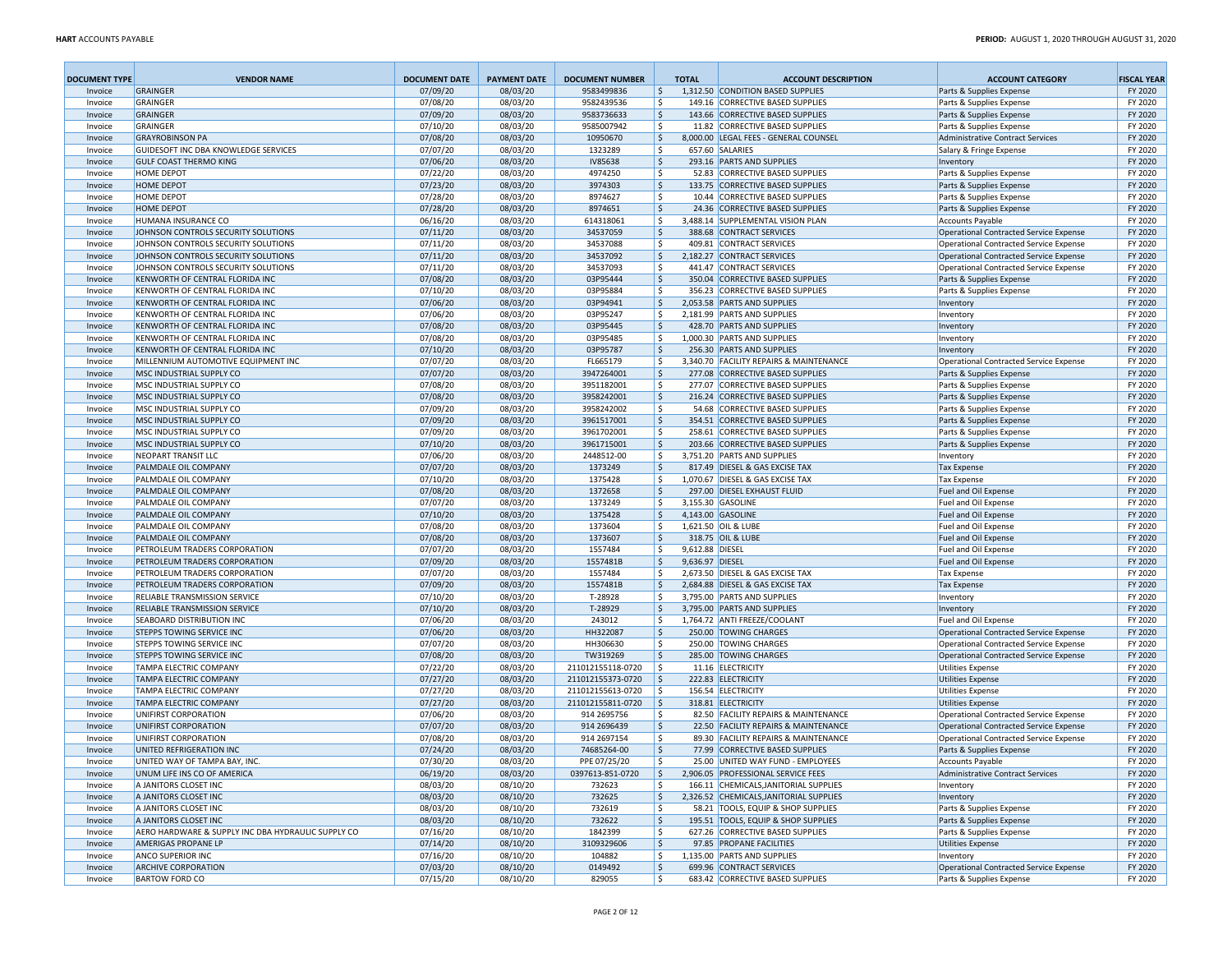| <b>DOCUMENT TYPE</b> | <b>VENDOR NAME</b>                                                                 | <b>DOCUMENT DATE</b> | <b>PAYMENT DATE</b>  | <b>DOCUMENT NUMBER</b>   |                    | <b>TOTAL</b> | <b>ACCOUNT DESCRIPTION</b>                                             | <b>ACCOUNT CATEGORY</b>                              | <b>FISCAL YEAR</b> |
|----------------------|------------------------------------------------------------------------------------|----------------------|----------------------|--------------------------|--------------------|--------------|------------------------------------------------------------------------|------------------------------------------------------|--------------------|
| Invoice              | <b>BARTOW FORD CO</b>                                                              | 07/17/20             | 08/10/20             | 829258                   | \$                 |              | 75.67 CORRECTIVE BASED SUPPLIES                                        | Parts & Supplies Expense                             | FY 2020            |
| Invoice              | <b>BARTOW FORD CO</b>                                                              | 07/17/20             | 08/10/20             | 829329                   | \$                 |              | 2.022.60 PARTS AND SUPPLIES                                            | Accounts Payable                                     | FY 2020            |
| Invoice              | <b>BARTOW FORD CO</b>                                                              | 07/17/20             | 08/10/20             | 829494                   | 5                  |              | 23.20 PARTS AND SUPPLIES                                               | <b>Accounts Payable</b>                              | FY 2020            |
| Invoice              | BENNETT JACOBS AND ADAMS PA                                                        | 07/13/20             | 08/10/20             | 116039                   | \$                 |              | 36,750.68 LEGAL FEES - LABOR ATTORNEY                                  | Administrative Contract Services                     | FY 2020            |
| Invoice              | <b>BUCKEYE CLEANING CENTER</b>                                                     | 07/14/20             | 08/10/20             | 90241839                 | 5                  |              | 413.40 CORRECTIVE BASED SUPPLIES                                       | Parts & Supplies Expense                             | FY 2020            |
| Invoice              | C2 INC DBA SHRED360                                                                | 07/17/20             | 08/10/20             | 2002282                  | \$                 |              | 60.00 FACILITY REPAIRS & MAINTENANCE                                   | Operational Contracted Service Expense               | FY 2020            |
| Invoice              | CARABALLO, ELAINE                                                                  | 08/04/20             | 08/10/20             | 06/26/20-CDL             | 5                  |              | 82.00 LICENSES & PERMITS<br>14,718.52 CELL PHONES                      | <b>Tax Expense</b>                                   | FY 2020            |
| Invoice              | CELLCO PARTNERSHIP DBA VERIZON WIRELESS<br>CELLCO PARTNERSHIP DBA VERIZON WIRELESS | 07/23/20<br>07/23/20 | 08/10/20<br>08/10/20 | 9859316556               | \$<br>5            |              | 2,413.43 CELL PHONES                                                   | Utilities Expense                                    | FY 2020<br>FY 2020 |
| Invoice<br>Invoice   | <b>CINTAS CORPORATION</b>                                                          | 07/16/20             | 08/10/20             | 9859372693<br>4056086502 | \$                 |              | 42.35 UNIFORMS                                                         | Utilities Expense<br>Salary & Fringe Expense         | FY 2020            |
| Invoice              | <b>CINTAS CORPORATION</b>                                                          | 07/16/20             | 08/10/20             | 4056086511               | ۱\$                |              | 36.30 UNIFORMS                                                         | Salary & Fringe Expense                              | FY 2020            |
| Invoice              | <b>CINTAS CORPORATION</b>                                                          | 07/16/20             | 08/10/20             | 4056086538               | \$                 |              | 42.35 UNIFORMS                                                         | Salary & Fringe Expense                              | FY 2020            |
| Invoice              | <b>CINTAS CORPORATION</b>                                                          | 07/16/20             | 08/10/20             | 4056086547               | 5                  |              | 36.30 UNIFORMS                                                         | Salary & Fringe Expense                              | FY 2020            |
| Invoice              | <b>CINTAS CORPORATION</b>                                                          | 07/16/20             | 08/10/20             | 4056086780               | \$                 |              | 242.00 UNIFORMS                                                        | Salary & Fringe Expense                              | FY 2020            |
| Invoice              | <b>CINTAS CORPORATION</b>                                                          | 07/16/20             | 08/10/20             | 4056086833               | \$ ا               |              | 135.50 UNIFORMS                                                        | Salary & Fringe Expense                              | FY 2020            |
| Invoice              | <b>CINTAS CORPORATION</b>                                                          | 07/16/20             | 08/10/20             | 4056086866               | ا \$               |              | 151.25 UNIFORMS                                                        | Salary & Fringe Expense                              | FY 2020            |
| Invoice              | <b>CINTAS CORPORATION</b>                                                          | 07/17/20             | 08/10/20             | 4056200003               | ۱\$.               |              | 66.55 UNIFORMS                                                         | Salary & Fringe Expense                              | FY 2020            |
| Invoice              | <b>CITY OF TAMPA PARKING DIVISION</b>                                              | 07/16/20             | 08/10/20             | 26759                    | l \$               |              | 3,501.76 PARKING FEES                                                  | Administrative Expense                               | FY 2020            |
| Invoice              | <b>CREATIVE BUS SALES INC</b>                                                      | 07/17/20             | 08/10/20             | 6040319                  | \$ ا               |              | 243.95 CORRECTIVE BASED SUPPLIES                                       | Parts & Supplies Expense                             | FY 2020            |
| Invoice              | <b>CREATIVE BUS SALES INC</b>                                                      | 07/13/20             | 08/10/20             | 5202912                  | ا \$               |              | 627.64 PARTS AND SUPPLIES                                              | Inventory                                            | FY 2020            |
| Invoice              | <b>CREATIVE BUS SALES INC</b>                                                      | 07/14/20             | 08/10/20             | 13042841                 | \$                 |              | 2,128.74 PARTS AND SUPPLIES                                            | Inventory                                            | FY 2020            |
| Invoice              | <b>CREATIVE BUS SALES INC</b>                                                      | 07/16/20             | 08/10/20             | 13042866                 | \$                 |              | 354.79 PARTS AND SUPPLIES                                              | Inventory                                            | FY 2020            |
| Invoice              | <b>CREATIVE BUS SALES INC</b>                                                      | 07/16/20             | 08/10/20             | 6040309                  | \$                 |              | 3,087.04 PARTS AND SUPPLIES                                            | Inventory                                            | FY 2020            |
| Invoice              | CREATIVE BUS SALES INC                                                             | 07/17/20             | 08/10/20             | 13042901                 | \$                 |              | 3,902.69 PARTS AND SUPPLIES                                            | Inventory                                            | FY 2020            |
| Invoice              | CRUMPTON WELDING SUPPLY INC                                                        | 06/22/20             | 08/10/20             | 01178073                 | \$                 |              | 27.26 CHEMICALS, CLEANERS & EQUIP                                      | Parts & Supplies Expense                             | FY 2020            |
| Invoice              | <b>DESIGNLAB INC</b>                                                               | 07/17/20             | 08/10/20             | 246712                   | \$                 |              | 4,733.52 UNIFORMS                                                      | Salary & Fringe Expense                              | FY 2020            |
| Invoice              | <b>DIRECTV LLC</b>                                                                 | 07/31/20             | 08/10/20             | 37649926185              | ۱\$                |              | 132.99 CABLE TELEVISION SERVICES                                       | Utilities Expense                                    | FY 2020            |
| Invoice              | DVM INSURANCE AGENCY DBA NATIONWIDE PET INS                                        | 07/29/20             | 08/10/20             | 3445-072020              | \$                 |              | 871.02 FLEX COMP - EMPLOYEES                                           | Accounts Payable                                     | FY 2020            |
| Invoice              | <b>FEDERAL EXPRESS CORP</b>                                                        | 07/14/20             | 08/10/20             | 7-064-41123              | 5                  |              | 86.08 POSTAGE                                                          | Community Relations & Marketing Expense              | FY 2020            |
| Invoice              | FLEET ACQUISTIONS LLC DBA FLEET PRODUCTS                                           | 07/17/20             | 08/10/20             | 1725918                  | l\$                |              | 137.50 TOOLS, EQUIP & SHOP SUPPLIES                                    | Parts & Supplies Expense                             | FY 2020            |
| Invoice              | <b>FLEETPRIDE INC</b><br><b>FLEETPRIDE INC</b>                                     | 07/16/20<br>07/17/20 | 08/10/20<br>08/10/20 | 55587779<br>55644584     | 5<br>  \$          |              | 190.50 PARTS AND SUPPLIES<br>99.36 TOOLS, EQUIP & SHOP SUPPLIES        | Inventory<br>Parts & Supplies Expense                | FY 2020<br>FY 2020 |
| Invoice<br>Invoice   | FLORIDA DEPT OF TRANSPORTATION DBA SUNPASS                                         | 08/01/20             | 08/10/20             | 329423 07-20             | 5                  |              | 5,658.54 TOLLS ONLY                                                    | Other Administrative Expenses                        | FY 2020            |
| Invoice              | FLORIDA GOVERNMENT FINANCE OFFICERS ASSOC                                          | 08/03/20             | 08/10/20             | KARMAZON 20-21           | l\$                |              | 50.00 DUES, SUBSCRIPTIONS & FEES                                       | Administrative Expense                               | FY 2020            |
| Invoice              | FLORIDA GOVERNMENT FINANCE OFFICERS ASSOC                                          | 08/03/20             | 08/10/20             | <b>LOLLIE 20-21</b>      | 5                  |              | 50.00 DUES, SUBSCRIPTIONS & FEES                                       | Administrative Expense                               | FY 2020            |
| Invoice              | FLORIDA GOVERNMENT FINANCE OFFICERS ASSOC                                          | 08/03/20             | 08/10/20             | <b>NOEL 20-21</b>        | \$                 |              | 50.00 DUES, SUBSCRIPTIONS & FEES                                       | Administrative Expense                               | FY 2020            |
| Invoice              | FLORIDA GOVERNMENT FINANCE OFFICERS ASSOC                                          | 08/03/20             | 08/10/20             | <b>ROLLER 20-21</b>      | 5                  |              | 50.00 DUES, SUBSCRIPTIONS & FEES                                       | Administrative Expense                               | FY 2020            |
| Invoice              | FLORIDA GOVERNMENT FINANCE OFFICERS ASSOC                                          | 08/03/20             | 08/10/20             | STIGLICH 20-21           | l\$                |              | 50.00 DUES, SUBSCRIPTIONS & FEES                                       | Administrative Expense                               | FY 2020            |
| Invoice              | FLORIDA GOVERNMENT FINANCE OFFICERS ASSOC                                          | 08/03/20             | 08/10/20             | <b>TORRES 20-21</b>      | 5                  |              | 50.00 DUES, SUBSCRIPTIONS & FEES                                       | Administrative Expense                               | FY 2020            |
| Invoice              | GENUINE PARTS CO DBA NAPA AUTO                                                     | 07/16/20             | 08/10/20             | 0619-997170              | \$                 |              | 188.00 CORRECTIVE BASED SUPPLIES                                       | Parts & Supplies Expense                             | FY 2020            |
| Invoice              | <b>GILLIG LLC</b>                                                                  | 07/14/20             | 08/10/20             | 40714355                 | \$                 |              | 577.38 CORRECTIVE BASED SUPPLIES                                       | Parts & Supplies Expense                             | FY 2020            |
| Invoice              | <b>GILLIG LLC</b>                                                                  | 07/15/20             | 08/10/20             | 40714779                 | l\$                |              | 1,331.62 CORRECTIVE BASED SUPPLIES                                     | Parts & Supplies Expense                             | FY 2020            |
| Invoice              | <b>GILLIG LLC</b>                                                                  | 07/16/20             | 08/10/20             | 40715151                 | ۱\$.               |              | 10,046.22 PARTS AND SUPPLIES                                           | Inventory                                            | FY 2020            |
| Invoice              | <b>GILLIG LLC</b>                                                                  | 07/16/20             | 08/10/20             | 40715152                 | l\$                |              | 654.00 PARTS AND SUPPLIES                                              | Inventory                                            | FY 2020            |
| Invoice              | GRAINGER                                                                           | 07/15/20             | 08/10/20             | 9589978098               | ا \$               |              | 32.95 CORRECTIVE BASED SUPPLIES                                        | Parts & Supplies Expense                             | FY 2020            |
| Invoice              | <b>GRAINGER</b>                                                                    | 07/15/20             | 08/10/20             | 9590172954               | \$ ا               |              | 283.20 CORRECTIVE BASED SUPPLIES                                       | Parts & Supplies Expense                             | FY 2020            |
| Invoice              | <b>GREATER RIVERVIEW CHAMBER OF COMMERCE</b>                                       | 08/03/20             | 08/10/20             | 23800                    | 5                  |              | 249.00 DUES, SUBSCRIPTIONS & FEES                                      | Administrative Expense                               | FY 2020            |
| Invoice              | <b>GULF COAST THERMO KING</b>                                                      | 07/15/20             | 08/10/20             | IV85926                  | \$                 |              | 103.50 CORRECTIVE BASED SUPPLIES                                       | Parts & Supplies Expense                             | FY 2020            |
| Invoice              | <b>GULF COAST THERMO KING</b>                                                      | 07/17/20             | 08/10/20             | IV85962                  | \$                 |              | 12,818.72 PARTS AND SUPPLIES                                           | Inventory                                            | FY 2020            |
| Invoice              | HIDDEN RIVER CORP PARK ASSOC INC                                                   | 07/01/20             | 08/10/20             | 1965                     | \$                 |              | 2.634.43 ELECTRICITY                                                   | <b>Utilities Expense</b>                             | FY 2020            |
| Invoice<br>Invoice   | HOLY WATER SOLUTIONS LLC DBA ZERO HAZARD<br>HOME DEPOT                             | 07/14/20<br>08/03/20 | 08/10/20<br>08/10/20 | Q00002<br>2970017        | 5<br>\$            |              | 600.00 TOOLS, EQUIP & SHOP SUPPLIES<br>26.10 CORRECTIVE BASED SUPPLIES | Parts & Supplies Expense                             | FY 2020<br>FY 2020 |
| Invoice              | <b>HOME DEPOT</b>                                                                  | 08/03/20             | 08/10/20             | 2970033                  | 5                  |              | 63.38 CORRECTIVE BASED SUPPLIES                                        | Parts & Supplies Expense<br>Parts & Supplies Expense | FY 2020            |
| Invoice              | HOWCO ENVIRONMENTAL SERVICES                                                       | 07/13/20             | 08/10/20             | 0334148                  | \$                 |              | 220.00 FACILITY REPAIRS & MAINTENANCE                                  | Operational Contracted Service Expense               | FY 2020            |
| Invoice              | <b>INFINITE ENERGY INC</b>                                                         | 07/13/20             | 08/10/20             | 77776116272006           | \$                 |              | 21,645.99 COMPRESSED NATURAL GAS                                       | Fuel and Oil Expense                                 | FY 2020            |
| Invoice              | INFINITE ENERGY INC                                                                | 07/13/20             | 08/10/20             | 9783857452006            | \$                 |              | 13.46 COMPRESSED NATURAL GAS                                           | Fuel and Oil Expense                                 | FY 2020            |
| Invoice              | INTERPRETERS UNLIMITED INC                                                         | 07/17/20             | 08/10/20             | 2020M6-11723             | $\mathsf{\hat{S}}$ |              | 105.60 PROFESSIONAL SERVICE FEES                                       | Administrative Contract Services                     | FY 2020            |
| Invoice              | JANEK CORPORATION, THE                                                             | 07/16/20             | 08/10/20             | 108941                   | ΙS                 |              | 1,850.00 PARTS AND SUPPLIES                                            | Inventory                                            | FY 2020            |
| Invoice              | JASPER WELLER LLC DBA WELLER TRUCK PARTS                                           | 07/14/20             | 08/10/20             | 402106342                | 5                  |              | 9,300.00 PARTS AND SUPPLIES                                            | Inventory                                            | FY 2020            |
| Invoice              | KENWORTH OF CENTRAL FLORIDA INC                                                    | 07/13/20             | 08/10/20             | 03P96073                 | \$                 |              | 128.15 PARTS AND SUPPLIES                                              | Inventory                                            | FY 2020            |
| Invoice              | KENWORTH OF CENTRAL FLORIDA INC                                                    | 07/16/20             | 08/10/20             | 03P96822                 | \$                 |              | 3,772.13 PARTS AND SUPPLIES                                            | Inventory                                            | FY 2020            |
| Invoice              | KENWORTH OF CENTRAL FLORIDA INC                                                    | 07/16/20             | 08/10/20             | 03P96825                 | \$                 |              | 1,736.27 PARTS AND SUPPLIES                                            | Inventory                                            | FY 2020            |
| Invoice              | LEGAL CLUB OF AMERICA CORPORATION                                                  | 06/29/20             | 08/10/20             | 299662                   | \$                 |              | 798.00 PRE-PAID LEGAL - EMPLOYEES                                      | <b>Accounts Payable</b>                              | FY 2020            |
| Invoice              | MILLENNIUM VENDING CORP                                                            | 07/15/20             | 08/10/20             | WC926                    | \$                 |              | 184.97 CORRECTIVE BASED SUPPLIES                                       | Parts & Supplies Expense                             | FY 2020            |
| Invoice              | MILLENNIUM VENDING CORP                                                            | 07/15/20             | 08/10/20             | 2024                     | 5                  |              | 379.97 SUPPLIES/OFFICE/ART/JANITORIAL                                  | Parts & Supplies Expense                             | FY 2020            |
| Invoice              | MOHAWK MANUFACTURING & SUPPLY CO                                                   | 07/17/20             | 08/10/20             | U059167                  | \$                 |              | 10,373.32 PARTS AND SUPPLIES                                           | Inventory                                            | FY 2020            |
| Invoice              | <b>MOHAWK MANUFACTURING &amp; SUPPLY CO</b>                                        | 07/17/20             | 08/10/20             | U059168                  | \$ ا               |              | 2.347.00 PARTS AND SUPPLIES                                            | Inventory                                            | FY 2020            |
| Invoice              | MSC INDUSTRIAL SUPPLY CO                                                           | 07/14/20             | 08/10/20             | 3963188001               | l\$                |              | 277.07 CORRECTIVE BASED SUPPLIES                                       | Parts & Supplies Expense                             | FY 2020            |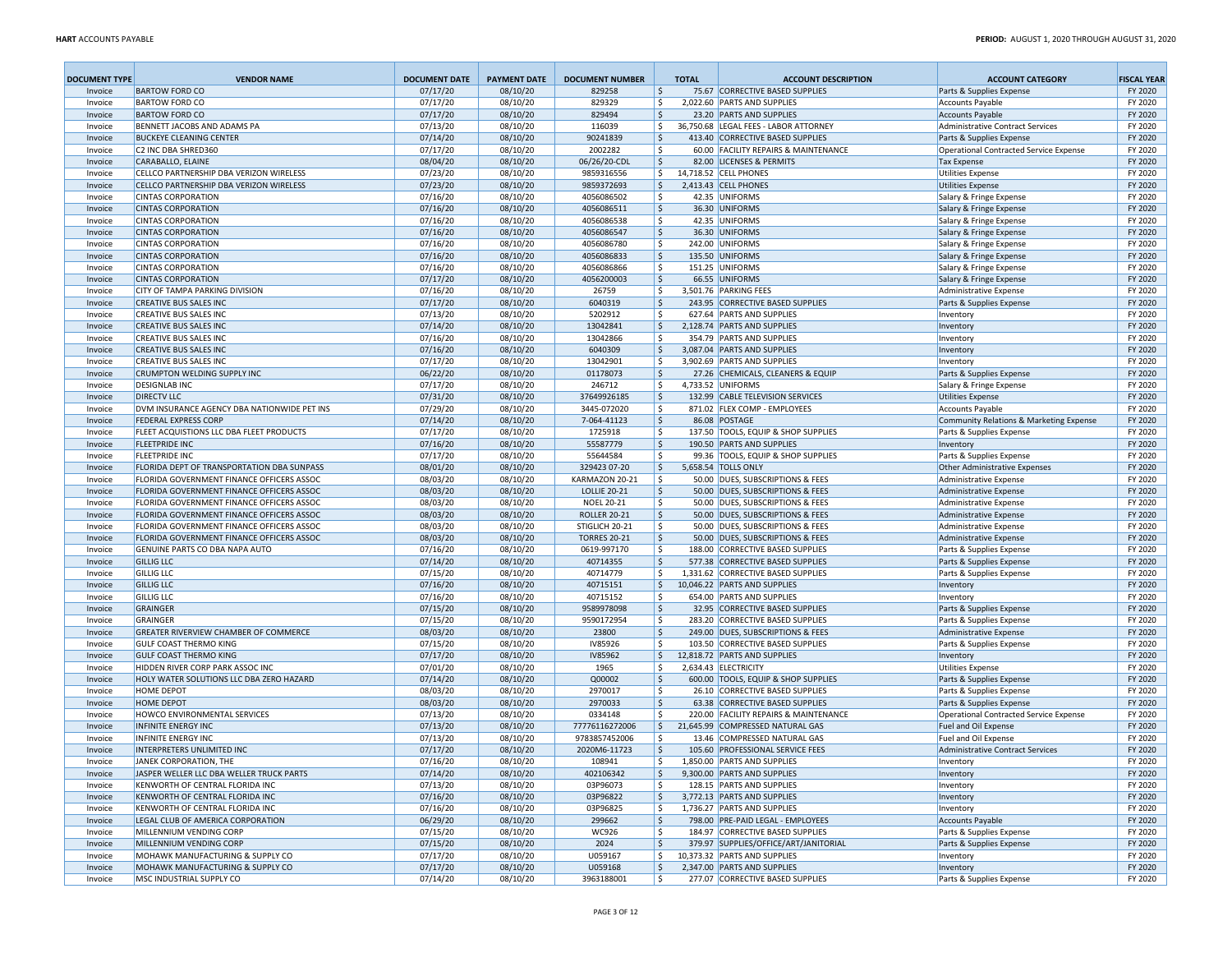| <b>DOCUMENT TYPE</b> | <b>VENDOR NAME</b>                                                                    | <b>DOCUMENT DATE</b> | <b>PAYMENT DATE</b>  | <b>DOCUMENT NUMBER</b>                 | <b>TOTAL</b>             | <b>ACCOUNT DESCRIPTION</b>                                             | <b>ACCOUNT CATEGORY</b>                              | <b>FISCAL YEAR</b> |
|----------------------|---------------------------------------------------------------------------------------|----------------------|----------------------|----------------------------------------|--------------------------|------------------------------------------------------------------------|------------------------------------------------------|--------------------|
| Invoice              | MSC INDUSTRIAL SUPPLY CO                                                              | 07/15/20             | 08/10/20             | 3963988001                             | \$                       | 277.07 CORRECTIVE BASED SUPPLIES                                       | Parts & Supplies Expense                             | FY 2020            |
| Invoice              | MSC INDUSTRIAL SUPPLY CO                                                              | 07/16/20             | 08/10/20             | 3972200001                             | \$                       | 277.07 CORRECTIVE BASED SUPPLIES                                       | Parts & Supplies Expense                             | FY 2020            |
| Invoice              | MSC INDUSTRIAL SUPPLY CO                                                              | 07/16/20             | 08/10/20             | 3976959001                             | \$                       | 379.72 CORRECTIVE BASED SUPPLIES                                       | Parts & Supplies Expense                             | FY 2020            |
| Invoice              | MSC INDUSTRIAL SUPPLY CO                                                              | 07/16/20             | 08/10/20             | 3977193001                             | \$                       | 681.23 CORRECTIVE BASED SUPPLIES                                       | Parts & Supplies Expense                             | FY 2020            |
| Invoice              | <b>NEOPART TRANSIT LLC</b>                                                            | 07/17/20             | 08/10/20             | 2450282-00                             | 5                        | 7,200.00 PARTS AND SUPPLIES                                            | Inventory                                            | FY 2020            |
| Invoice              | PALMDALE OIL COMPANY                                                                  | 07/14/20             | 08/10/20             | 1377011                                | \$                       | 678.10 DIESEL & GAS EXCISE TAX<br>695.97 DIESEL & GAS EXCISE TAX       | <b>Tax Expense</b>                                   | FY 2020            |
| Invoice<br>Invoice   | PALMDALE OIL COMPANY<br>PALMDALE OIL COMPANY                                          | 07/17/20<br>07/14/20 | 08/10/20<br>08/10/20 | 1379218<br>1377011                     | 5<br>\$                  | 2,651.83 GASOLINE                                                      | <b>Tax Expense</b><br>Fuel and Oil Expense           | FY 2020<br>FY 2020 |
| Invoice              | PALMDALE OIL COMPANY                                                                  | 07/17/20             | 08/10/20             | 1379218                                | 5                        | 2,603.58 GASOLINE                                                      | Fuel and Oil Expense                                 | FY 2020            |
| Invoice              | PALMDALE OIL COMPANY                                                                  | 07/16/20             | 08/10/20             | 1377949                                | \$                       | 502.74 OIL & LUBE                                                      | Fuel and Oil Expense                                 | FY 2020            |
| Invoice              | PETROLEUM TRADERS CORPORATION                                                         | 07/13/20             | 08/10/20             | 1557482                                | 9,626.26 DIESEL<br>l\$   |                                                                        | Fuel and Oil Expense                                 | FY 2020            |
| Invoice              | PETROLEUM TRADERS CORPORATION                                                         | 07/15/20             | 08/10/20             | 1557485                                | \$<br>9,595.60 DIESEL    |                                                                        | Fuel and Oil Expense                                 | FY 2020            |
| Invoice              | PETROLEUM TRADERS CORPORATION                                                         | 07/17/20             | 08/10/20             | 1557486                                | 5<br>9,584.11 DIESEI     |                                                                        | <b>Fuel and Oil Expense</b>                          | FY 2020            |
| Invoice              | PETROLEUM TRADERS CORPORATION                                                         | 07/13/20             | 08/10/20             | 1557482                                | \$                       | 2,682.04 DIESEL & GAS EXCISE TAX                                       | <b>Tax Expense</b>                                   | FY 2020            |
| Invoice              | PETROLEUM TRADERS CORPORATION                                                         | 07/15/20             | 08/10/20             | 1557485                                | ۱\$                      | 2,673.50 DIESEL & GAS EXCISE TAX                                       | <b>Tax Expense</b>                                   | FY 2020            |
| Invoice              | PETROLEUM TRADERS CORPORATION                                                         | 07/17/20             | 08/10/20             | 1557486                                | \$                       | 2.670.30 DIESEL & GAS EXCISE TAX                                       | <b>Tax Expense</b>                                   | FY 2020            |
| Invoice              | REPUBLIC SERVICES INC                                                                 | 07/15/20             | 08/10/20             | 0696-000887417                         | \$                       | 904.34 WATER, SEWER & GARBAGE                                          | <b>Utilities Expense</b>                             | FY 2020            |
| Invoice              | REPUBLIC SERVICES INC<br>REPUBLIC SERVICES INC                                        | 07/17/20<br>07/17/20 | 08/10/20             | 0696-000890351<br>0696-000890352       | l \$<br>۱\$              | 212.47 WATER, SEWER & GARBAGE                                          | <b>Utilities Expense</b>                             | FY 2020<br>FY 2020 |
| Invoice<br>Invoice   | REPUBLIC SERVICES INC                                                                 | 07/17/20             | 08/10/20<br>08/10/20 | 0696-000890353                         | l \$                     | 212.47 WATER, SEWER & GARBAGE<br>212.47 WATER, SEWER & GARBAGE         | <b>Utilities Expense</b><br><b>Utilities Expense</b> | FY 2020            |
| Invoice              | SKYBASE COMMUNICATIONS LLC                                                            | 07/15/20             | 08/10/20             | 31700                                  | \$                       | 1,610.00 CELL PHONES                                                   | <b>Utilities Expense</b>                             | FY 2020            |
| Invoice              | SOUTHEAST POWER SYSTEMS OF TAMPA INC                                                  | 06/01/20             | 08/10/20             | 23 178883                              | \$                       | 213.20 PARTS AND SUPPLIES                                              | Inventory                                            | FY 2020            |
| Invoice              | SOUTHERN COACH PARTS CO                                                               | 07/16/20             | 08/10/20             | 68882                                  | \$                       | 1,307.11 PARTS AND SUPPLIES                                            | Inventory                                            | FY 2020            |
| Invoice              | SOUTHERN COACH PARTS CO                                                               | 07/16/20             | 08/10/20             | 68883                                  | \$                       | 1,243.80 PARTS AND SUPPLIES                                            | Inventory                                            | FY 2020            |
| Invoice              | SOUTHERN COMPUTER WAREHOUSE                                                           | 07/13/20             | 08/10/20             | IN-000647434                           | 5                        | 439.28 COMPUTER EQUIPMENT                                              | Parts & Supplies Expense                             | FY 2020            |
| Invoice              | <b>STEPPS TOWING SERVICE INC</b>                                                      | 07/14/20             | 08/10/20             | HH323105                               | \$                       | 250.00 TOWING CHARGES                                                  | Operational Contracted Service Expense               | FY 2020            |
| Invoice              | <b>STEPPS TOWING SERVICE INC</b>                                                      | 07/15/20             | 08/10/20             | HH322930                               | \$                       | 312.50 TOWING CHARGES                                                  | Operational Contracted Service Expense               | FY 2020            |
| Invoice              | SUN STATE INTERNATIONAL TRUCKS LLC                                                    | 07/15/20             | 08/10/20             | X10043473401                           | \$                       | 1,343.50 PARTS AND SUPPLIES                                            | Inventory                                            | FY 2020            |
| Invoice              | TAB PRODUCTS CO LLC                                                                   | 07/08/20             | 08/10/20             | 2466781                                | \$                       | 628.00 PRINTING - OFFICE FORMS                                         | Community Relations & Marketing Expense              | FY 2020            |
| Invoice              | TAMPA DOWNTOWN PARTNERSHIP                                                            | 06/24/20             | 08/10/20             | 1855                                   | Ŝ.                       | 300.00 DUES, SUBSCRIPTIONS & FEES                                      | Administrative Expense                               | FY 2020            |
| Invoice              | <b>TAMPA ELECTRIC COMPANY</b>                                                         | 07/28/20             | 08/10/20             | 211012156033-0720                      | \$ ا                     | 24.09 ELECTRICITY                                                      | <b>Utilities Expense</b>                             | FY 2020            |
| Invoice              | <b>TAMPA ELECTRIC COMPANY</b><br><b>TAMPA ELECTRIC COMPANY</b>                        | 07/28/20<br>07/29/20 | 08/10/20<br>08/10/20 | 211012156322-0720<br>211012156538-0720 | ۱\$<br>  \$              | 418.95 ELECTRICITY<br>19.73 ELECTRICITY                                | <b>Utilities Expense</b><br><b>Utilities Expense</b> | FY 2020<br>FY 2020 |
| Invoice<br>Invoice   | <b>TAMPA ELECTRIC COMPANY</b>                                                         | 08/03/20             | 08/10/20             | 211000476575-0820                      | Ŝ.                       | 19.73 ELECTRICITY                                                      | <b>Utilities Expense</b>                             | FY 2020            |
| Invoice              | <b>TAMPA ELECTRIC COMPANY</b>                                                         | 08/03/20             | 08/10/20             | 211012083310-0820                      | ا \$                     | 34.59 ELECTRICITY                                                      | <b>Utilities Expense</b>                             | FY 2020            |
| Invoice              | <b>TAMPA ELECTRIC COMPANY</b>                                                         | 08/03/20             | 08/10/20             | 211012083575-0820                      | ۱\$                      | 19.73 ELECTRICITY                                                      | <b>Utilities Expense</b>                             | FY 2020            |
| Invoice              | <b>TAMPA FORKLIFT INC</b>                                                             | 07/16/20             | 08/10/20             | 559278                                 | \$                       | 153.68 CORRECTIVE REPAIR SERVICES                                      | Operational Contracted Service Expense               | FY 2020            |
| Invoice              | <b>TAMPA FORKLIFT INC</b>                                                             | 07/16/20             | 08/10/20             | 559279                                 | Ŝ.                       | 173.59 CORRECTIVE REPAIR SERVICES                                      | Operational Contracted Service Expense               | FY 2020            |
| Invoice              | <b>TAMPA FORKLIFT INC</b>                                                             | 07/16/20             | 08/10/20             | 559280                                 | 5                        | 141.31 CORRECTIVE REPAIR SERVICES                                      | Operational Contracted Service Expense               | FY 2020            |
| Invoice              | TRAPEZE SOFTWARE GROUP INC                                                            | 07/17/20             | 08/10/20             | TPWOG00821                             | \$                       | 18,330.00 COMPUTER SOFTWARE SVC FEES                                   | Operational Contracted Service Expense               | FY 2020            |
| Invoice              | UNIFIRST CORPORATION                                                                  | 07/13/20             | 08/10/20             | 914 2699124                            | 5                        | 164.50 FACILITY REPAIRS & MAINTENANCE                                  | Operational Contracted Service Expense               | FY 2020            |
| Invoice              | UNIFIRST CORPORATION                                                                  | 07/15/20             | 08/10/20             | 914 2700481                            | l \$                     | 24.30 FACILITY REPAIRS & MAINTENANCE                                   | Operational Contracted Service Expense               | FY 2020            |
| Invoice              | UNUM LIFE INS CO OF AMERICA                                                           | 06/19/20             | 08/10/20             | 0618526-001-0720                       | ۱\$                      | 16,257.58 FLEX COMP - EMPLOYEES                                        | <b>Accounts Payable</b>                              | FY 2020            |
| Invoice              | WEST COAST TRANSPORTATION SERVICES INC DBA YELLOW CAB<br><b>ZEP SALES AND SERVICE</b> | 07/15/20<br>07/16/20 | 08/10/20<br>08/10/20 | 22926<br>9005361055                    | \$<br>l\$                | 41,277.00 CUST CHOICE VCHR G1I26 438958-18404                          | Capital Grant Expense                                | FY 2020<br>FY 2020 |
| Invoice<br>Invoice   | <b>ABC BUS INC</b>                                                                    | 07/20/20             | 08/17/20             | 3107394                                | \$                       | 2,356.75 CHEMICALS, JANITORIAL SUPPLIES<br>1,019.40 PARTS AND SUPPLIES | Inventory<br>Inventory                               | FY 2020            |
| Invoice              | <b>ABC BUS INC</b>                                                                    | 07/20/20             | 08/17/20             | 3107398                                | 5                        | 7,097.08 PARTS AND SUPPLIES                                            | Inventory                                            | FY 2020            |
| Invoice              | <b>ABC BUS INC</b>                                                                    | 07/22/20             | 08/17/20             | 3108160                                | \$                       | 339.80 PARTS AND SUPPLIES                                              | Inventory                                            | FY 2020            |
| Invoice              | <b>ABC BUS INC</b>                                                                    | 07/24/20             | 08/17/20             | 3108976                                | \$                       | 22.00 PARTS AND SUPPLIES                                               | Inventory                                            | FY 2020            |
| Invoice              | <b>ACCURATE LAMINATING INC</b>                                                        | 07/21/20             | 08/17/20             | 84422                                  | \$                       | 134.00 PRINTING - SYSTEM PROMOTION                                     | Community Relations & Marketing Expense              | FY 2020            |
| Invoice              | ADVANCED CABLE CONNECTION INC DBA ACCI                                                | 07/20/20             | 08/17/20             | 55022                                  | 5                        | 330.43 CONTRACT SERVICES                                               | Operational Contracted Service Expense               | FY 2020            |
| Invoice              | ADVANCED CABLE CONNECTION INC DBA ACCI                                                | 07/20/20             | 08/17/20             | 55051                                  | \$                       | 293.47 CONTRACT SERVICES                                               | Operational Contracted Service Expense               | FY 2020            |
| Invoice              | ALVAREZ PLUMBING COMPANY                                                              | 07/19/20             | 08/17/20             | 2621-11804                             | ۱\$                      | 506.25 CORRECTIVE BASED SUPPLIES                                       | Parts & Supplies Expense                             | FY 2020            |
| Invoice              | ANCO SUPERIOR INC                                                                     | 07/23/20             | 08/17/20             | 104953                                 | \$                       | 990.00 PARTS AND SUPPLIES                                              | Inventory                                            | FY 2020            |
| Invoice              | ARCAS TECHNOLOGY INC                                                                  | 06/02/20             | 08/17/20             | 45555                                  | $\mathsf{\hat{S}}$       | 950.83 COMPUTER EQUIPMENT                                              | Parts & Supplies Expense                             | FY 2020            |
| Invoice              | <b>AUTONATION SSC</b><br><b>BARTOW FORD CO</b>                                        | 07/20/20             | 08/17/20             | 8735301<br>831885                      | \$<br>$\mathsf{\hat{S}}$ | 87.00 CORRECTIVE BASED SUPPLIES<br>70.76 CORRECTIVE BASED SUPPLIES     | Parts & Supplies Expense                             | FY 2020            |
| Invoice<br>Invoice   |                                                                                       | 08/06/20<br>08/05/20 | 08/17/20             |                                        | ΙS                       |                                                                        | Parts & Supplies Expense                             | FY 2020            |
| Invoice              | BOCC - WATER<br><b>BOCC - WATER</b>                                                   | 08/05/20             | 08/17/20<br>08/17/20 | 7441310-0820<br>7541310-0820           | \$                       | 357.12 WATER, SEWER & GARBAGE<br>145.64 WATER, SEWER & GARBAGE         | <b>Utilities Expense</b><br><b>Utilities Expense</b> | FY 2020<br>FY 2020 |
| Invoice              | <b>BRIDGESTONE AMERICAS INC</b>                                                       | 07/21/20             | 08/17/20             | 6502347142                             | \$                       | 2,721.05 TIRES LEASED - ADA/PARA FL-5307P-2020 POP                     | Capital Grant Expense                                | FY 2020            |
| Invoice              | <b>BRIDGESTONE AMERICAS INC</b>                                                       | 07/21/20             | 08/17/20             | 6502347143                             | \$                       | 2,404.58 TIRES LEASED - ADA/PARA FL-5307P-2020 POP                     | Capital Grant Expense                                | FY 2020            |
| Invoice              | <b>BRIDGESTONE AMERICAS INC</b>                                                       | 07/21/20             | 08/17/20             | 6502347146                             | \$                       | 477.28 TIRES LEASED - ADA/PARA FL-5307P-2020 POP                       | Capital Grant Expense                                | FY 2020            |
| Invoice              | <b>BRIDGESTONE AMERICAS INC</b>                                                       | 07/21/20             | 08/17/20             | 6502347147                             | 5                        | 952.53 TIRES LEASED - ADA/PARA FL-5307P-2020 POP                       | Capital Grant Expense                                | FY 2020            |
| Invoice              | <b>BRIDGESTONE AMERICAS INC</b>                                                       | 07/21/20             | 08/17/20             | 6502347142                             | \$                       | 17,926.02 TIRES LEASED - BUS FL-5307P-2020 POP                         | Capital Grant Expense                                | FY 2020            |
| Invoice              | <b>BRIDGESTONE AMERICAS INC</b>                                                       | 07/21/20             | 08/17/20             | 6502347143                             | \$                       | 9.618.34 TIRES LEASED - BUS FL-5307P-2020 POP                          | Capital Grant Expense                                | FY 2020            |
| Invoice              | <b>BRIDGESTONE AMERICAS INC</b>                                                       | 07/21/20             | 08/17/20             | 6502347144                             | \$                       | 580.43 TIRES LEASED - BUS FL-5307P-2020 POP                            | Capital Grant Expense                                | FY 2020            |
| Invoice              | <b>BRIDGESTONE AMERICAS INC</b>                                                       | 07/21/20             | 08/17/20             | 6502347145                             | \$                       | 577.74 TIRES LEASED - BUS FL-5307P-2020 POP                            | Capital Grant Expense                                | FY 2020            |
| Invoice              | <b>BUTLER TRUCK SERVICE INC</b>                                                       | 07/21/20             | 08/17/20             | 200715001                              | l \$                     | 433.89 CORRECTIVE REPAIR SERVICES                                      | Operational Contracted Service Expense               | FY 2020            |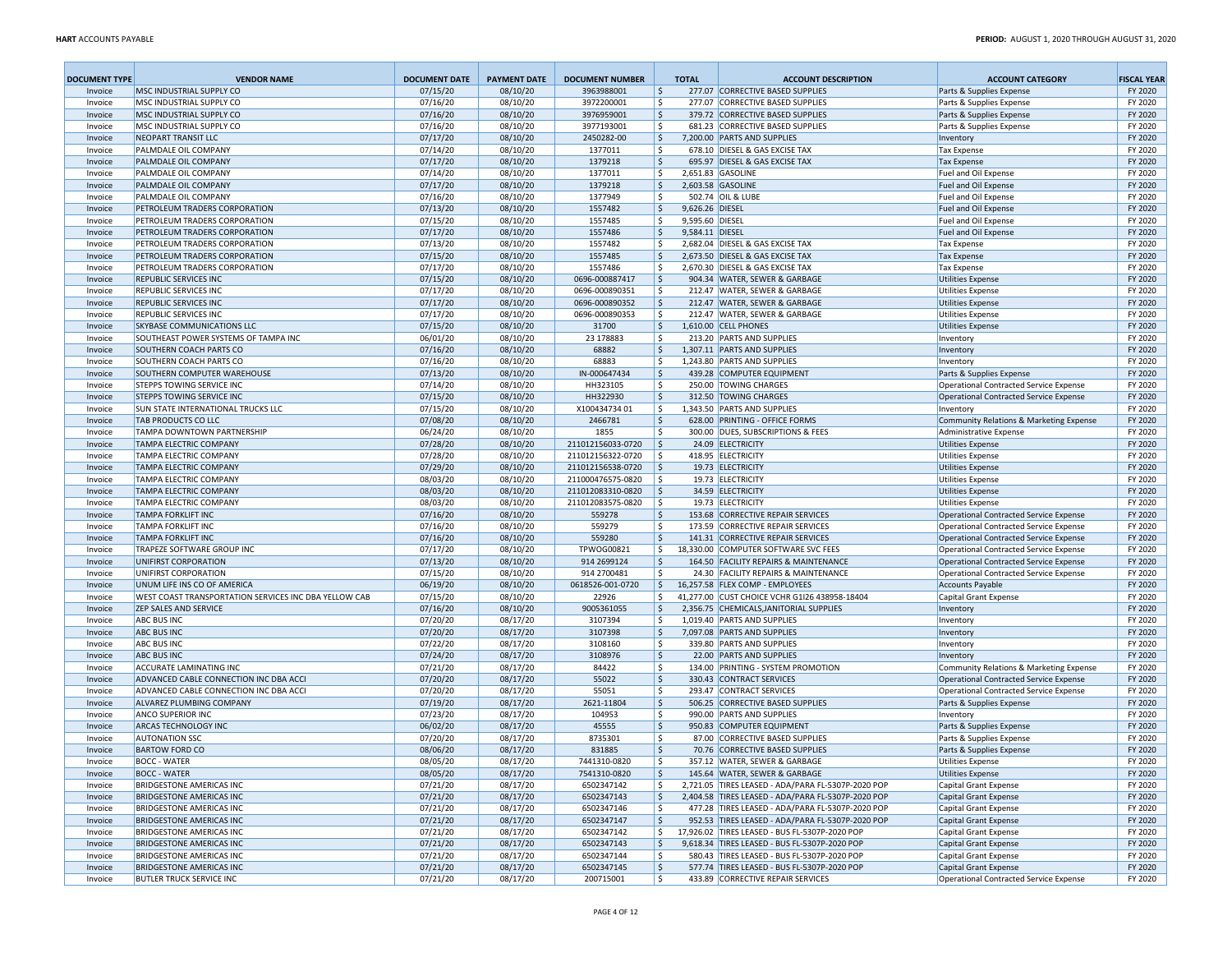| <b>DOCUMENT TYPE</b> | <b>VENDOR NAME</b>                                                                  | <b>DOCUMENT DATE</b> | <b>PAYMENT DATE</b>  | <b>DOCUMENT NUMBER</b>   | <b>TOTAL</b> | <b>ACCOUNT DESCRIPTION</b>                                           | <b>ACCOUNT CATEGORY</b>                              | <b>FISCAL YEAR</b> |
|----------------------|-------------------------------------------------------------------------------------|----------------------|----------------------|--------------------------|--------------|----------------------------------------------------------------------|------------------------------------------------------|--------------------|
| Invoice              | CARR, LOUIS, IV                                                                     | 08/06/20             | 08/17/20             | 06/29/20-CDL             | \$           | 82.00 LICENSES & PERMITS                                             | <b>Tax Expense</b>                                   | FY 2020            |
| Invoice              | <b>CDW LLC</b>                                                                      | 07/24/20             | 08/17/20             | ZMZ2287                  | \$           | 2,463.04 COMPUTER EQUIPMENT                                          | Parts & Supplies Expense                             | FY 2020            |
| Invoice              | <b>CIGNA HEALTH AND LIFE INS CO</b>                                                 | 06/21/20             | 08/17/20             | 2671141                  | 5            | 11.170.60 HEALTH INSURANCE EXCESS EXPENSE                            | Salary & Fringe Expense                              | FY 2020            |
| Invoice              | CIGNA HEALTH AND LIFE INS CO                                                        | 06/21/20             | 08/17/20             | 2671141                  | \$           | 104,583.48 HEALTH INSURANCE THIRD PARTY COSTS                        | Salary & Fringe Expense                              | FY 2020            |
| Invoice              | <b>CINTAS CORPORATION</b>                                                           | 07/23/20             | 08/17/20             | 4056716826               | 5            | 42.35 UNIFORMS                                                       | Salary & Fringe Expense                              | FY 2020            |
| Invoice              | <b>CINTAS CORPORATION</b>                                                           | 07/23/20             | 08/17/20             | 4056716907               | l \$         | 42.35 UNIFORMS                                                       | Salary & Fringe Expense                              | FY 2020            |
| Invoice              | <b>CINTAS CORPORATION</b>                                                           | 07/23/20             | 08/17/20             | 4056716942               | \$           | 36.30 UNIFORMS                                                       | Salary & Fringe Expense                              | FY 2020            |
| Invoice              | <b>CINTAS CORPORATION</b><br><b>CINTAS CORPORATION</b>                              | 07/23/20             | 08/17/20             | 4056716944               | \$           | 36.30 UNIFORMS<br>151.25 UNIFORMS                                    | Salary & Fringe Expense                              | FY 2020<br>FY 2020 |
| Invoice<br>Invoice   | <b>CINTAS CORPORATION</b>                                                           | 07/23/20<br>07/23/20 | 08/17/20<br>08/17/20 | 4056717008<br>4056717018 | \$<br>  \$   | 159.10 UNIFORMS                                                      | Salary & Fringe Expense<br>Salary & Fringe Expense   | FY 2020            |
| Invoice              | <b>CINTAS CORPORATION</b>                                                           | 07/23/20             | 08/17/20             | 4056717031               | 5            | 242.00 UNIFORMS                                                      | Salary & Fringe Expense                              | FY 2020            |
| Invoice              | <b>CINTAS CORPORATION</b>                                                           | 07/24/20             | 08/17/20             | 4056813982               | \$           | 66.55 UNIFORMS                                                       | Salary & Fringe Expense                              | FY 2020            |
| Invoice              | <b>CITY OF TAMPA UTILITIES</b>                                                      | 08/03/20             | 08/17/20             | 2122412-0820             | \$           | 146.46 WATER, SEWER & GARBAGE                                        | <b>Utilities Expense</b>                             | FY 2020            |
| Invoice              | <b>CITY OF TAMPA UTILITIES</b>                                                      | 08/04/20             | 08/17/20             | 2122343-0820             | \$           | 1,613.85 WATER, SEWER & GARBAGE                                      | <b>Utilities Expense</b>                             | FY 2020            |
| Invoice              | <b>CITY OF TAMPA UTILITIES</b>                                                      | 08/05/20             | 08/17/20             | 2083569-0820             | \$           | 419.74 WATER, SEWER & GARBAGE                                        | <b>Utilities Expense</b>                             | FY 2020            |
| Invoice              | <b>CITY OF TAMPA UTILITIES</b>                                                      | 08/06/20             | 08/17/20             | 2182194-0820             | \$           | 3,045.59 WATER, SEWER & GARBAGE                                      | <b>Utilities Expense</b>                             | FY 2020            |
| Invoice              | COULLS STRIPING AND ASPHALT INC                                                     | 07/22/20             | 08/17/20             | 1501                     | \$           | 3,500.00 CONDITION BASED SUPPLIES                                    | Parts & Supplies Expense                             | FY 2020            |
| Invoice              | <b>CREATIVE BUS SALES INC</b>                                                       | 07/23/20             | 08/17/20             | 6040400                  | Ŝ.           | 373.08 PARTS AND SUPPLIES                                            | Inventory                                            | FY 2020            |
| Invoice              | <b>CREATIVE BUS SALES INC</b>                                                       | 07/24/20             | 08/17/20             | 22821943                 | \$           | 355.64 PARTS AND SUPPLIES                                            | Inventory                                            | FY 2020            |
| Invoice              | <b>CUMMINS INC</b>                                                                  | 07/23/20             | 08/17/20             | A7-32951                 | \$           | 630.25 CORRECTIVE BASED SUPPLIES                                     | Parts & Supplies Expense                             | FY 2020            |
| Invoice              | DEAN RINGERS MORGAN AND LAWTON PA                                                   | 07/24/20             | 08/17/20             | 174851                   | \$           | 18,774.00 LEGAL RISK/PL/GENERAL LIABILITY                            | Administrative Contract Services                     | FY 2020            |
| Invoice              | DESIGN-BUILD ENGINEERS & CONTRACTORS, INC                                           | 07/24/20             | 08/17/20             | 20-2411-1                | \$           | 9,645.00 COT Z03 IBD CONSTRUCT BUS STOP/SHELTER                      | Capital Grant Expense                                | FY 2020            |
| Invoice              | <b>DESIR, ELIODOR</b>                                                               | 08/03/20             | 08/17/20             | PPE 12/05/19             | 5            | 461.75 ACCOUNTS PAYABLE                                              | <b>Accounts Payable</b>                              | FY 2020            |
| Invoice              | <b>DIRECTV LLC</b>                                                                  | 08/04/20             | 08/17/20             | 37658378529              | \$           | 35.00 CABLE TELEVISION SERVICES                                      | <b>Utilities Expense</b>                             | FY 2020            |
| Invoice              | DURASERV CORP DBA AMERICAN ROLL-UP DOOR<br>FLEET ACQUISTIONS LLC DBA FLEET PRODUCTS | 07/22/20<br>07/22/20 | 08/17/20<br>08/17/20 | 37107438<br>1726759      | 5<br>Ŝ.      | 4,147.00 FACILITY REPAIRS & MAINTENANCE<br>358.80 PARTS AND SUPPLIES | Operational Contracted Service Expense               | FY 2020<br>FY 2020 |
| Invoice<br>Invoice   | FLEET ACQUISTIONS LLC DBA FLEET PRODUCTS                                            | 07/23/20             | 08/17/20             | 1727033                  | \$           | 191.56 PARTS AND SUPPLIES                                            | Inventory<br>Inventory                               | FY 2020            |
| Invoice              | FLEET ACQUISTIONS LLC DBA FLEET PRODUCTS                                            | 07/23/20             | 08/17/20             | 1727041                  | \$           | 47.60 PARTS AND SUPPLIES                                             | Inventory                                            | FY 2020            |
| Invoice              | FLEET ACQUISTIONS LLC DBA FLEET PRODUCTS                                            | 07/22/20             | 08/17/20             | 1726763                  | 5            | 42.31 TOOLS, EQUIP & SHOP SUPPLIES                                   | Parts & Supplies Expense                             | FY 2020            |
| Invoice              | <b>FLEETPRIDE INC</b>                                                               | 07/20/20             | 08/17/20             | 55741947                 | \$           | 39.00 PARTS AND SUPPLIES                                             | Inventory                                            | FY 2020            |
| Invoice              | <b>FLEETPRIDE INC</b>                                                               | 07/24/20             | 08/17/20             | 56180623                 | 5            | 2,248.50 PARTS AND SUPPLIES                                          | Inventory                                            | FY 2020            |
| Invoice              | FLORIDA DEPARTMENT OF REVENUE                                                       | 07/31/20             | 08/17/20             | <b>SALES TAX 07/2020</b> | l s          | 80.30 SALES TAXES PAYABLE                                            | <b>Taxes Payable</b>                                 | FY 2020            |
| Invoice              | FLORIDA GRAPHIC SERVICES INC                                                        | 07/22/20             | 08/17/20             | 70404                    | \$           | 2,717.00 MARKETING RIDERSHIP DEVELOPMENT                             | Community Relations & Marketing Expense              | FY 2020            |
| Invoice              | <b>GENFARE</b>                                                                      | 07/24/20             | 08/17/20             | 90166451                 | \$           | 3.077.72 TOOLS. EQUIP & SHOP SUPPLIES                                | Parts & Supplies Expense                             | FY 2020            |
| Invoice              | GENUINE PARTS CO DBA NAPA AUTO                                                      | 07/20/20             | 08/17/20             | 0619-997584              | \$           | 276.60 CORRECTIVE BASED SUPPLIES                                     | Parts & Supplies Expense                             | FY 2020            |
| Invoice              | GENUINE PARTS CO DBA NAPA AUTO                                                      | 07/20/20             | 08/17/20             | 0619-997642              | \$           | 159.99 CORRECTIVE BASED SUPPLIES                                     | Parts & Supplies Expense                             | FY 2020            |
| Invoice              | GENUINE PARTS CO DBA NAPA AUTO                                                      | 07/20/20             | 08/17/20             | 0619-997713              | \$           | 303.10 CORRECTIVE BASED SUPPLIES                                     | Parts & Supplies Expense                             | FY 2020            |
| Invoice              | GENUINE PARTS CO DBA NAPA AUTO                                                      | 07/21/20             | 08/17/20             | 0619-997909              | \$           | 115.03 CORRECTIVE BASED SUPPLIES                                     | Parts & Supplies Expense                             | FY 2020            |
| Invoice              | GENUINE PARTS CO DBA NAPA AUTO                                                      | 07/22/20             | 08/17/20             | 0619-997973              | \$           | 115.03 CORRECTIVE BASED SUPPLIES                                     | Parts & Supplies Expense                             | FY 2020            |
| Invoice              | GENUINE PARTS CO DBA NAPA AUTO                                                      | 07/22/20             | 08/17/20             | 0619-998020              | \$           | 67.90 CORRECTIVE BASED SUPPLIES                                      | Parts & Supplies Expense                             | FY 2020            |
| Invoice              | GENUINE PARTS CO DBA NAPA AUTO                                                      | 07/24/20<br>08/10/20 | 08/17/20<br>08/17/20 | 0619-998384              | \$<br>\$     | 116.82 CORRECTIVE BASED SUPPLIES<br>417.15 CORRECTIVE BASED SUPPLIES | Parts & Supplies Expense                             | FY 2020<br>FY 2020 |
| Invoice<br>Invoice   | GENUINE PARTS CO DBA NAPA AUTO<br><b>GILLIG LLC</b>                                 | 07/23/20             | 08/17/20             | 0619-000725<br>40717109  | 5            | 3,300.00 CORRECTIVE BASED SUPPLIES                                   | Parts & Supplies Expense<br>Parts & Supplies Expense | FY 2020            |
| Invoice              | <b>GILLIG LLC</b>                                                                   | 07/23/20             | 08/17/20             | 40717111                 | \$           | 127.52 CORRECTIVE BASED SUPPLIES                                     | Parts & Supplies Expense                             | FY 2020            |
| Invoice              | <b>GILLIG LLC</b>                                                                   | 07/20/20             | 08/17/20             | 40715916                 | 5            | 9,480.00 PARTS AND SUPPLIES                                          | Inventory                                            | FY 2020            |
| Invoice              | <b>GILLIG LLC</b>                                                                   | 07/21/20             | 08/17/20             | 40716300                 | \$           | 3,504.00 PARTS AND SUPPLIES                                          | Inventory                                            | FY 2020            |
| Invoice              | <b>GILLIG LLC</b>                                                                   | 07/22/20             | 08/17/20             | 40716745                 | 5            | 738.79 PARTS AND SUPPLIES                                            | Inventory                                            | FY 2020            |
| Invoice              | <b>GILLIG LLC</b>                                                                   | 07/22/20             | 08/17/20             | 40716746                 | \$           | 189.20 PARTS AND SUPPLIES                                            | Inventory                                            | FY 2020            |
| Invoice              | <b>GILLIG LLC</b>                                                                   | 07/23/20             | 08/17/20             | 40717110                 | l\$          | 472.08 PARTS AND SUPPLIES                                            | Inventory                                            | FY 2020            |
| Invoice              | <b>GILLIG LLC</b>                                                                   | 07/23/20             | 08/17/20             | 40717112                 | \$           | 10,359.75 PARTS AND SUPPLIES                                         | Inventory                                            | FY 2020            |
| Invoice              | <b>GRAINGER</b>                                                                     | 07/20/20             | 08/17/20             | 9595217069               | 5            | 1,410.00 CORRECTIVE BASED SUPPLIES                                   | Parts & Supplies Expense                             | FY 2020            |
| Invoice              | <b>GRAINGER</b>                                                                     | 07/22/20             | 08/17/20             | 9596729302               | \$           | 16.25 CORRECTIVE BASED SUPPLIES                                      | Parts & Supplies Expense                             | FY 2020            |
| Invoice              | <b>GRAINGER</b>                                                                     | 07/24/20             | 08/17/20             | 9599909919               | 5            | 181.74 FACILITY REPAIRS & MAINTENANCE                                | Operational Contracted Service Expense               | FY 2020            |
| Invoice              | GUIDESOFT INC DBA KNOWLEDGE SERVICES                                                | 07/21/20             | 08/17/20             | 1326209                  | l \$         | 1,315.20 SALARIES                                                    | Salary & Fringe Expense                              | FY 2020            |
| Invoice              | <b>GULF COAST THERMO KING</b>                                                       | 07/24/20             | 08/17/20             | IV85962A                 | 5            | 25,637.44 PARTS AND SUPPLIES                                         | Inventory                                            | FY 2020            |
| Invoice              | <b>HNTB CORPORATION</b>                                                             | 07/21/20             | 08/17/20             | 03-74763-DS-001          | l \$         | 1.396.71 CONSULTANT FEES<br>1,200.00 TOOLS, EQUIP & SHOP SUPPLIES    | <b>Administrative Contract Services</b>              | FY 2020<br>FY 2020 |
| Invoice              | HOLY WATER SOLUTIONS LLC DBA ZERO HAZARD                                            | 07/23/20             | 08/17/20             | Q00005                   | l\$          | 76.85 CORRECTIVE BASED SUPPLIES                                      | Parts & Supplies Expense                             |                    |
| Invoice<br>Invoice   | <b>HOME DEPOT</b><br><b>HOME DEPOT</b>                                              | 08/01/20<br>08/05/20 | 08/17/20<br>08/17/20 | 4974988<br>0970278       | -\$<br> \$   | 33.80 CORRECTIVE BASED SUPPLIES                                      | Parts & Supplies Expense<br>Parts & Supplies Expense | FY 2020<br>FY 2020 |
| Invoice              | <b>HOME DEPOT</b>                                                                   | 08/11/20             | 08/17/20             | 4970675                  | \$           | 32.90 CORRECTIVE BASED SUPPLIES                                      | Parts & Supplies Expense                             | FY 2020            |
| Invoice              | <b>HOME DEPOT</b>                                                                   | 08/06/20             | 08/17/20             | 9970353                  | \$           | 229.41 FACILITY REPAIRS & MAINTENANCE                                | Operational Contracted Service Expense               | FY 2020            |
| Invoice              | HYDRAULIC ELECTRIC COMPONENT SUPPLY INC                                             | 07/20/20             | 08/17/20             | 0144404-IN               | \$           | 462.00 PARTS AND SUPPLIES                                            | Inventory                                            | FY 2020            |
| Invoice              | <b>IBP INDUSTRIES</b>                                                               | 07/20/20             | 08/17/20             | 033307                   | \$           | 452.00 PARTS AND SUPPLIES                                            | Inventory                                            | FY 2020            |
| Invoice              | IEH AUTO PARTS LLC DBA AUTO PLUS                                                    | 07/20/20             | 08/17/20             | 669018709                | \$           | 38.30 PARTS AND SUPPLIES                                             | Inventory                                            | FY 2020            |
| Invoice              | JOHNSON CONTROLS SECURITY SOLUTIONS                                                 | 07/23/20             | 08/17/20             | 34582104                 | 5            | 18.95 CORRECTIVE BASED SUPPLIES                                      | Parts & Supplies Expense                             | FY 2020            |
| Invoice              | KENWORTH OF CENTRAL FLORIDA INC                                                     | 07/21/20             | 08/17/20             | 03P96846                 | \$           | 1,519.55 PARTS AND SUPPLIES                                          | Inventory                                            | FY 2020            |
| Invoice              | KENWORTH OF CENTRAL FLORIDA INC                                                     | 07/23/20             | 08/17/20             | 03P97521                 | \$           | 466.20 PARTS AND SUPPLIES                                            | Inventory                                            | FY 2020            |
| Invoice              | KENWORTH OF CENTRAL FLORIDA INC                                                     | 07/23/20             | 08/17/20             | 03P97911                 | l \$         | 1,842.91 PARTS AND SUPPLIES                                          | Inventory                                            | FY 2020            |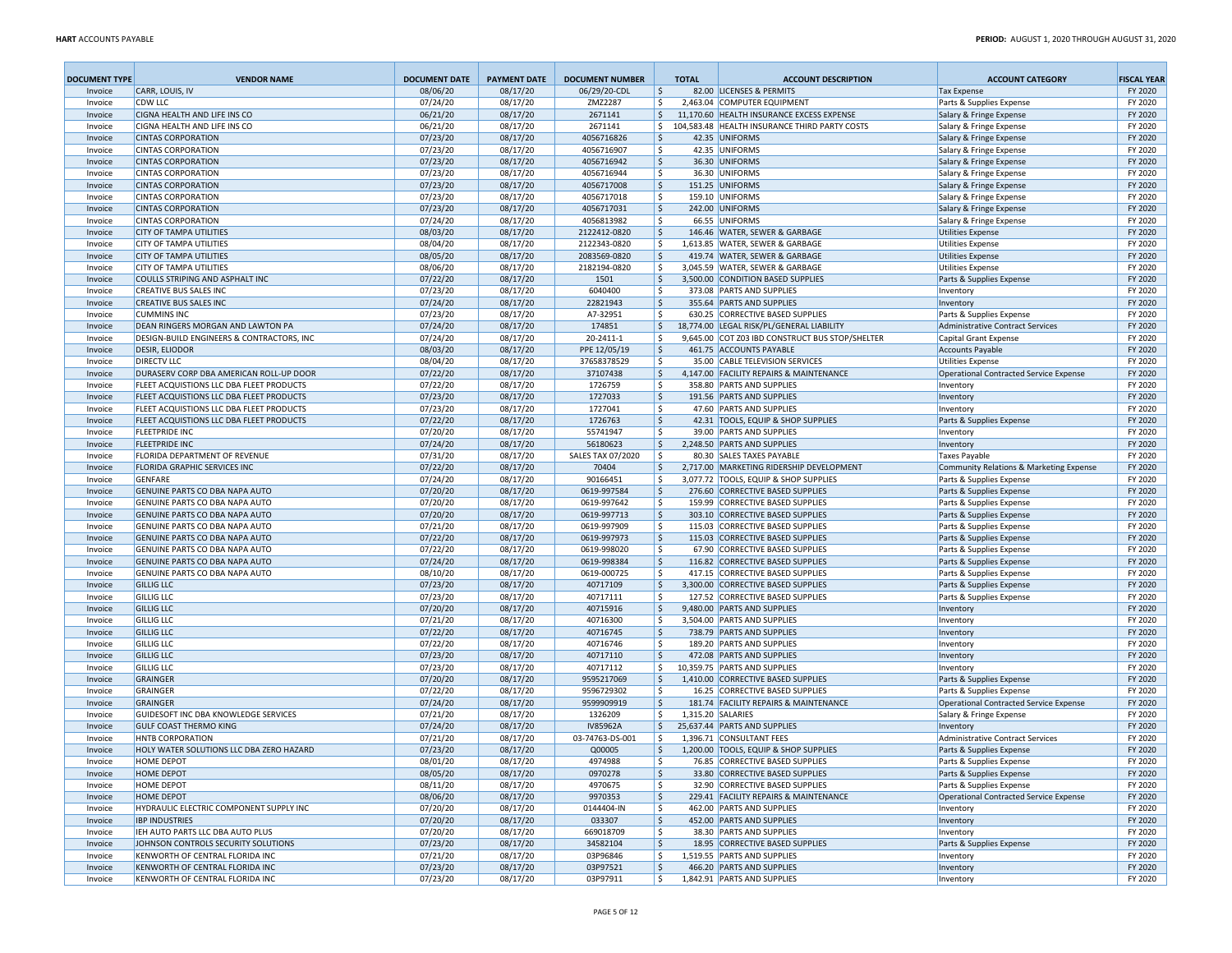| <b>DOCUMENT TYPE</b> | <b>VENDOR NAME</b>                                                           | <b>DOCUMENT DATE</b> | <b>PAYMENT DATE</b>  | <b>DOCUMENT NUMBER</b>                 |                          | <b>TOTAL</b>    | <b>ACCOUNT DESCRIPTION</b>                                          | <b>ACCOUNT CATEGORY</b>                              | <b>FISCAL YEAR</b> |
|----------------------|------------------------------------------------------------------------------|----------------------|----------------------|----------------------------------------|--------------------------|-----------------|---------------------------------------------------------------------|------------------------------------------------------|--------------------|
| Invoice              | <b>KIRKS AUTOMOTIVE INC</b>                                                  | 07/20/20             | 08/17/20             | 1040651                                | \$                       |                 | 62.50 PARTS AND SUPPLIES                                            | Inventory                                            | FY 2020            |
| Invoice              | <b>KIRKS AUTOMOTIVE INC</b>                                                  | 07/23/20             | 08/17/20             | 1040760                                | \$                       |                 | 2.960.00 PARTS AND SUPPLIES                                         | Inventory                                            | FY 2020            |
| Invoice              | LEVEL 3 FINANCING INC DBA LEVEL 3 COMMUNICATIONS LLC                         | 07/24/20             | 08/17/20             | 131268088                              | \$                       |                 | 16,609.01 WEB HOSTING SERVICES                                      | Operational Contracted Service Expense               | FY 2020            |
| Invoice              | MCMASTER-CARR SUPPLY CO                                                      | 08/12/20             | 08/17/20             | 43883686                               | \$                       |                 | 80.69 CORRECTIVE BASED SUPPLIES                                     | Parts & Supplies Expense                             | FY 2020            |
| Invoice              | MCMASTER-CARR SUPPLY CO                                                      | 08/12/20             | 08/17/20             | 43890605                               | $\ddot{\varsigma}$       |                 | 28.17 CORRECTIVE BASED SUPPLIES                                     | Parts & Supplies Expense                             | FY 2020            |
| Invoice              | <b>MIDWEST BUS CORPORATION</b>                                               | 07/23/20             | 08/17/20             | 49540                                  | \$                       |                 | 5.040.00 PARTS AND SUPPLIES                                         | Inventory                                            | FY 2020            |
| Invoice              | <b>MIDWEST BUS CORPORATION</b>                                               | 07/23/20             | 08/17/20             | 49542                                  | \$                       |                 | 285.48 PARTS AND SUPPLIES                                           | Inventory                                            | FY 2020            |
| Invoice              | MILLENNIUM AUTOMOTIVE EQUIPMENT INC                                          | 07/20/20             | 08/17/20             | FL373345                               | \$                       |                 | 2,824.28 FACILITY REPAIRS & MAINTENANCE                             | Operational Contracted Service Expense               | FY 2020            |
| Invoice              | <b>MOHAWK MANUFACTURING &amp; SUPPLY CO</b>                                  | 07/23/20             | 08/17/20             | U059329                                | $\zeta$                  |                 | 16.80 PARTS AND SUPPLIES                                            | Inventory                                            | FY 2020            |
| Invoice              | MOHAWK MANUFACTURING & SUPPLY CO                                             | 07/23/20             | 08/17/20             | U059330                                | \$                       |                 | 335.79 PARTS AND SUPPLIES                                           | Inventory                                            | FY 2020            |
| Invoice              | MOHAWK MANUFACTURING & SUPPLY CO                                             | 07/24/20             | 08/17/20             | U059386                                | \$                       |                 | 4,528.68 PARTS AND SUPPLIES                                         | Inventory                                            | FY 2020            |
| Invoice<br>Invoice   | MSC INDUSTRIAL SUPPLY CO<br>MSC INDUSTRIAL SUPPLY CO                         | 07/21/20<br>07/21/20 | 08/17/20<br>08/17/20 | 3978244001<br>3985139001               | \$<br>$\ddot{\varsigma}$ |                 | 83.12 CORRECTIVE BASED SUPPLIES<br>208.79 CORRECTIVE BASED SUPPLIES | Parts & Supplies Expense<br>Parts & Supplies Expense | FY 2020<br>FY 2020 |
| Invoice              | MSC INDUSTRIAL SUPPLY CO                                                     | 07/22/20             | 08/17/20             | 3989151001                             | \$                       |                 | 324.18 CORRECTIVE BASED SUPPLIES                                    | Parts & Supplies Expense                             | FY 2020            |
| Invoice              | MSC INDUSTRIAL SUPPLY CO                                                     | 07/24/20             | 08/17/20             | 3978019002                             | \$                       |                 | 266.32 CORRECTIVE BASED SUPPLIES                                    | Parts & Supplies Expense                             | FY 2020            |
| Invoice              | NEOPART TRANSIT LLC                                                          | 07/24/20             | 08/17/20             | 2450963-00                             | l\$                      |                 | 2.387.00 PARTS AND SUPPLIES                                         | Inventory                                            | FY 2020            |
| Invoice              | <b>P&amp;A ADMINISTRATIVE SERVICES INC</b>                                   | 08/03/20             | 08/17/20             | 2778126                                | l\$                      |                 | 40.00 HEALTH INSURANCE EXCESS EXPENSE                               | Salary & Fringe Expense                              | FY 2020            |
| Invoice              | PALMDALE OIL COMPANY                                                         | 07/21/20             | 08/17/20             | 1380544                                | l\$                      |                 | 508.89 DIESEL & GAS EXCISE TAX                                      | Tax Expense                                          | FY 2020            |
| Invoice              | PALMDALE OIL COMPANY                                                         | 07/24/20             | 08/17/20             | 1382824                                | l \$                     |                 | 681.50 DIESEL & GAS EXCISE TAX                                      | <b>Tax Expense</b>                                   | FY 2020            |
| Invoice              | PALMDALE OIL COMPANY                                                         | 07/21/20             | 08/17/20             | 1380544                                | l\$                      |                 | 1,875.91 GASOLINE                                                   | Fuel and Oil Expense                                 | FY 2020            |
| Invoice              | PALMDALE OIL COMPANY                                                         | 07/24/20             | 08/17/20             | 1382824                                | $\ddot{\varsigma}$       |                 | 2,576.87 GASOLINE                                                   | Fuel and Oil Expense                                 | FY 2020            |
| Invoice              | PALMDALE OIL COMPANY                                                         | 07/20/20             | 08/17/20             | 1379507                                | Ŝ.                       |                 | 1,138.44 OIL & LUBE                                                 | Fuel and Oil Expense                                 | FY 2020            |
| Invoice              | <b>PEOPLES GAS COMPANY</b>                                                   | 08/04/20             | 08/17/20             | 211012154079-0820                      | I\$                      |                 | 14,815.00 COMPRESSED NATURAL GAS                                    | Fuel and Oil Expense                                 | FY 2020            |
| Invoice              | PEOPLES GAS COMPANY                                                          | 08/04/20             | 08/17/20             | 211012154079-0820                      | ۱\$                      |                 | 1,407.00 COMPRESSED NATURAL GAS - FRANCHISE FEE                     | <b>Tax Expense</b>                                   | FY 2020            |
| Invoice              | PETROLEUM TRADERS CORPORATION                                                | 07/21/20             | 08/17/20             | 1557488                                | \$                       | 9,596.88 DIESEL |                                                                     | Fuel and Oil Expense                                 | FY 2020            |
| Invoice              | PETROLEUM TRADERS CORPORATION                                                | 07/23/20             | 08/17/20             | 1557489B                               | \$                       | 9,625.33 DIESEL |                                                                     | Fuel and Oil Expense                                 | FY 2020            |
| Invoice              | PETROLEUM TRADERS CORPORATION                                                | 07/21/20             | 08/17/20             | 1557488                                | \$                       |                 | 2,673.85 DIESEL & GAS EXCISE TAX                                    | Tax Expense                                          | FY 2020            |
| Invoice              | PETROLEUM TRADERS CORPORATION                                                | 07/23/20             | 08/17/20             | 1557489B                               | \$                       |                 | 2,679.92 DIESEL & GAS EXCISE TAX                                    | Tax Expense                                          | FY 2020            |
| Invoice              | PITNEY BOWES GLOBAL FINANCIAL SERVICES LLC                                   | 07/24/20             | 08/17/20             | 1016093146                             | $\ddot{\varsigma}$       |                 | 73.98 POSTAGE                                                       | Community Relations & Marketing Expense              | FY 2020            |
| Invoice              | PITNEY BOWES GLOBAL FINANCIAL SERVICES LLC                                   | 07/24/20             | 08/17/20             | 1016093147                             | \$                       |                 | 510.38 POSTAGE                                                      | Community Relations & Marketing Expense              | FY 2020            |
| Invoice              | <b>PRECISECAL SERVICES INC</b>                                               | 07/23/20             | 08/17/20             | 20-35138                               | $\ddot{\varsigma}$       |                 | 235.00 CORRECTIVE BASED SUPPLIES                                    | Parts & Supplies Expense                             | FY 2020            |
| Invoice              | R & C DIESEL PARTS SUPPLY LLC                                                | 07/23/20             | 08/17/20             | 347355                                 | \$                       |                 | 356.00 PARTS AND SUPPLIES                                           | Inventory                                            | FY 2020            |
| Invoice              | READYREFRESH                                                                 | 07/24/20             | 08/17/20             | 10G0008438467                          | $\ddot{\varsigma}$       |                 | 991.90 FACILITY REPAIRS & MAINTENANCE                               | Operational Contracted Service Expense               | FY 2020            |
| Invoice              | <b>RUSH TRUCK CENTER</b>                                                     | 07/20/20             | 08/17/20             | 3020071206                             | \$                       |                 | 6,052.85 PARTS AND SUPPLIES                                         | Inventory                                            | FY 2020            |
| Invoice              | <b>SEABOARD DISTRIBUTION INC</b>                                             | 07/20/20             | 08/17/20             | 243690                                 | $\ddot{\varsigma}$       |                 | 2,524.01 ANTI FREEZE/COOLANT                                        | Fuel and Oil Expense                                 | FY 2020            |
| Invoice              | SOUTHEAST POWER SYSTEMS OF TAMPA INC                                         | 07/21/20             | 08/17/20             | 23 179619                              | \$                       |                 | 12.78 FREIGHT CHARGES                                               | Parts & Supplies Expense                             | FY 2020            |
| Invoice              | SOUTHEAST POWER SYSTEMS OF TAMPA INC<br>SOUTHEAST POWER SYSTEMS OF TAMPA INC | 07/21/20<br>07/22/20 | 08/17/20<br>08/17/20 | 23 179619<br>23 179633                 | $\ddot{\varsigma}$<br>\$ |                 | 204.00 PARTS AND SUPPLIES<br>4,010.00 PARTS AND SUPPLIES            | Inventory                                            | FY 2020<br>FY 2020 |
| Invoice<br>Invoice   | <b>STEPPS TOWING SERVICE INC</b>                                             | 07/20/20             | 08/17/20             | HH323977                               | $\ddot{\varsigma}$       |                 | 250.00 TOWING CHARGES                                               | Inventory<br>Operational Contracted Service Expense  | FY 2020            |
| Invoice              | <b>STEPPS TOWING SERVICE INC</b>                                             | 07/20/20             | 08/17/20             | HH324469                               | \$                       |                 | 250.00 TOWING CHARGES                                               | Operational Contracted Service Expense               | FY 2020            |
| Invoice              | <b>STEPPS TOWING SERVICE INC</b>                                             | 07/23/20             | 08/17/20             | HH325919                               | l\$                      |                 | 250.00 TOWING CHARGES                                               | Operational Contracted Service Expense               | FY 2020            |
| Invoice              | <b>SUN STATE INTERNATIONAL TRUCKS LLC</b>                                    | 07/22/20             | 08/17/20             | X10043510201                           | ۱\$                      |                 | 337.50 CORRECTIVE BASED SUPPLIES                                    | Parts & Supplies Expense                             | FY 2020            |
| Invoice              | <b>SUN STATE INTERNATIONAL TRUCKS LLC</b>                                    | 07/22/20             | 08/17/20             | X10043510201                           | l\$                      |                 | 40.00 FREIGHT CHARGES                                               | Parts & Supplies Expense                             | FY 2020            |
| Invoice              | <b>TAMPA ELECTRIC COMPANY</b>                                                | 08/04/20             | 08/17/20             | 211001823031-0820                      | ۱\$                      |                 | 1,418.00 ELECTRICITY                                                | <b>Utilities Expense</b>                             | FY 2020            |
| Invoice              | <b>TAMPA ELECTRIC COMPANY</b>                                                | 08/04/20             | 08/17/20             | 211012083807-0820                      | l \$                     |                 | 25.01 ELECTRICITY                                                   | <b>Utilities Expense</b>                             | FY 2020            |
| Invoice              | <b>TAMPA ELECTRIC COMPANY</b>                                                | 08/04/20             | 08/17/20             | 211012084060-0820                      | -Ś                       |                 | 32.32 ELECTRICITY                                                   | Utilities Expense                                    | FY 2020            |
| Invoice              | <b>TAMPA ELECTRIC COMPANY</b>                                                | 08/04/20             | 08/17/20             | 211012084367-0820                      | I\$                      |                 | 38.51 ELECTRICITY                                                   | <b>Utilities Expense</b>                             | FY 2020            |
| Invoice              | <b>TAMPA ELECTRIC COMPANY</b>                                                | 08/04/20             | 08/17/20             | 211012084607-0820                      | l \$                     |                 | 19.73 ELECTRICITY                                                   | <b>Utilities Expense</b>                             | FY 2020            |
| Invoice              | <b>TAMPA ELECTRIC COMPANY</b>                                                | 08/04/20             | 08/17/20             | 211012084870-0820                      | I\$                      |                 | 33.95 ELECTRICITY                                                   | <b>Utilities Expense</b>                             | FY 2020            |
| Invoice              | <b>TAMPA ELECTRIC COMPANY</b>                                                | 08/04/20             | 08/17/20             | 211012085133-0820                      | l \$                     |                 | 23.36 ELECTRICITY                                                   | <b>Utilities Expense</b>                             | FY 2020            |
| Invoice              | <b>TAMPA ELECTRIC COMPANY</b>                                                | 08/04/20             | 08/17/20             | 211012085398-0820                      | l\$                      |                 | 37.42 ELECTRICITY                                                   | <b>Utilities Expense</b>                             | FY 2020            |
| Invoice              | <b>TAMPA ELECTRIC COMPANY</b>                                                | 08/04/20             | 08/17/20             | 211012085687-0820                      | -\$                      |                 | 43.30 ELECTRICITY                                                   | <b>Utilities Expense</b>                             | FY 2020            |
| Invoice              | <b>TAMPA ELECTRIC COMPANY</b>                                                | 08/04/20             | 08/17/20             | 211012086024-0820                      | l\$                      |                 | 40.95 ELECTRICITY                                                   | <b>Utilities Expense</b>                             | FY 2020            |
| Invoice              | <b>TAMPA ELECTRIC COMPANY</b>                                                | 08/04/20             | 08/17/20             | 211012086396-0820                      | -\$                      |                 | 38.43 ELECTRICITY                                                   | <b>Utilities Expense</b>                             | FY 2020            |
| Invoice              | <b>TAMPA ELECTRIC COMPANY</b>                                                | 08/04/20             | 08/17/20             | 211012086628-0820                      | $\mathsf{\hat{S}}$       |                 | 39.54 ELECTRICITY                                                   | <b>Utilities Expense</b>                             | FY 2020            |
| Invoice              | <b>TAMPA ELECTRIC COMPANY</b>                                                | 08/04/20             | 08/17/20             | 211012086966-0820                      | -Ś                       |                 | 110.14 ELECTRICITY                                                  | <b>Utilities Expense</b>                             | FY 2020            |
| Invoice              | <b>TAMPA ELECTRIC COMPANY</b>                                                | 08/04/20             | 08/17/20             | 211012087196-0820                      | -\$                      |                 | 2,157.31 ELECTRICITY                                                | <b>Utilities Expense</b>                             | FY 2020            |
| Invoice              | TAMPA ELECTRIC COMPANY                                                       | 08/04/20             | 08/17/20             | 211012087485-0820                      | $\sqrt{5}$               |                 | 2,284.56 ELECTRICITY                                                | Utilities Expense                                    | FY 2020            |
| Invoice              | <b>TAMPA ELECTRIC COMPANY</b>                                                | 08/04/20             | 08/17/20             | 211012087667-0820                      | I \$                     |                 | 29.95 ELECTRICITY                                                   | Utilities Expense                                    | FY 2020            |
| Invoice              | <b>TAMPA ELECTRIC COMPANY</b>                                                | 08/04/20             | 08/17/20             | 211012087923-0820<br>211012088145-0820 | 1\$                      |                 | 20.29 ELECTRICITY                                                   | Utilities Expense                                    | FY 2020            |
| Invoice              | <b>TAMPA ELECTRIC COMPANY</b>                                                | 08/04/20             | 08/17/20             |                                        | ۱\$                      |                 | 91.70 ELECTRICITY                                                   | Utilities Expense<br><b>Utilities Expense</b>        | FY 2020            |
| Invoice              | <b>TAMPA ELECTRIC COMPANY</b><br><b>TAMPA ELECTRIC COMPANY</b>               | 08/04/20<br>08/05/20 | 08/17/20<br>08/17/20 | 211012088657-0820<br>211012088913-0820 | ۱\$<br>۱\$               |                 | 244.26 ELECTRICITY<br>4,214.36 ELECTRICITY                          | Utilities Expense                                    | FY 2020<br>FY 2020 |
| Invoice<br>Invoice   | <b>TAMPA ELECTRIC COMPANY</b>                                                | 08/05/20             | 08/17/20             | 211012089184-0820                      | ۱\$                      |                 | 39.47 ELECTRICITY                                                   | <b>Utilities Expense</b>                             | FY 2020            |
| Invoice              | <b>TAMPA ELECTRIC COMPANY</b>                                                | 08/05/20             | 08/17/20             | 211012089465-0820                      | ۱\$                      |                 | 42.60 ELECTRICITY                                                   | Utilities Expense                                    | FY 2020            |
| Invoice              | <b>TAMPA ELECTRIC COMPANY</b>                                                | 08/05/20             | 08/17/20             | 211012089754-0820                      | ۱\$                      |                 | 42.91 ELECTRICITY                                                   | <b>Utilities Expense</b>                             | FY 2020            |
| Invoice              | <b>TAMPA ELECTRIC COMPANY</b>                                                | 08/05/20             | 08/17/20             | 211012150069-0820                      | $\vert$ \$               |                 | 40.80 ELECTRICITY                                                   | Utilities Expense                                    | FY 2020            |
| Invoice              | <b>TAMPA ELECTRIC COMPANY</b>                                                | 08/05/20             | 08/17/20             | 211012150341-0820                      | $\vert$ \$               |                 | 27.28 ELECTRICITY                                                   | Utilities Expense                                    | FY 2020            |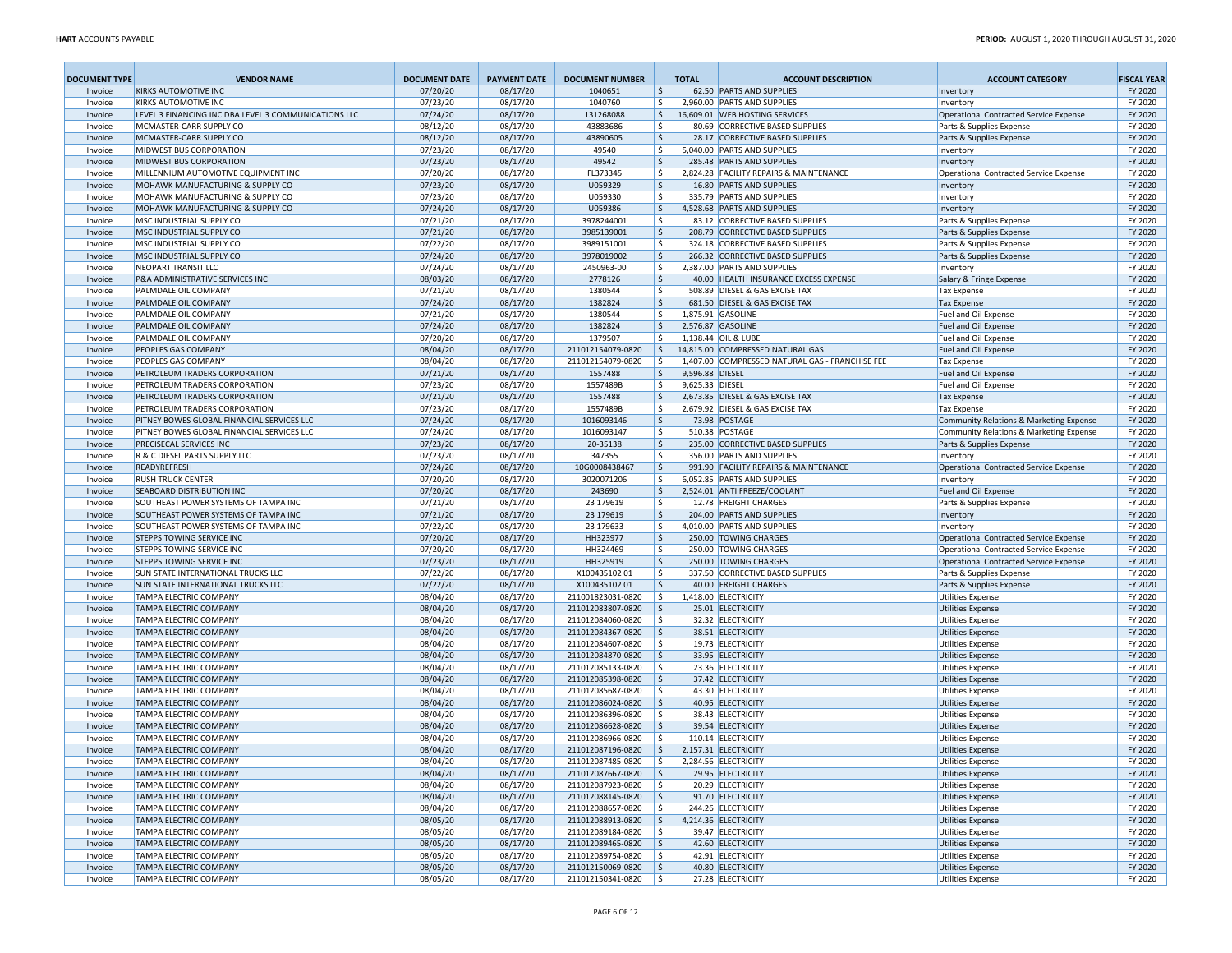| <b>DOCUMENT TYPE</b> | <b>VENDOR NAME</b>                                             | <b>DOCUMENT DATE</b> | <b>PAYMENT DATE</b>  | <b>DOCUMENT NUMBER</b>     | <b>TOTAL</b>             | <b>ACCOUNT DESCRIPTION</b>                                                  | <b>ACCOUNT CATEGORY</b>                                                          | <b>FISCAL YEAR</b> |
|----------------------|----------------------------------------------------------------|----------------------|----------------------|----------------------------|--------------------------|-----------------------------------------------------------------------------|----------------------------------------------------------------------------------|--------------------|
| Invoice              | <b>TAMPA ELECTRIC COMPANY</b>                                  | 08/05/20             | 08/17/20             | 211012150622-0820          | l\$                      | 32.86 ELECTRICITY                                                           | <b>Utilities Expense</b>                                                         | FY 2020            |
| Invoice              | TAMPA ELECTRIC COMPANY                                         | 08/07/20             | 08/17/20             | 211012150812-0820          | ۱\$                      | 6,133.45 ELECTRICITY                                                        | Utilities Expense                                                                | FY 2020            |
| Invoice              | <b>TRANS/AIR MFG CORP</b>                                      | 07/22/20             | 08/17/20             | 390230                     | l\$                      | 268.66 CORRECTIVE BASED SUPPLIES                                            | Parts & Supplies Expense                                                         | FY 2020            |
| Invoice              | TRANSDIESEL OF LAKELAND INC                                    | 07/24/20             | 08/17/20             | 94                         | l \$                     | 9,800.00 ASSOC CAP MAINT FL-5307P-2020 POP                                  | Capital Grant Expense                                                            | FY 2020            |
| Invoice              | UNIFIRST CORPORATION                                           | 07/20/20             | 08/17/20             | 914 2702461                | l\$                      | 82.50 FACILITY REPAIRS & MAINTENANCE                                        | Operational Contracted Service Expense                                           | FY 2020            |
| Invoice              | UNIFIRST CORPORATION                                           | 07/21/20             | 08/17/20             | 914 2703131<br>914 2703857 | ۱\$                      | 22.50 FACILITY REPAIRS & MAINTENANCE                                        | Operational Contracted Service Expense                                           | FY 2020            |
| Invoice<br>Invoice   | UNIFIRST CORPORATION<br>UNITED WAY OF TAMPA BAY, INC.          | 07/22/20<br>08/13/20 | 08/17/20<br>08/17/20 | PPE 08/08/20               | l\$<br>l \$              | 89.30 FACILITY REPAIRS & MAINTENANCE<br>25.00 UNITED WAY FUND - EMPLOYEES   | Operational Contracted Service Expense                                           | FY 2020<br>FY 2020 |
| Invoice              | UNUM LIFE INS CO OF AMERICA                                    | 06/19/20             | 08/17/20             | 0397613-001-0720           | l \$                     | 716.94 AD&D INSURANCE - EMPLOYER PAYABLE                                    | Accounts Payable<br><b>Accounts Payable</b>                                      | FY 2020            |
| Invoice              | UNUM LIFE INS CO OF AMERICA                                    | 06/19/20             | 08/17/20             | 0397613-001-0720           | l\$                      | 8,502.99 LIFE INSURANCE - EMPLOYER PAYABLE                                  | Accounts Payable                                                                 | FY 2020            |
| Invoice              | UNUM LIFE INS CO OF AMERICA                                    | 06/19/20             | 08/17/20             | 0397613-001-0720           | I\$                      | 24,293.97 LONG-TERM DISABILITY INS - EMPLOYER PAYABLE                       | <b>Accounts Payable</b>                                                          | FY 2020            |
| Invoice              | VEHICLE MAINTENANCE PROGRAM INC                                | 07/20/20             | 08/17/20             | INV-373234                 | \$                       | 108.00 PARTS AND SUPPLIES                                                   | Inventory                                                                        | FY 2020            |
| Invoice              | VEHICLE MAINTENANCE PROGRAM INC                                | 07/22/20             | 08/17/20             | INV-373507                 | l\$                      | 1.180.00 PARTS AND SUPPLIES                                                 | Inventory                                                                        | FY 2020            |
| Invoice              | VEHICLE MAINTENANCE PROGRAM INC                                | 07/23/20             | 08/17/20             | INV-373500                 | \$                       | 1,797.50 PARTS AND SUPPLIES                                                 | Inventory                                                                        | FY 2020            |
| Invoice              | <b>ZEP SALES AND SERVICE</b>                                   | 07/23/20             | 08/17/20             | 9005381910                 | l\$                      | 2,356.00 TOOLS, EQUIP & SHOP SUPPLIES                                       | Parts & Supplies Expense                                                         | FY 2020            |
| Invoice              | A JANITORS CLOSET INC                                          | 08/17/20             | 08/24/20             | 732960                     | \$                       | 1,475.29 CHEMICALS, JANITORIAL SUPPLIES                                     | Inventory                                                                        | FY 2020            |
| Invoice              | A JANITORS CLOSET INC                                          | 08/18/20             | 08/24/20             | 732981                     | $\ddot{\varsigma}$       | 4,838.26 CHEMICALS, JANITORIAL SUPPLIES                                     | Inventory                                                                        | FY 2020            |
| Invoice              | <b>AARON BEHAR PA</b>                                          | 07/30/20             | 08/24/20             | 8572                       | \$                       | 661.00 LEGAL FEES                                                           | Administrative Contract Services                                                 | FY 2020            |
| Invoice              | <b>AARON BEHAR PA</b>                                          | 07/30/20             | 08/24/20             | 8630                       | $\ddot{\varsigma}$       | 68.00 LEGAL FEES                                                            | Administrative Contract Services                                                 | FY 2020            |
| Invoice              | <b>AARON BEHAR PA</b>                                          | 07/30/20             | 08/24/20             | 8918                       | \$                       | 83.00 LEGAL FEES                                                            | Administrative Contract Services                                                 | FY 2020            |
| Invoice              | <b>AARON BEHAR PA</b>                                          | 07/30/20             | 08/24/20             | 8919                       | $\ddot{\varsigma}$       | 1,843.50 LEGAL FEES                                                         | Administrative Contract Services                                                 | FY 2020            |
| Invoice              | <b>AARON BEHAR PA</b><br><b>AARON BEHAR PA</b>                 | 07/30/20<br>07/30/20 | 08/24/20<br>08/24/20 | 9016<br>9017               | \$<br>$\ddot{\varsigma}$ | 2,372.00 LEGAL FEES<br>2,134.00 LEGAL FEES                                  | <b>Administrative Contract Services</b>                                          | FY 2020<br>FY 2020 |
| Invoice<br>Invoice   | <b>AARON BEHAR PA</b>                                          | 07/30/20             | 08/24/20             | 9208                       | \$                       | 2,640.50 LEGAL FEES                                                         | Administrative Contract Services<br>Administrative Contract Services             | FY 2020            |
| Invoice              | <b>AARON BEHAR PA</b>                                          | 07/30/20             | 08/24/20             | 9209                       | l\$                      | 697.00 LEGAL FEES                                                           | Administrative Contract Services                                                 | FY 2020            |
| Invoice              | <b>AARON BEHAR PA</b>                                          | 07/30/20             | 08/24/20             | 9245                       | \$                       | 3,313.00 LEGAL FEES                                                         | Administrative Contract Services                                                 | FY 2020            |
| Invoice              | <b>AARON BEHAR PA</b>                                          | 07/30/20             | 08/24/20             | 9246                       | \$                       | 4,202.00 LEGAL FEES                                                         | Administrative Contract Services                                                 | FY 2020            |
| Invoice              | <b>ABC BUS INC</b>                                             | 07/29/20             | 08/24/20             | 3110269                    | \$                       | 2,629.04 PARTS AND SUPPLIES                                                 | Inventory                                                                        | FY 2020            |
| Invoice              | <b>ABC BUS INC</b>                                             | 07/30/20             | 08/24/20             | 3110635                    | l\$                      | 3,234.98 PARTS AND SUPPLIES                                                 | Inventory                                                                        | FY 2020            |
| Invoice              | <b>ABC BUS INC</b>                                             | 07/31/20             | 08/24/20             | 3110943                    | \$                       | 6.95 PARTS AND SUPPLIES                                                     | Inventory                                                                        | FY 2020            |
| Invoice              | <b>ABC BUS INC</b>                                             | 07/31/20             | 08/24/20             | 3110976                    | l \$                     | 2.775.58 PARTS AND SUPPLIES                                                 | Inventory                                                                        | FY 2020            |
| Invoice              | <b>ACCURATE LAMINATING INC</b>                                 | 07/29/20             | 08/24/20             | 84451                      | l \$                     | 28.00 PRINTING - SYSTEM PROMOTION                                           | Community Relations & Marketing Expense                                          | FY 2020            |
| Invoice              | <b>AIRGAS INC</b>                                              | 07/31/20             | 08/24/20             | 9972610011                 | l\$                      | 239.92 TOOLS, EQUIP & SHOP SUPPLIES                                         | Parts & Supplies Expense                                                         | FY 2020            |
| Invoice              | <b>AIRGAS INC</b>                                              | 07/31/20             | 08/24/20             | 9972610012                 | \$                       | 117.57 TOOLS, EQUIP & SHOP SUPPLIES                                         | Parts & Supplies Expense                                                         | FY 2020            |
| Invoice              | ALL FLORIDA FIRE EQUIPMENT CO INC                              | 07/28/20             | 08/24/20             | 131761                     | l\$                      | 1,353.28 CORRECTIVE BASED SUPPLIES                                          | Parts & Supplies Expense                                                         | FY 2020            |
| Invoice              | <b>ANCO SUPERIOR INC</b>                                       | 07/27/20             | 08/24/20             | 104968                     | \$                       | 489.80 PARTS AND SUPPLIES                                                   | Inventory                                                                        | FY 2020            |
| Invoice              | <b>ANCO SUPERIOR INC</b>                                       | 07/28/20<br>07/30/20 | 08/24/20             | 104983                     | I\$                      | 2,538.00 PARTS AND SUPPLIES<br>550.50 PARTS AND SUPPLIES                    | Inventory                                                                        | FY 2020<br>FY 2020 |
| Invoice<br>Invoice   | AUDIOSEARS CORPORATION<br><b>BARRETT, O'TASH</b>               | 07/21/20             | 08/24/20<br>08/24/20 | 35503<br>100%UCF-ACA       | \$<br>l \$               | 329.00 TUITION REIMBURSEMENT PROG                                           | Inventory<br>Salary & Fringe Expense                                             | FY 2020            |
| Invoice              | <b>BARRETT, O'TASH</b>                                         | 07/21/20             | 08/24/20             | 100%UCF-ACA BOOK           | ا \$                     | 14.99 TUITION REIMBURSEMENT PROG                                            | Salary & Fringe Expense                                                          | FY 2020            |
| Invoice              | <b>BARTOW FORD CO</b>                                          | 07/28/20             | 08/24/20             | 830198                     | \$                       | 1,158.68 PARTS AND SUPPLIES                                                 | <b>Accounts Payable</b>                                                          | FY 2020            |
| Invoice              | <b>BARTOW FORD CO</b>                                          | 07/29/20             | 08/24/20             | 830885                     | \$                       | 432.00 PARTS AND SUPPLIES                                                   | Accounts Payable                                                                 | FY 2020            |
| Invoice              | <b>BARTOW FORD CO</b>                                          | 07/30/20             | 08/24/20             | 831006                     | $\ddot{\varsigma}$       | 236.52 PARTS AND SUPPLIES                                                   | <b>Accounts Payable</b>                                                          | FY 2020            |
| Invoice              | <b>BLALOCK WALTERS PA</b>                                      | 07/31/20             | 08/24/20             | $\overline{3}$             | \$                       | 2,463.50 LEGAL RISK/PL/GENERAL LIABILITY                                    | Administrative Contract Services                                                 | FY 2020            |
| Invoice              | <b>BRIGHT HOUSE NETWORKS LLC</b>                               | 08/10/20             | 08/24/20             | 065857001081020            | l\$                      | 1,392.57 WEB HOSTING SERVICES                                               | Operational Contracted Service Expense                                           | FY 2020            |
| Invoice              | <b>BRYANT, IVERY</b>                                           | 08/03/20             | 08/24/20             | 07/28/20-CDL               | \$                       | 82.00 LICENSES & PERMITS                                                    | Tax Expense                                                                      | FY 2020            |
| Invoice              | <b>BUCKEYE CLEANING CENTER</b>                                 | 07/28/20             | 08/24/20             | 90246628                   | $\ddot{\varsigma}$       | 515.84 CORRECTIVE BASED SUPPLIES                                            | Parts & Supplies Expense                                                         | FY 2020            |
| Invoice              | C2 INC DBA SHRED360                                            | 07/27/20             | 08/24/20             | 2002430                    | \$                       | 25.00 FACILITY REPAIRS & MAINTENANCE                                        | Operational Contracted Service Expense                                           | FY 2020            |
| Invoice              | C2 INC DBA SHRED360                                            | 07/27/20             | 08/24/20             | 2002431                    | l\$                      | 25.00 FACILITY REPAIRS & MAINTENANCE                                        | Operational Contracted Service Expense                                           | FY 2020            |
| Invoice              | C2 INC DBA SHRED360                                            | 07/27/20             | 08/24/20             | 2002432                    | \$                       | 25.00 FACILITY REPAIRS & MAINTENANCE                                        | Operational Contracted Service Expense                                           | FY 2020            |
| Invoice<br>Invoice   | <b>C2 INC DBA SHRED360</b><br>CARAHSOFT TECHNOLOGY CORPORATION | 07/31/20<br>07/29/20 | 08/24/20<br>08/24/20 | 2002459<br>IN813722        | l\$<br>\$                | 80.00 FACILITY REPAIRS & MAINTENANCE<br>4,346.97 COMPUTER SOFTWARE SVC FEES | Operational Contracted Service Expense<br>Operational Contracted Service Expense | FY 2020<br>FY 2020 |
| Invoice              | <b>CATAPULT SYSTEMS LLC</b>                                    | 08/01/20             | 08/24/20             | C087540                    | l\$                      | 1,750.00 ADVERTISING & PROMOTIONS                                           | Community Relations & Marketing Expense                                          | FY 2020            |
| Invoice              | <b>CATAPULT SYSTEMS LLC</b>                                    | 08/01/20             | 08/24/20             | C087540                    | l \$                     | 4,900.00 PROFESSIONAL SERVICE FEES                                          | Administrative Contract Services                                                 | FY 2020            |
| Invoice              | <b>CDW LLC</b>                                                 | 07/27/20             | 08/24/20             | ZNG6079                    | l\$                      | 278.00 COMPUTER EQUIPMENT                                                   | Parts & Supplies Expense                                                         | FY 2020            |
| Invoice              | <b>CDW LLC</b>                                                 | 07/27/20             | 08/24/20             | ZNG8123                    | ۱\$                      | 7,389.12 COMPUTER EQUIPMENT                                                 | Parts & Supplies Expense                                                         | FY 2020            |
| Invoice              | CELLCO PARTNERSHIP DBA VERIZON WIRELESS                        | 08/10/20             | 08/24/20             | 9860570243                 | l\$                      | 2,442.83 CELL PHONES                                                        | Utilities Expense                                                                | FY 2020            |
| Invoice              | CENTRAL FLORIDA LANDSCAPING INC                                | 07/31/20             | 08/24/20             | 22204                      | \$                       | 6,712.75 CONTRACT SERVICES                                                  | Operational Contracted Service Expense                                           | FY 2020            |
| Invoice              | <b>CINTAS CORPORATION</b>                                      | 07/30/20             | 08/24/20             | 4057309205                 | \$                       | 42.35 UNIFORMS                                                              | Salary & Fringe Expense                                                          | FY 2020            |
| Invoice              | <b>CINTAS CORPORATION</b>                                      | 07/30/20             | 08/24/20             | 4057309231                 | l\$                      | 36.30 UNIFORMS                                                              | Salary & Fringe Expense                                                          | FY 2020            |
| Invoice              | <b>CINTAS CORPORATION</b>                                      | 07/30/20             | 08/24/20             | 4057309265                 | \$                       | 36.30 UNIFORMS                                                              | Salary & Fringe Expense                                                          | FY 2020            |
| Invoice              | <b>CINTAS CORPORATION</b>                                      | 07/30/20             | 08/24/20             | 4057309341                 | \$                       | 42.35 UNIFORMS                                                              | Salary & Fringe Expense                                                          | FY 2020            |
| Invoice              | <b>CINTAS CORPORATION</b>                                      | 07/30/20             | 08/24/20             | 4057309481                 | \$                       | 151.25 UNIFORMS                                                             | Salary & Fringe Expense                                                          | FY 2020            |
| Invoice              | <b>CINTAS CORPORATION</b>                                      | 07/30/20             | 08/24/20             | 4057309484                 | l\$                      | 127.05 UNIFORMS                                                             | Salary & Fringe Expense                                                          | FY 2020            |
| Invoice              | <b>CINTAS CORPORATION</b>                                      | 07/30/20             | 08/24/20             | 4057309998                 | l\$                      | 229.90 UNIFORMS                                                             | Salary & Fringe Expense                                                          | FY 2020            |
| Invoice<br>Invoice   | <b>CINTAS CORPORATION</b><br><b>CISCO SYSTEMS INC</b>          | 07/31/20<br>07/27/20 | 08/24/20<br>08/24/20 | 4057489916<br>5100309928   | l\$<br>\$                | 66.55 UNIFORMS<br>345.00 WEB HOSTING SERVICES                               | Salary & Fringe Expense<br>Operational Contracted Service Expense                | FY 2020<br>FY 2020 |
| Invoice              | CITY OF TAMPA PARKING DIVISION                                 | 08/16/20             | 08/24/20             | 26960                      | l \$                     | 2,074.38 LEASES & RENTALS                                                   | Other Administrative Expenses                                                    | FY 2020            |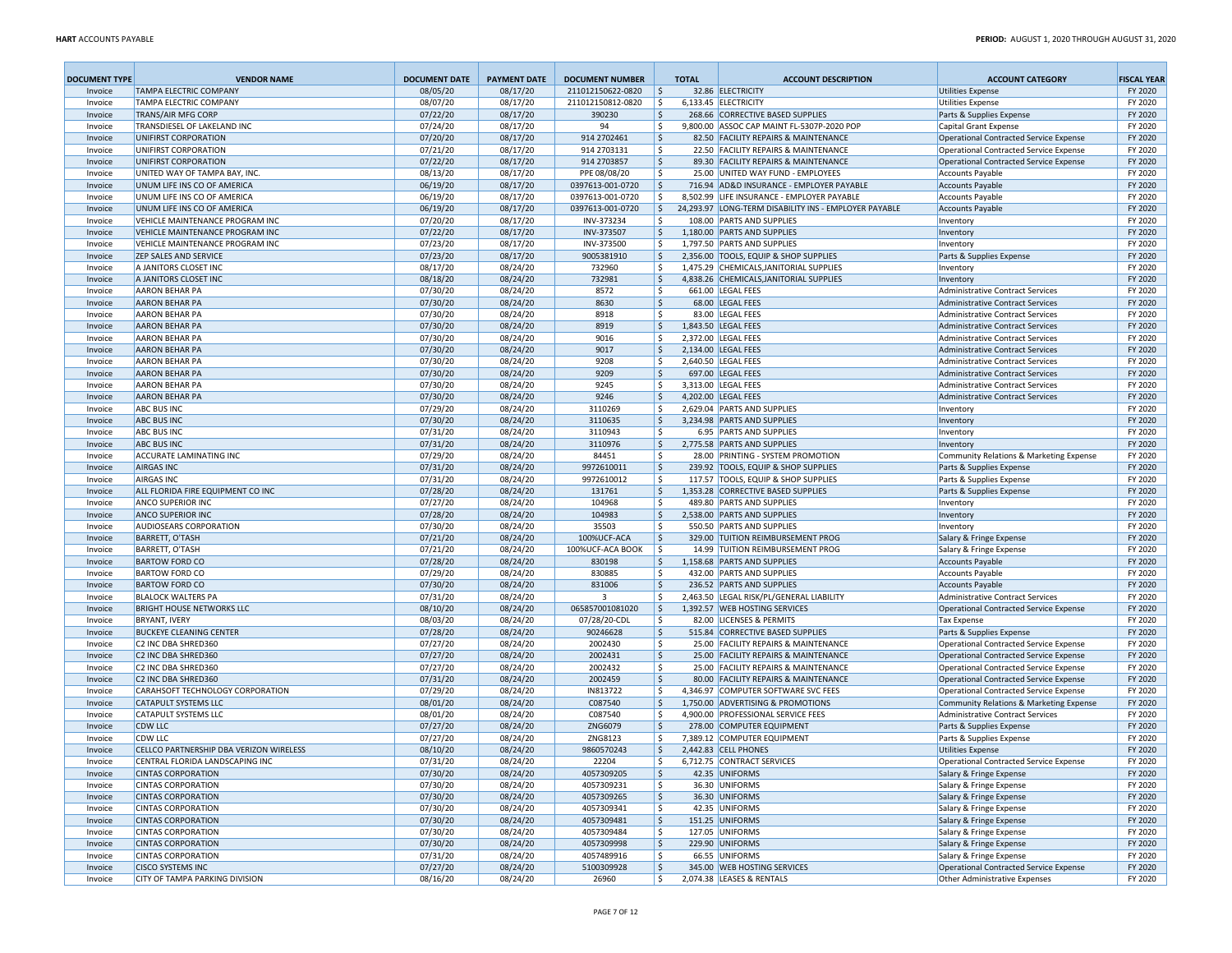| <b>DOCUMENT TYPE</b> | <b>VENDOR NAME</b>                                                                               | <b>DOCUMENT DATE</b> | <b>PAYMENT DATE</b>  | <b>DOCUMENT NUMBER</b>         | <b>TOTAL</b>       | <b>ACCOUNT DESCRIPTION</b>                                                               | <b>ACCOUNT CATEGORY</b>                                         | <b>FISCAL YEAR</b> |
|----------------------|--------------------------------------------------------------------------------------------------|----------------------|----------------------|--------------------------------|--------------------|------------------------------------------------------------------------------------------|-----------------------------------------------------------------|--------------------|
| Invoice              | <b>CITY OF TAMPA PARKING DIVISION</b>                                                            | 08/16/20             | 08/24/20             | 26983                          | $\ddot{\varsigma}$ | 3,293.57 PARKING FEES                                                                    | <b>Administrative Expense</b>                                   | FY 2020            |
| Invoice              | <b>CITY OF TAMPA UTILITIES</b>                                                                   | 08/12/20             | 08/24/20             | 2052945-0820                   | \$                 | 153.60 WATER, SEWER & GARBAGE                                                            | <b>Utilities Expense</b>                                        | FY 2020            |
| Invoice              | <b>CITY OF TAMPA UTILITIES</b>                                                                   | 08/13/20             | 08/24/20             | 2050003-0820                   | 5                  | 5.50 WATER, SEWER & GARBAGE                                                              | <b>Utilities Expense</b>                                        | FY 2020            |
| Invoice              | <b>CITY OF TAMPA UTILITIES</b>                                                                   | 08/13/20             | 08/24/20             | 2057604-0820                   | \$                 | 10.00 WATER, SEWER & GARBAGE                                                             | <b>Utilities Expense</b>                                        | FY 2020            |
| Invoice              | <b>CITY OF TAMPA UTILITIES</b>                                                                   | 08/13/20             | 08/24/20             | 2181129-0820                   | 5                  | 5.50 WATER, SEWER & GARBAGE                                                              | Utilities Expense                                               | FY 2020            |
| Invoice              | <b>CITY OF TAMPA UTILITIES</b>                                                                   | 08/13/20             | 08/24/20             | 2182193-0820                   | \$                 | 53.33 WATER, SEWER & GARBAGE                                                             | <b>Utilities Expense</b>                                        | FY 2020            |
| Invoice              | <b>CITY OF TAMPA UTILITIES</b>                                                                   | 08/13/20             | 08/24/20             | 2183252-0820                   | 5                  | 11.00 WATER, SEWER & GARBAGE                                                             | Utilities Expense                                               | FY 2020            |
| Invoice              | <b>CITY OF TAMPA UTILITIES</b>                                                                   | 08/17/20             | 08/24/20             | 2090111-0820                   | \$<br>5            | 852.41 WATER, SEWER & GARBAGE                                                            | <b>Utilities Expense</b>                                        | FY 2020<br>FY 2020 |
| Invoice<br>Invoice   | <b>COMMERCIAL RISK MANAGEMENT INC</b><br>CONNETICS TRANSPORTATION GROUP INC                      | 07/28/20<br>08/01/20 | 08/24/20<br>08/24/20 | 07-101742<br><b>6 HART COA</b> | l \$               | 4,566.00 CLAIM SERVICING FEES<br>3,698.00 SHRT RNG TDP/COA (COMP OP ANLYS) FL-5307P-2020 | Self Insured General Liability Expense<br>Capital Grant Expense | FY 2020            |
| Invoice              | <b>CREATIVE BUS SALES INC</b>                                                                    | 07/28/20             | 08/24/20             | 6040311                        | ١\$                | 167.99 CORRECTIVE BASED SUPPLIES                                                         | Parts & Supplies Expense                                        | FY 2020            |
| Invoice              | <b>CREATIVE BUS SALES INC</b>                                                                    | 07/28/20             | 08/24/20             | 6040311                        | ا \$               | 191.68 FREIGHT CHARGES                                                                   | Parts & Supplies Expense                                        | FY 2020            |
| Invoice              | <b>CREATIVE BUS SALES INC</b>                                                                    | 07/30/20             | 08/24/20             | 6040405                        | ۱\$                | 82.63 FREIGHT CHARGES                                                                    | Parts & Supplies Expense                                        | FY 2020            |
| Invoice              | <b>CREATIVE BUS SALES INC</b>                                                                    | 07/23/20             | 08/24/20             | 6038569A                       | l\$                | 55.72 PARTS AND SUPPLIES                                                                 | Inventory                                                       | FY 2020            |
| Invoice              | <b>CREATIVE BUS SALES INC</b>                                                                    | 07/29/20             | 08/24/20             | 5203840                        | \$                 | 234.00 PARTS AND SUPPLIES                                                                | Inventory                                                       | FY 2020            |
| Invoice              | <b>CREATIVE BUS SALES INC</b>                                                                    | 07/29/20             | 08/24/20             | 6040479                        | \$                 | 248.72 PARTS AND SUPPLIES                                                                | Inventory                                                       | FY 2020            |
| Invoice              | <b>CREATIVE BUS SALES INC</b>                                                                    | 07/30/20             | 08/24/20             | 6040405                        | \$                 | 2,175.63 PARTS AND SUPPLIES                                                              | Inventory                                                       | FY 2020            |
| Invoice              | CRUMPTON WELDING SUPPLY INC                                                                      | 07/31/20             | 08/24/20             | 06055158                       | \$                 | 369.14 CORRECTIVE BASED SUPPLIES                                                         | Parts & Supplies Expense                                        | FY 2020            |
| Invoice              | <b>CRUMPTON WELDING SUPPLY INC</b>                                                               | 07/31/20             | 08/24/20             | 06055837                       | \$                 | 34.04 CORRECTIVE BASED SUPPLIES                                                          | Parts & Supplies Expense                                        | FY 2020            |
| Invoice              | <b>CUMMINS INC</b>                                                                               | 07/27/20             | 08/24/20             | 96-42231                       | \$                 | 770.00 COMPUTER SOFTWARE SVC FEES                                                        | Operational Contracted Service Expense                          | FY 2020            |
| Invoice              | <b>CYBERSOURCE CORPORATION</b>                                                                   | 07/31/20             | 08/24/20             | 042392024709                   | \$                 | 794.00 BANKING FEES REGIONAL FAREBOX                                                     | Administrative Expense                                          | FY 2020            |
| Invoice              | <b>DATA FACTS INC</b>                                                                            | 07/31/20             | 08/24/20             | 141589                         | Ŝ.                 | 474.00 EMPLOYMENT PROCESS SERVICES                                                       | Administrative Contract Services                                | FY 2020            |
| Invoice              | DYNAMIC SECURITY INC                                                                             | 07/31/20             | 08/24/20             | 200004802                      | \$                 | 102,912.17 SECURITY SERVICES                                                             | Operational Contracted Service Expense                          | FY 2020            |
| Invoice              | EARL W. COLVARD INC. DBA BOULEVARD TIRE CENTER<br>EARL W. COLVARD INC. DBA BOULEVARD TIRE CENTER | 07/27/20<br>07/30/20 | 08/24/20<br>08/24/20 | 37-GS22011<br>37-22295         | \$<br>5            | 284.70 TIRES PURCHASED<br>28.00 TIRES PURCHASED                                          | Parts & Supplies Expense                                        | FY 2020<br>FY 2020 |
| Invoice<br>Invoice   | EARL W. COLVARD INC. DBA BOULEVARD TIRE CENTER                                                   | 07/31/20             | 08/24/20             | 37-GS22325                     | \$                 | 166.52 TIRES PURCHASED                                                                   | Parts & Supplies Expense<br>Parts & Supplies Expense            | FY 2020            |
| Invoice              | <b>ESINHART, JAMES</b>                                                                           | 08/13/20             | 08/24/20             | 08/07/20-CDL                   | 5                  | 82.00 LICENSES & PERMITS                                                                 | <b>Tax Expense</b>                                              | FY 2020            |
| Invoice              | <b>FEDERAL EXPRESS CORP</b>                                                                      | 07/28/20             | 08/24/20             | 7-078-22538                    | l\$                | 89.00 POSTAGE                                                                            | Community Relations & Marketing Expense                         | FY 2020            |
| Invoice              | FRONTIER COMMUNICATIONS CORPORATION                                                              | 08/07/20             | 08/24/20             | 0820-2391000012                | \$                 | 648.84 TELEPHONE                                                                         | Utilities Expense                                               | FY 2020            |
| Invoice              | GENUINE PARTS CO DBA NAPA AUTO                                                                   | 07/27/20             | 08/24/20             | 0619-998669                    | l \$               | 26.20 CORRECTIVE BASED SUPPLIES                                                          | Parts & Supplies Expense                                        | FY 2020            |
| Invoice              | <b>GENUINE PARTS CO DBA NAPA AUTO</b>                                                            | 07/27/20             | 08/24/20             | 0619-998716                    | 5                  | 233.64 CORRECTIVE BASED SUPPLIES                                                         | Parts & Supplies Expense                                        | FY 2020            |
| Invoice              | GENUINE PARTS CO DBA NAPA AUTO                                                                   | 07/28/20             | 08/24/20             | 0619-998911                    | l\$                | 91.75 CORRECTIVE BASED SUPPLIES                                                          | Parts & Supplies Expense                                        | FY 2020            |
| Invoice              | <b>GENUINE PARTS CO DBA NAPA AUTO</b>                                                            | 07/29/20             | 08/24/20             | 0619-999063                    | \$                 | 117.39 CORRECTIVE BASED SUPPLIES                                                         | Parts & Supplies Expense                                        | FY 2020            |
| Invoice              | GENUINE PARTS CO DBA NAPA AUTO                                                                   | 07/29/20             | 08/24/20             | 0619-999103                    | ۱\$                | 283.07 CORRECTIVE BASED SUPPLIES                                                         | Parts & Supplies Expense                                        | FY 2020            |
| Invoice              | <b>GENUINE PARTS CO DBA NAPA AUTO</b>                                                            | 07/30/20             | 08/24/20             | 0619-999165                    | 5 ا                | 42.27 CORRECTIVE BASED SUPPLIES                                                          | Parts & Supplies Expense                                        | FY 2020            |
| Invoice              | GENUINE PARTS CO DBA NAPA AUTO                                                                   | 07/30/20             | 08/24/20             | 0619-999277                    | l\$                | 42.27 CORRECTIVE BASED SUPPLIES                                                          | Parts & Supplies Expense                                        | FY 2020            |
| Invoice              | <b>GENUINE PARTS CO DBA NAPA AUTO</b>                                                            | 08/18/20             | 08/24/20             | 2504-918057                    | 5                  | 54.86 CORRECTIVE BASED SUPPLIES                                                          | Parts & Supplies Expense                                        | FY 2020            |
| Invoice              | <b>GILLIG LLC</b>                                                                                | 07/27/20             | 08/24/20             | 40717751                       | l\$                | 1,213.02 CORRECTIVE BASED SUPPLIES                                                       | Parts & Supplies Expense                                        | FY 2020            |
| Invoice              | <b>GILLIG LLC</b>                                                                                | 07/27/20             | 08/24/20             | 40717753                       | l \$               | 532.78 CORRECTIVE BASED SUPPLIES                                                         | Parts & Supplies Expense                                        | FY 2020            |
| Invoice              | <b>GILLIG LLC</b>                                                                                | 07/28/20             | 08/24/20             | 40718236                       | \$                 | 487.02 CORRECTIVE BASED SUPPLIES                                                         | Parts & Supplies Expense                                        | FY 2020            |
| Invoice<br>Invoice   | <b>GILLIG LLC</b><br><b>GILLIG LLC</b>                                                           | 07/27/20<br>07/28/20 | 08/24/20<br>08/24/20 | 40717752<br>40718237           | 5<br>  \$          | 357.96 PARTS AND SUPPLIES<br>3,088.42 PARTS AND SUPPLIES                                 | Inventory<br>Inventory                                          | FY 2020<br>FY 2020 |
| Invoice              | <b>GILLIG LLC</b>                                                                                | 07/29/20             | 08/24/20             | 40718682                       | \$                 | 354.24 PARTS AND SUPPLIES                                                                | Inventory                                                       | FY 2020            |
| Invoice              | <b>GILLIG LLC</b>                                                                                | 07/29/20             | 08/24/20             | 40718683                       | \$                 | 102.84 PARTS AND SUPPLIES                                                                | Inventory                                                       | FY 2020            |
| Invoice              | <b>GILLIG LLC</b>                                                                                | 07/29/20             | 08/24/20             | 40718684                       | \$                 | 11,213.70 PARTS AND SUPPLIES                                                             | Inventory                                                       | FY 2020            |
| Invoice              | <b>GILLIG LLC</b>                                                                                | 07/29/20             | 08/24/20             | 40718685                       | \$                 | 1,332.32 PARTS AND SUPPLIES                                                              | Inventory                                                       | FY 2020            |
| Invoice              | <b>GLOBAL EQUIPMENT CO INC</b>                                                                   | 07/30/20             | 08/24/20             | 116345844                      | 5                  | 1,295.70 CORRECTIVE BASED SUPPLIES                                                       | Parts & Supplies Expense                                        | FY 2020            |
| Invoice              | <b>GLOBAL EQUIPMENT CO INC</b>                                                                   | 07/31/20             | 08/24/20             | 116348567                      | \$                 | 2,130.49 CORRECTIVE BASED SUPPLIES                                                       | Parts & Supplies Expense                                        | FY 2020            |
| Invoice              | <b>GLOBAL EQUIPMENT CO INC</b>                                                                   | 07/31/20             | 08/24/20             | 116350520                      | l\$                | 1,071.69 CORRECTIVE BASED SUPPLIES                                                       | Parts & Supplies Expense                                        | FY 2020            |
| Invoice              | GODBERSEN SMITH CONST CO D/B/A GOMACO CORP                                                       | 07/31/20             | 08/24/20             | 726670                         | \$                 | 40.699.80 STCAR VEH OVERHAUL HIFG FL-5337X-2017                                          | Capital Grant Expense                                           | FY 2020            |
| Invoice              | GODBERSEN SMITH CONST CO D/B/A GOMACO CORP                                                       | 07/31/20             | 08/24/20             | 726671                         | 5                  | 17,208.00 STCAR VEH OVERHAUL HIFG FL-5337X-2017                                          | Capital Grant Expense                                           | FY 2020            |
| Invoice              | <b>GOODYEAR TIRE &amp; RUBBER CO</b>                                                             | 07/27/20             | 08/24/20             | 9788739235                     | \$                 | 58.07 TIRES LEASED - BUS FL-5307P-2020 POP                                               | Capital Grant Expense                                           | FY 2020            |
| Invoice              | <b>GOVHR USA LLC</b>                                                                             | 07/27/20             | 08/24/20             | 1-07-20-238                    | 5                  | 7,000.00 PROFESSIONAL SERVICE FEES                                                       | Administrative Contract Services                                | FY 2020            |
| Invoice              | GRAINGER                                                                                         | 07/28/20             | 08/24/20             | 9602798572                     | \$                 | 396.13 CORRECTIVE BASED SUPPLIES                                                         | Parts & Supplies Expense                                        | FY 2020            |
| Invoice              | <b>GRAINGER</b>                                                                                  | 07/28/20             | 08/24/20             | 9602798580                     | 5                  | 571.60 FACILITY REPAIRS & MAINTENANCE<br>3.570.00 PARTS AND SUPPLIES                     | Operational Contracted Service Expense                          | FY 2020            |
| Invoice              | <b>GUARANTEED RADIATORS OF TAMPA INC</b><br><b>GUARDIAN FUELING TECHNOLOGIES LLC</b>             | 07/27/20<br>07/31/20 | 08/24/20             | 086429<br>SRVCE2365524         | \$<br>l\$          |                                                                                          | Inventory<br>Parts & Supplies Expense                           | FY 2020<br>FY 2020 |
| Invoice              |                                                                                                  | 07/28/20             | 08/24/20             |                                |                    | 249.60 CONDITION BASED SUPPLIES                                                          |                                                                 |                    |
| Invoice<br>Invoice   | <b>GUIDESOFT INC DBA KNOWLEDGE SERVICES</b><br>HDR ENGINEERING INC                               | 07/27/20             | 08/24/20<br>08/24/20 | 1327311<br>1200283560          | ١ş<br>۱\$          | 657.60 SALARIES<br>80,135.00 TOD LAND USE FL-20005B-2018                                 | Salary & Fringe Expense<br>Capital Grant Expense                | FY 2020<br>FY 2020 |
| Invoice              | <b>HEAVY DUTY LIFT &amp; EQUIPMENT INC</b>                                                       | 07/30/20             | 08/24/20             | 2030026                        | l \$               | 1,105.54 CORRECTIVE BASED SUPPLIES                                                       | Parts & Supplies Expense                                        | FY 2020            |
| Invoice              | HOLLAND AND KNIGHT LLP                                                                           | 07/31/20             | 08/24/20             | 6049795                        | ۱\$                | 8,000.00 PROFESSIONAL SERVICE FEES                                                       | Administrative Contract Services                                | FY 2020            |
| Invoice              | <b>HOME DEPOT</b>                                                                                | 08/13/20             | 08/24/20             | 2970870                        | ۱\$                | 15.27 CORRECTIVE BASED SUPPLIES                                                          | Parts & Supplies Expense                                        | FY 2020            |
| Invoice              | <b>HOME DEPOT</b>                                                                                | 08/18/20             | 08/24/20             | 7971140                        | ۱\$.               | 10.44 CORRECTIVE BASED SUPPLIES                                                          | Parts & Supplies Expense                                        | FY 2020            |
| Invoice              | HOWCO ENVIRONMENTAL SERVICES                                                                     | 07/30/20             | 08/24/20             | 0336004                        | ۱\$                | 180.00 FACILITY REPAIRS & MAINTENANCE                                                    | Operational Contracted Service Expense                          | FY 2020            |
| Invoice              | IEH AUTO PARTS LLC DBA AUTO PLUS                                                                 | 07/29/20             | 08/24/20             | 669021037                      | \$                 | 45.24 PARTS AND SUPPLIES                                                                 | Inventory                                                       | FY 2020            |
| Invoice              | <b>INFRASTRATEGIES LLC</b>                                                                       | 07/27/20             | 08/24/20             | $1 - 156$                      | \$                 | 2,400.00 OPERATING CONTINGENCY                                                           | Other Administrative Expenses                                   | FY 2020            |
| Invoice              | INIT INNOVATIONS IN TRANSPORTATION INC                                                           | 08/01/20             | 08/24/20             | PM-IVA-000539                  | \$                 | 55,265.72 CONTRACT SERVICES                                                              | Operational Contracted Service Expense                          | FY 2020            |
| Invoice              | INIT INNOVATIONS IN TRANSPORTATION INC                                                           | 07/31/20             | 08/24/20             | PA-IVA-4369                    | l \$               | 90,750.00 FARE COLL MOBILE 436677-19401                                                  | Capital Grant Expense                                           | FY 2020            |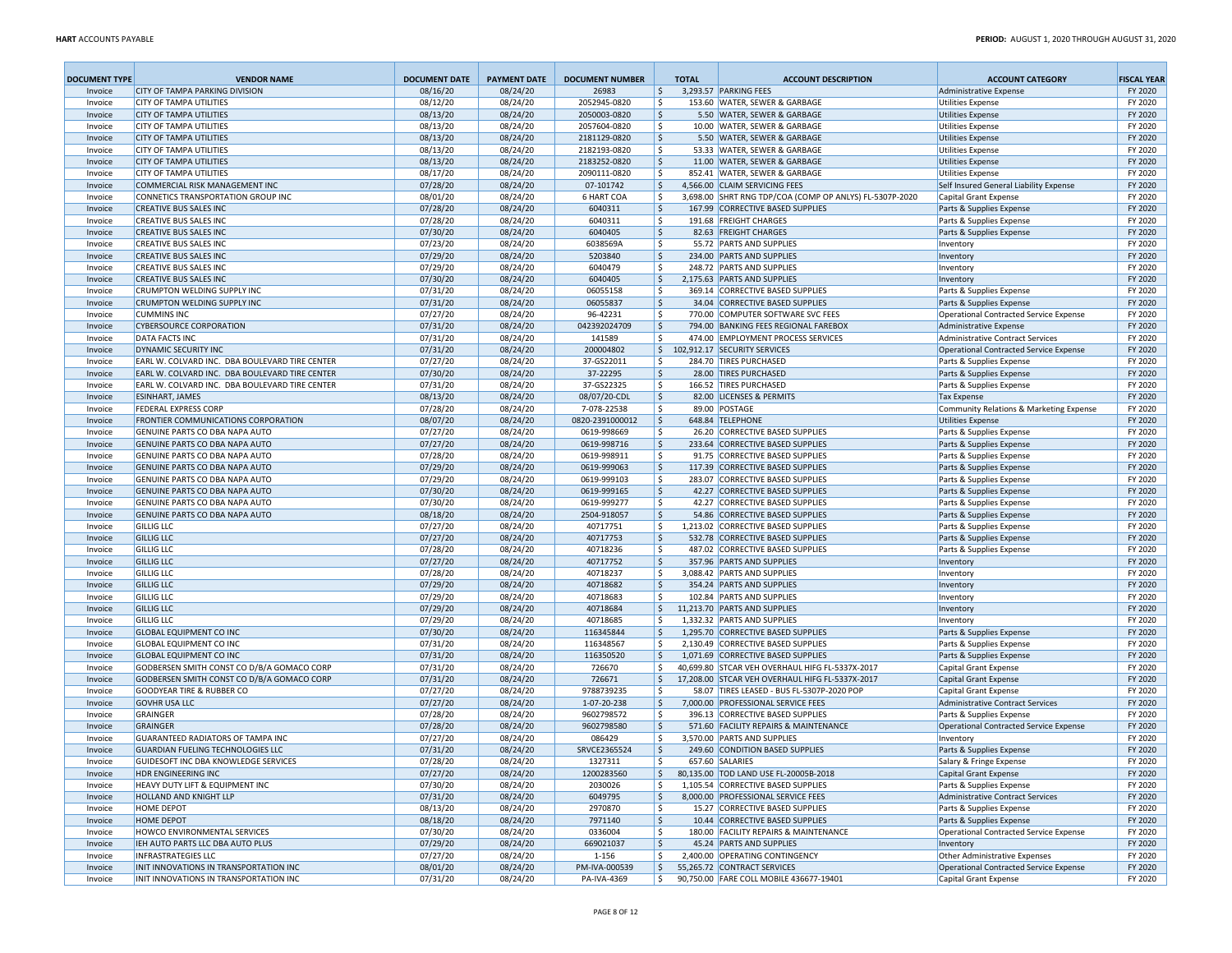| <b>DOCUMENT TYPE</b> | <b>VENDOR NAME</b>                                                         | <b>DOCUMENT DATE</b> | <b>PAYMENT DATE</b>  | <b>DOCUMENT NUMBER</b>                 | <b>TOTAL</b>             | <b>ACCOUNT DESCRIPTION</b>                                           | <b>ACCOUNT CATEGORY</b>                             | <b>FISCAL YEAR</b> |
|----------------------|----------------------------------------------------------------------------|----------------------|----------------------|----------------------------------------|--------------------------|----------------------------------------------------------------------|-----------------------------------------------------|--------------------|
| Invoice              | <b>INTEGRATED GRAPHIC SOLUTIONS</b>                                        | 07/30/20             | 08/24/20             | 4022                                   | \$                       | 3,085.00 PRINTING - SYSTEM PROMOTION                                 | Community Relations & Marketing Expense             | FY 2020            |
| Invoice              | J2 CLOUD SERVICES LLC                                                      | 07/31/20             | 08/24/20             | 1485205                                | Ŝ.                       | 487.26 COMPUTER SOFTWARE SVC FEES                                    | Operational Contracted Service Expense              | FY 2020            |
| Invoice              | JANEK CORPORATION, THE                                                     | 07/29/20             | 08/24/20             | 109002                                 | S.                       | 400.00 PARTS AND SUPPLIES                                            | Inventory                                           | FY 2020            |
| Invoice<br>Invoice   | JANEK CORPORATION, THE<br>JCP LOCK & SECURITY INC                          | 07/29/20<br>07/29/20 | 08/24/20<br>08/24/20 | 109003<br>20-2490                      | \$<br>5                  | 540.00 PARTS AND SUPPLIES<br>432.60 CORRECTIVE BASED SUPPLIES        | Inventory<br>Parts & Supplies Expense               | FY 2020<br>FY 2020 |
| Invoice              | JOHNS EASTERN COMPANY INC                                                  | 08/01/20             | 08/24/20             | 08012020                               | \$                       | 15,400.00 CLAIM SERVICING FEES                                       | Self Insured General Liability Expense              | FY 2020            |
| Invoice              | KENWORTH OF CENTRAL FLORIDA INC                                            | 07/28/20             | 08/24/20             | 03P98432                               | S.                       | 16.77 CORRECTIVE BASED SUPPLIES                                      | Parts & Supplies Expense                            | FY 2020            |
| Invoice              | KENWORTH OF CENTRAL FLORIDA INC                                            | 07/30/20             | 08/24/20             | 03P98939                               | \$                       | 1,154.20 CORRECTIVE BASED SUPPLIES                                   | Parts & Supplies Expense                            | FY 2020            |
| Invoice              | KENWORTH OF CENTRAL FLORIDA INC                                            | 07/27/20             | 08/24/20             | 03P96835                               | \$                       | 1,283.33 PARTS AND SUPPLIES                                          | Inventory                                           | FY 2020            |
| Invoice              | KENWORTH OF CENTRAL FLORIDA INC                                            | 07/27/20             | 08/24/20             | 03P97923                               | Ŝ.                       | 1,787.87 PARTS AND SUPPLIES                                          | Inventory                                           | FY 2020            |
| Invoice              | KENWORTH OF CENTRAL FLORIDA INC                                            | 07/28/20             | 08/24/20             | 03P98303                               | \$                       | 1,076.68 PARTS AND SUPPLIES                                          | Inventory                                           | FY 2020            |
| Invoice              | KENWORTH OF CENTRAL FLORIDA INC                                            | 07/29/20             | 08/24/20             | 03P98713                               | \$                       | 116.10 PARTS AND SUPPLIES                                            | Inventory                                           | FY 2020            |
| Invoice              | KENWORTH OF CENTRAL FLORIDA INC                                            | 07/31/20             | 08/24/20             | 03P98725                               | \$                       | 12.90 PARTS AND SUPPLIES                                             | Inventory                                           | FY 2020            |
| Invoice              | <b>KIRKS AUTOMOTIVE INC</b>                                                | 07/29/20             | 08/24/20             | 1040929                                | Ŝ.                       | 359.94 PARTS AND SUPPLIES                                            | Inventory                                           | FY 2020            |
| Invoice              | <b>LAKE DOCTORS INC</b>                                                    | 08/01/20<br>07/31/20 | 08/24/20             | 518686                                 | \$<br>\$                 | 125.00 CONTRACT SERVICES<br>12,255.00 ARMORED CAR SERVICES           | Operational Contracted Service Expense              | FY 2020            |
| Invoice<br>Invoice   | MID FLORIDA ARMORED & ATM SERVICES INC<br>MOHAWK MANUFACTURING & SUPPLY CO | 07/27/20             | 08/24/20<br>08/24/20 | 33641<br>U059422                       | 5                        | 185.88 PARTS AND SUPPLIES                                            | Operational Contracted Service Expense<br>Inventory | FY 2020<br>FY 2020 |
| Invoice              | MOHAWK MANUFACTURING & SUPPLY CO                                           | 07/29/20             | 08/24/20             | U059502                                | Ŝ.                       | 1,212.00 PARTS AND SUPPLIES                                          | Inventory                                           | FY 2020            |
| Invoice              | MOHAWK MANUFACTURING & SUPPLY CO                                           | 07/29/20             | 08/24/20             | U059503                                | 5                        | 602.94 PARTS AND SUPPLIES                                            | Inventory                                           | FY 2020            |
| Invoice              | MOHAWK MANUFACTURING & SUPPLY CO                                           | 07/31/20             | 08/24/20             | U059598                                | \$                       | 9,180.64 PARTS AND SUPPLIES                                          | Inventory                                           | FY 2020            |
| Invoice              | MSC INDUSTRIAL SUPPLY CO                                                   | 07/27/20             | 08/24/20             | 3990039001                             | 5                        | 277.07 CORRECTIVE BASED SUPPLIES                                     | Parts & Supplies Expense                            | FY 2020            |
| Invoice              | MSC INDUSTRIAL SUPPLY CO                                                   | 07/29/20             | 08/24/20             | 3993246001                             | Ŝ.                       | 277.08 CORRECTIVE BASED SUPPLIES                                     | Parts & Supplies Expense                            | FY 2020            |
| Invoice              | NOVA ENGINEERING & ENVIRONMENTAL LLC                                       | 07/27/20             | 08/24/20             | 0228010                                | 5                        | 2,579.52 PROFESSIONAL SERVICE FEES                                   | Administrative Contract Services                    | FY 2020            |
| Invoice              | NOVA ENGINEERING & ENVIRONMENTAL LLC                                       | 07/27/20             | 08/24/20             | 0228011                                | \$                       | 1,402.92 PROFESSIONAL SERVICE FEES                                   | Administrative Contract Services                    | FY 2020            |
| Invoice              | OFFICE DEPOT INC                                                           | 07/31/20             | 08/24/20             | 15518816                               | l\$                      | 2,470.26 CONTRACTED OFFICE SUPPLIES                                  | Parts & Supplies Expense                            | FY 2020            |
| Invoice              | <b>P&amp;A ADMINISTRATIVE SERVICES INC</b>                                 | 06/20/20             | 08/24/20             | F81520415084<br>1384186                | Ŝ.                       | 1,102.15 PROFESSIONAL SERVICE FEES<br>572.60 DIESEL & GAS EXCISE TAX | Administrative Contract Services                    | FY 2020            |
| Invoice              | PALMDALE OIL COMPANY<br>PALMDALE OIL COMPANY                               | 07/28/20<br>07/31/20 | 08/24/20<br>08/24/20 | 1386860                                | \$<br>\$                 | 534.55 DIESEL & GAS EXCISE TAX                                       | <b>Tax Expense</b><br><b>Tax Expense</b>            | FY 2020<br>FY 2020 |
| Invoice<br>Invoice   | PALMDALE OIL COMPANY                                                       | 07/27/20             | 08/24/20             | 1381681                                | 5                        | 297.00 DIESEL EXHAUST FLUID                                          | Fuel and Oil Expense                                | FY 2020            |
| Invoice              | PALMDALE OIL COMPANY                                                       | 07/28/20             | 08/24/20             | 1384186                                | \$                       | 2,169.15 GASOLINE                                                    | Fuel and Oil Expense                                | FY 2020            |
| Invoice              | PALMDALE OIL COMPANY                                                       | 07/31/20             | 08/24/20             | 1386860                                | 5                        | 1,957.92 GASOLINE                                                    | Fuel and Oil Expense                                | FY 2020            |
| Invoice              | PALMDALE OIL COMPANY                                                       | 07/27/20             | 08/24/20             | 1383128                                | \$                       | 2,308.90 OIL & LUBE                                                  | Fuel and Oil Expense                                | FY 2020            |
| Invoice              | PETROLEUM TRADERS CORPORATION                                              | 07/27/20             | 08/24/20             | 1557490                                | 9,629.52 DIESEL<br>\$    |                                                                      | Fuel and Oil Expense                                | FY 2020            |
| Invoice              | PETROLEUM TRADERS CORPORATION                                              | 07/29/20             | 08/24/20             | 1557492                                | \$<br>9,638.47 DIESEL    |                                                                      | Fuel and Oil Expense                                | FY 2020            |
| Invoice              | PETROLEUM TRADERS CORPORATION                                              | 07/31/20             | 08/24/20             | 1557494                                | \$<br>9,624.40 DIESEL    |                                                                      | Fuel and Oil Expense                                | FY 2020            |
| Invoice              | PETROLEUM TRADERS CORPORATION                                              | 07/27/20             | 08/24/20             | 1557490                                | \$                       | 2,678.13 DIESEL & GAS EXCISE TAX                                     | <b>Tax Expense</b>                                  | FY 2020            |
| Invoice              | PETROLEUM TRADERS CORPORATION<br>PETROLEUM TRADERS CORPORATION             | 07/29/20<br>07/31/20 | 08/24/20<br>08/24/20 | 1557492<br>1557494                     | $\mathsf{\hat{S}}$<br>\$ | 2,680.62 DIESEL & GAS EXCISE TAX<br>2,676.71 DIESEL & GAS EXCISE TAX | <b>Tax Expense</b><br><b>Tax Expense</b>            | FY 2020<br>FY 2020 |
| Invoice<br>Invoice   | PINELLAS SUNCOAST TRANSIT AUTHORITY                                        | 07/31/20             | 08/24/20             | 32055                                  | \$                       | 170.00 INTER/COUNTY PASSPORT                                         | Pass Revenue                                        | FY 2020            |
| Invoice              | PINELLAS SUNCOAST TRANSIT AUTHORITY                                        | 08/17/20             | 08/24/20             | 32058                                  | \$                       | 297.50 INTER/COUNTY PASSPORT                                         | Pass Revenue                                        | FY 2020            |
| Invoice              | PRECISION OF SW FL INC                                                     | 07/30/20             | 08/24/20             | <b>FLINV03775</b>                      | l \$                     | 224.64 CORRECTIVE BASED SUPPLIES                                     | Parts & Supplies Expense                            | FY 2020            |
| Invoice              | PRECISION OF SW FL INC                                                     | 07/30/20             | 08/24/20             | <b>FLINV03775</b>                      | \$                       | 15.00 FREIGHT CHARGES                                                | Parts & Supplies Expense                            | FY 2020            |
| Invoice              | RELIABLE TRANSMISSION SERVICE                                              | 07/30/20             | 08/24/20             | T-29031                                | 5                        | 1,270.77 CORRECTIVE BASED SUPPLIES                                   | Parts & Supplies Expense                            | FY 2020            |
| Invoice              | <b>REPUBLIC SERVICES INC</b>                                               | 07/31/20             | 08/24/20             | 0696-000892088                         | \$                       | 1,111.85 WATER, SEWER & GARBAGE                                      | <b>Utilities Expense</b>                            | FY 2020            |
| Invoice              | <b>RUSH TRUCK CENTER</b>                                                   | 07/30/20             | 08/24/20             | 3020203565                             | l \$                     | 1,201.30 PARTS AND SUPPLIES                                          | Inventory                                           | FY 2020            |
| Invoice              | <b>SCHINDLER ELEVATOR CORP</b>                                             | 08/01/20             | 08/24/20             | 8105395535                             | \$                       | 1,072.77 CONTRACT SERVICES                                           | Operational Contracted Service Expense              | FY 2020            |
| Invoice              | <b>SCHINDLER ELEVATOR CORP</b>                                             | 08/01/20             | 08/24/20             | 8105396449                             | 5                        | 766.05 FACILITY REPAIRS & MAINTENANCE                                | Operational Contracted Service Expense              | FY 2020            |
| Invoice<br>Invoice   | SOUTHEAST POWER SYSTEMS OF TAMPA INC<br><b>SOUTHERN COACH PARTS CO</b>     | 07/31/20<br>07/28/20 | 08/24/20             | 23 179765<br>68917                     | \$<br>l\$                | 1,255.00 PARTS AND SUPPLIES<br>7,640.22 PARTS AND SUPPLIES           | Inventory<br>Inventory                              | FY 2020<br>FY 2020 |
| Invoice              | SOUTHERN COACH PARTS CO                                                    | 07/29/20             | 08/24/20<br>08/24/20 | 68921                                  | l \$                     | 434.64 PARTS AND SUPPLIES                                            | Inventory                                           | FY 2020            |
| Invoice              | <b>STATE OF FLORIDA</b>                                                    | 08/17/20             | 08/24/20             | 2K-7871                                | 5                        | 101.84 TELEPHONE                                                     | <b>Utilities Expense</b>                            | FY 2020            |
| Invoice              | <b>STEPPS TOWING SERVICE INC</b>                                           | 07/27/20             | 08/24/20             | HH325678                               | l \$                     | 250.00 TOWING CHARGES                                                | Operational Contracted Service Expense              | FY 2020            |
| Invoice              | <b>STEPPS TOWING SERVICE INC</b>                                           | 07/27/20             | 08/24/20             | HH326153                               | \$                       | 250.00 TOWING CHARGES                                                | Operational Contracted Service Expense              | FY 2020            |
| Invoice              | STEPPS TOWING SERVICE INC                                                  | 07/29/20             | 08/24/20             | HH326632                               | \$                       | 281.25 TOWING CHARGES                                                | Operational Contracted Service Expense              | FY 2020            |
| Invoice              | <b>STEPPS TOWING SERVICE INC</b>                                           | 07/29/20             | 08/24/20             | TW326665                               | \$                       | 281.25 TOWING CHARGES                                                | Operational Contracted Service Expense              | FY 2020            |
| Invoice              | <b>STERICYCLE INC</b>                                                      | 07/31/20             | 08/24/20             | 1010071981                             | \$                       | 1.85 CONTRACT SERVICES                                               | Operational Contracted Service Expense              | FY 2020            |
| Invoice              | <b>SUN STATE INTERNATIONAL TRUCKS LLC</b>                                  | 07/27/20             | 08/24/20             | X10043519901                           | \$                       | 2.429.70 PARTS AND SUPPLIES                                          | Inventory                                           | FY 2020            |
| Invoice              | T.A. MAHONEY CO INC                                                        | 07/30/20             | 08/24/20             | IN-770477                              | l\$                      | 86.99 CORRECTIVE BASED SUPPLIES                                      | Parts & Supplies Expense                            | FY 2020            |
| Invoice              | <b>TAMPA ELECTRIC COMPANY</b>                                              | 08/13/20             | 08/24/20             | 211012151059-0820                      | ا \$                     | 32.39 ELECTRICITY                                                    | Utilities Expense                                   | FY 2020            |
| Invoice<br>Invoice   | <b>TAMPA ELECTRIC COMPANY</b><br><b>TAMPA ELECTRIC COMPANY</b>             | 08/13/20<br>08/13/20 | 08/24/20<br>08/24/20 | 211012151307-0820<br>211012151570-0820 | \$<br>۱\$                | 20.29 ELECTRICITY<br>48.51 ELECTRICITY                               | Utilities Expense<br>Utilities Expense              | FY 2020<br>FY 2020 |
| Invoice              | <b>TAMPA ELECTRIC COMPANY</b>                                              | 08/13/20             | 08/24/20             | 211012151794-0820                      | l\$                      | 19.73 ELECTRICITY                                                    | Utilities Expense                                   | FY 2020            |
| Invoice              | <b>TAMPA ELECTRIC COMPANY</b>                                              | 08/13/20             | 08/24/20             | 211012152065-0820                      | ۱\$                      | 18.52 ELECTRICITY                                                    | Utilities Expense                                   | FY 2020            |
| Invoice              | <b>TAMPA ELECTRIC COMPANY</b>                                              | 08/14/20             | 08/24/20             | 211012152305-0820                      | l\$                      | 18.52 ELECTRICITY                                                    | Utilities Expense                                   | FY 2020            |
| Invoice              | <b>TAMPA ELECTRIC COMPANY</b>                                              | 08/14/20             | 08/24/20             | 211012152636-0820                      | ۱\$                      | 35.19 ELECTRICITY                                                    | Utilities Expense                                   | FY 2020            |
| Invoice              | <b>TAMPA ELECTRIC COMPANY</b>                                              | 08/17/20             | 08/24/20             | 211012152933-0820                      | l \$                     | 183.57 ELECTRICITY                                                   | Utilities Expense                                   | FY 2020            |
| Invoice              | <b>TAMPA ELECTRIC COMPANY</b>                                              | 08/17/20             | 08/24/20             | 221007925359-0820                      | ا \$                     | 339.21 ELECTRICITY                                                   | Utilities Expense                                   | FY 2020            |
| Invoice              | TERMINIX INTERNATIONAL LP                                                  | 07/31/20             | 08/24/20             | 399066294                              | \$                       | 1,161.12 CONTRACT SERVICES                                           | Operational Contracted Service Expense              | FY 2020            |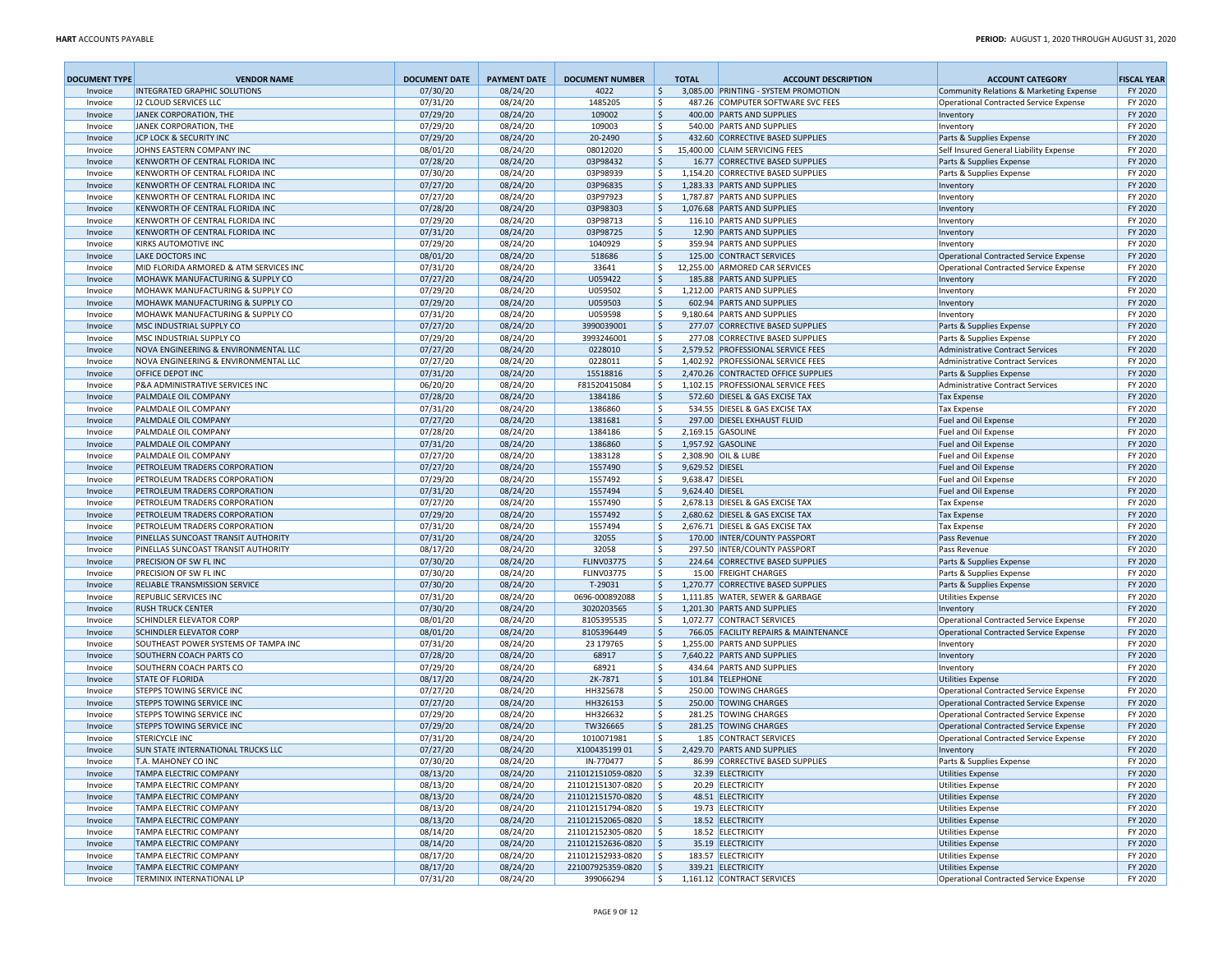| <b>DOCUMENT TYPE</b> | <b>VENDOR NAME</b>                                                   | <b>DOCUMENT DATE</b> | <b>PAYMENT DATE</b>  | <b>DOCUMENT NUMBER</b>             | <b>TOTAL</b>       | <b>ACCOUNT DESCRIPTION</b>                                    | <b>ACCOUNT CATEGORY</b>                                            | <b>FISCAL YEAR</b> |
|----------------------|----------------------------------------------------------------------|----------------------|----------------------|------------------------------------|--------------------|---------------------------------------------------------------|--------------------------------------------------------------------|--------------------|
| Invoice              | TRILLIUM TRANSPORTATION FUELS LLC                                    | 07/31/20             | 08/24/20             | 20829789                           | \$                 | 13,858.92 FACILITY REPAIRS & MAINTENANCE                      | Operational Contracted Service Expense                             | FY 2020            |
| Invoice              | <b>ULINE INC</b>                                                     | 07/29/20             | 08/24/20             | 122597616                          | \$                 | 479.05 PRINTING - SYSTEM PROMOTION                            | Community Relations & Marketing Expense                            | FY 2020            |
| Invoice              | UNIFIRST CORPORATION                                                 | 07/27/20             | 08/24/20             | 914 2705844                        | l \$               | 164.50 FACILITY REPAIRS & MAINTENANCE                         | Operational Contracted Service Expense                             | FY 2020            |
| Invoice              | UNIFIRST CORPORATION                                                 | 07/29/20             | 08/24/20             | 914 2707215                        | l \$               | 24.30 FACILITY REPAIRS & MAINTENANCE                          | Operational Contracted Service Expense                             | FY 2020            |
| Invoice              | UNITED PARCEL SERVICE<br>UNIVERSAL FIRE SYSTEMS INC                  | 08/15/20             | 08/24/20             | 0000574788330                      | 5                  | 151.88 POSTAGE<br>600.00 CORRECTIVE BASED SUPPLIES            | Community Relations & Marketing Expense                            | FY 2020<br>FY 2020 |
| Invoice<br>Invoice   | UNIVERSITY OF SOUTH FLORIDA CUTR                                     | 07/30/20<br>08/12/20 | 08/24/20<br>08/24/20 | 120419-1<br>GM-00182461            | \$<br> \$          | 15,908.00 ACQ SURV/SEC EQP CAMERAS BUS VEH FL-5307P-2018      | Parts & Supplies Expense<br>Capital Grant Expense                  | FY 2020            |
| Invoice              | VEHICLE MAINTENANCE PROGRAM INC                                      | 07/31/20             | 08/24/20             | INV-374504                         | \$                 | 1,918.80 PARTS AND SUPPLIES                                   | Inventory                                                          | FY 2020            |
| Invoice              | WEST COAST TRANSPORTATION SERVICES INC DBA YELLOW CAB                | 08/01/20             | 08/24/20             | 22928                              | \$                 | 45,186.00 CUST CHOICE VCHR G1I26 438958-18404                 | Capital Grant Expense                                              | FY 2020            |
| Invoice              | WEST PUBLISHING CORP DBA THOMSON WEST                                | 08/01/20             | 08/24/20             | 842759221                          | \$                 | 970.13 DUES, SUBSCRIPTIONS & FEES                             | Administrative Expense                                             | FY 2020            |
| Invoice              | <b>WORLD ONE INC</b>                                                 | 08/01/20             | 08/24/20             | 85758                              | S.                 | 929.07 DISPOSAL SERVICES                                      | <b>Utilities Expense</b>                                           | FY 2020            |
| Invoice              | <b>WORLD ONE INC</b>                                                 | 08/01/20             | 08/24/20             | 85760                              | \$                 | 879.28 DISPOSAL SERVICES                                      | <b>Utilities Expense</b>                                           | FY 2020            |
| Invoice              | <b>4IMPRINT INC</b>                                                  | 08/04/20             | 08/31/20             | 8410884                            | 5                  | 2,699.43 MARKETING RIDERSHIP DEVELOPMENT                      | Community Relations & Marketing Expense                            | FY 2020            |
| Invoice              | A & W MAINTENANCE                                                    | 08/06/20             | 08/31/20             | 61125                              | \$                 | 750.00 CORRECTIVE BASED SUPPLIES                              | Parts & Supplies Expense                                           | FY 2020            |
| Invoice              | A & W MAINTENANCE                                                    | 08/20/20             | 08/31/20             | 61178                              | \$                 | 1,744.00 CORRECTIVE BASED SUPPLIES                            | Parts & Supplies Expense                                           | FY 2020            |
| Invoice              | <b>ABC BUS INC</b>                                                   | 07/27/20             | 08/31/20             | 3109401                            | \$                 | 4,384.21 PARTS AND SUPPLIES                                   | Inventory                                                          | FY 2020            |
| Invoice              | <b>ABC BUS INC</b><br><b>AMERIGAS PROPANE LP</b>                     | 08/03/20<br>08/06/20 | 08/31/20<br>08/31/20 | 3111354<br>3110041271              | \$<br>Ŝ.           | 860.40 PARTS AND SUPPLIES<br>160.61 PROPANE FACILITIES        | Inventory<br>Utilities Expense                                     | FY 2020<br>FY 2020 |
| Invoice<br>Invoice   | <b>ARCHIVE CORPORATION</b>                                           | 08/05/20             | 08/31/20             | 0149851                            | \$                 | 591.54 CONTRACT SERVICES                                      | Operational Contracted Service Expense                             | FY 2020            |
| Invoice              | <b>ARCHIVE CORPORATION</b>                                           | 08/05/20             | 08/31/20             | 0150004                            | \$                 | 873.39 PROFESSIONAL SERVICE FEES                              | Administrative Contract Services                                   | FY 2020            |
| Invoice              | AUTOMATIC DATA PROCESSING INC DBA ADP LLC                            | 08/07/20             | 08/31/20             | 562180723                          | \$                 | 42,871.11 CONTRACT SERVICES - ADP                             | Operational Contracted Service Expense                             | FY 2020            |
| Invoice              | <b>BARTOW FORD CO</b>                                                | 08/04/20             | 08/31/20             | 831542                             | Ŝ.                 | 94.28 CORRECTIVE BASED SUPPLIES                               | Parts & Supplies Expense                                           | FY 2020            |
| Invoice              | <b>BARTOW FORD CO</b>                                                | 07/30/20             | 08/31/20             | 830783                             | 5                  | 2,061.45 PARTS AND SUPPLIES                                   | Accounts Payable                                                   | FY 2020            |
| Invoice              | <b>BARTOW FORD CO</b>                                                | 08/03/20             | 08/31/20             | 830783-1                           | \$                 | 408.00 PARTS AND SUPPLIES                                     | <b>Accounts Payable</b>                                            | FY 2020            |
| Invoice              | <b>BEEP INC</b>                                                      | 08/04/20             | 08/31/20             | 055                                | \$                 | 13,970.00 AUTO VEH MST PILOT PROJ FPN422799-39401 FY17        | Capital Grant Expense                                              | FY 2020            |
| Invoice              | BENNETT JACOBS AND ADAMS PA                                          | 08/03/20             | 08/31/20             | 116259                             | Ŝ.                 | 218.99 LEGAL FEES - LABOR ATTORNEY                            | Administrative Contract Services                                   | FY 2020            |
| Invoice              | BENNETT JACOBS AND ADAMS PA                                          | 08/03/20             | 08/31/20             | 116260                             | 5                  | 1,216.00 LEGAL FEES - LABOR ATTORNEY                          | Administrative Contract Services                                   | FY 2020            |
| Invoice              | <b>BRIGHT HOUSE NETWORKS LLC</b><br><b>BRIGHT HOUSE NETWORKS LLC</b> | 07/16/20             | 08/31/20             | 042451601071620                    | l\$                | 119.84 CABLE TELEVISION SERVICES                              | <b>Utilities Expense</b>                                           | FY 2020            |
| Invoice<br>Invoice   | <b>BRIGHT HOUSE NETWORKS LLC</b>                                     | 08/16/20<br>08/21/20 | 08/31/20<br>08/31/20 | 042451601081620<br>042452602082120 | l \$<br>Ŝ.         | 122.79 CABLE TELEVISION SERVICES<br>9.99 WEB HOSTING SERVICES | <b>Utilities Expense</b><br>Operational Contracted Service Expense | FY 2020<br>FY 2020 |
| Invoice              | <b>BRIGHT HOUSE NETWORKS LLC</b>                                     | 08/23/20             | 08/31/20             | 077542301082320                    | l\$                | 2,484.49 WEB HOSTING SERVICES                                 | Operational Contracted Service Expense                             | FY 2020            |
| Invoice              | <b>CAMBRIDGE SYSTEMATICS INC</b>                                     | 08/07/20             | 08/31/20             | 170054-23                          | \$                 | 10,478.00 COMPUTER SOFTWARE SVC FEES                          | Operational Contracted Service Expense                             | FY 2020            |
| Invoice              | <b>CINTAS CORPORATION</b>                                            | 08/06/20             | 08/31/20             | 4057936214                         | \$                 | 42.35 UNIFORMS                                                | Salary & Fringe Expense                                            | FY 2020            |
| Invoice              | <b>CINTAS CORPORATION</b>                                            | 08/06/20             | 08/31/20             | 4057936230                         | \$                 | 36.30 UNIFORMS                                                | Salary & Fringe Expense                                            | FY 2020            |
| Invoice              | <b>CINTAS CORPORATION</b>                                            | 08/06/20             | 08/31/20             | 4057936250                         | 5                  | 36.30 UNIFORMS                                                | Salary & Fringe Expense                                            | FY 2020            |
| Invoice              | <b>CINTAS CORPORATION</b>                                            | 08/06/20             | 08/31/20             | 4057936344                         | \$                 | 42.35 UNIFORMS                                                | Salary & Fringe Expense                                            | FY 2020            |
| Invoice              | <b>CINTAS CORPORATION</b>                                            | 08/06/20             | 08/31/20             | 4057936520                         | 5                  | 151.25 UNIFORMS                                               | Salary & Fringe Expense                                            | FY 2020            |
| Invoice              | <b>CINTAS CORPORATION</b>                                            | 08/06/20             | 08/31/20             | 4057936544                         | \$                 | 127.05 UNIFORMS                                               | Salary & Fringe Expense                                            | FY 2020            |
| Invoice              | <b>CINTAS CORPORATION</b>                                            | 08/06/20             | 08/31/20             | 4057936649                         | 5                  | 236.50 UNIFORMS                                               | Salary & Fringe Expense                                            | FY 2020            |
| Invoice              | <b>CINTAS CORPORATION</b><br><b>CITY OF TAMPA UTILITIES</b>          | 08/07/20<br>08/19/20 | 08/31/20<br>08/31/20 | 4058072344<br>2246116-0820         | \$<br>5            | 66.55 UNIFORMS<br>1,138.13 WATER, SEWER & GARBAGE             | Salary & Fringe Expense<br>Utilities Expense                       | FY 2020<br>FY 2020 |
| Invoice<br>Invoice   | <b>CJ PUBLISHERS INC</b>                                             | 08/01/20             | 08/31/20             | 2008-DIT85337                      | \$                 | 250.00 ADVERTISING & PROMOTIONS                               | Community Relations & Marketing Expense                            | FY 2020            |
| Invoice              | COLONIAL LIFE & ACCIDENT INSURANCE CO                                | 07/26/20             | 08/31/20             | 4147930-0702467                    | 5                  | 58,622.86 FLEX COMP - EMPLOYEES                               | <b>Accounts Payable</b>                                            | FY 2020            |
| Invoice              | COMER TOOLS II DBA SNAP-ON TOOLS                                     | 08/06/20             | 08/31/20             | 08062020515                        | \$                 | 1,330.00 TOOLS, EQUIP & SHOP SUPPLIES                         | Parts & Supplies Expense                                           | FY 2020            |
| Invoice              | <b>CREATIVE BUS SALES INC</b>                                        | 08/06/20             | 08/31/20             | 5204290                            | $\mathsf{\hat{S}}$ | 106.70 CORRECTIVE BASED SUPPLIES                              | Parts & Supplies Expense                                           | FY 2020            |
| Invoice              | <b>CREATIVE BUS SALES INC</b>                                        | 08/06/20             | 08/31/20             | 6040615                            | \$                 | 7,210.20 PARTS AND SUPPLIES                                   | Inventory                                                          | FY 2020            |
| Invoice              | <b>DESIGNLAB INC</b>                                                 | 08/04/20             | 08/31/20             | 246966                             | 5                  | 3,475.65 UNIFORMS                                             | Salary & Fringe Expense                                            | FY 2020            |
| Invoice              | EARL W. COLVARD INC. DBA BOULEVARD TIRE CENTER                       | 08/05/20             | 08/31/20             | 37-22482                           | \$                 | 14.00 TIRES PURCHASED                                         | Parts & Supplies Expense                                           | FY 2020            |
| Invoice              | EARL W. COLVARD INC. DBA BOULEVARD TIRE CENTER                       | 08/05/20             | 08/31/20             | 37-22483                           | l \$               | 14.00 TIRES PURCHASED                                         | Parts & Supplies Expense                                           | FY 2020            |
| Invoice              | EARL W. COLVARD INC. DBA BOULEVARD TIRE CENTER                       | 08/05/20             | 08/31/20             | 37-GS22550                         | \$                 | 159.55 TIRES PURCHASED                                        | Parts & Supplies Expense                                           | FY 2020            |
| Invoice              | <b>FEDERAL EXPRESS CORP</b>                                          | 08/04/20<br>08/04/20 | 08/31/20             | 7-083-55928                        | 5<br>\$            | 87.59 POSTAGE                                                 | Community Relations & Marketing Expense                            | FY 2020            |
| Invoice<br>Invoice   | FLEET ACQUISTIONS LLC DBA FLEET PRODUCTS<br><b>FLEETPRIDE INC</b>    | 07/23/20             | 08/31/20<br>08/31/20 | 1729451<br>56032899                | l\$                | 47.60 PARTS AND SUPPLIES<br>1,618.80 PARTS AND SUPPLIES       | Inventory<br>Inventory                                             | FY 2020<br>FY 2020 |
| Invoice              | <b>FRONTIER LIGHTING INC</b>                                         | 08/04/20             | 08/31/20             | S2009430.002                       | l \$               | 564.00 CORRECTIVE BASED SUPPLIES                              | Parts & Supplies Expense                                           | FY 2020            |
| Invoice              | <b>GALLAGHER BENEFIT SERVICES INC</b>                                | 08/06/20             | 08/31/20             | 207606                             | 5                  | 4,612.50 PROFESSIONAL SERVICE FEES                            | <b>Administrative Contract Services</b>                            | FY 2020            |
| Invoice              | <b>GALLAGHER BENEFIT SERVICES INC</b>                                | 08/06/20             | 08/31/20             | 207608                             | Ŝ.                 | 5,833.00 PROFESSIONAL SERVICE FEES                            | Administrative Contract Services                                   | FY 2020            |
| Invoice              | <b>GENUINE PARTS CO DBA NAPA AUTO</b>                                | 08/03/20             | 08/31/20             | 0619-999772                        | l \$               | 103.04 CORRECTIVE BASED SUPPLIES                              | Parts & Supplies Expense                                           | FY 2020            |
| Invoice              | GENUINE PARTS CO DBA NAPA AUTO                                       | 08/04/20             | 08/31/20             | 0619-999958                        | \$                 | 120.54 CORRECTIVE BASED SUPPLIES                              | Parts & Supplies Expense                                           | FY 2020            |
| Invoice              | GENUINE PARTS CO DBA NAPA AUTO                                       | 08/05/20             | 08/31/20             | 0619-000044                        | 5                  | 43.64 CORRECTIVE BASED SUPPLIES                               | Parts & Supplies Expense                                           | FY 2020            |
| Invoice              | <b>GILLIG LLC</b>                                                    | 08/04/20             | 08/31/20             | 40720037                           | \$                 | 445.85 CORRECTIVE BASED SUPPLIES                              | Parts & Supplies Expense                                           | FY 2020            |
| Invoice              | <b>GILLIG LLC</b>                                                    | 08/04/20             | 08/31/20             | 40720038                           | \$                 | 1,951.00 CORRECTIVE BASED SUPPLIES                            | Parts & Supplies Expense                                           | FY 2020            |
| Invoice              | <b>GILLIG LLC</b>                                                    | 08/06/20             | 08/31/20             | 40720907                           | \$                 | 268.13 CORRECTIVE BASED SUPPLIES                              | Parts & Supplies Expense                                           | FY 2020            |
| Invoice              | <b>GILLIG LLC</b><br><b>GILLIG LLC</b>                               | 08/07/20             | 08/31/20             | 40721237<br>40720453               | \$<br>\$           | 95.04 CORRECTIVE BASED SUPPLIES<br>42.85 PARTS AND SUPPLIES   | Parts & Supplies Expense                                           | FY 2020            |
| Invoice<br>Invoice   | <b>GILLIG LLC</b>                                                    | 08/05/20<br>08/06/20 | 08/31/20<br>08/31/20 | 40720908                           | 5                  | 331.23 PARTS AND SUPPLIES                                     | Inventory<br>Inventory                                             | FY 2020<br>FY 2020 |
| Invoice              | <b>GILLIG LLC</b>                                                    | 08/07/20             | 08/31/20             | 40721235                           | \$                 | 950.40 PARTS AND SUPPLIES                                     | Inventory                                                          | FY 2020            |
| Invoice              | <b>GILLIG LLC</b>                                                    | 08/07/20             | 08/31/20             | 40721236                           | 5                  | 760.32 PARTS AND SUPPLIES                                     | Inventory                                                          | FY 2020            |
| Invoice              | GRAINGER                                                             | 08/05/20             | 08/31/20             | 9611164592                         | l\$                | 106.50 CORRECTIVE BASED SUPPLIES                              | Parts & Supplies Expense                                           | FY 2020            |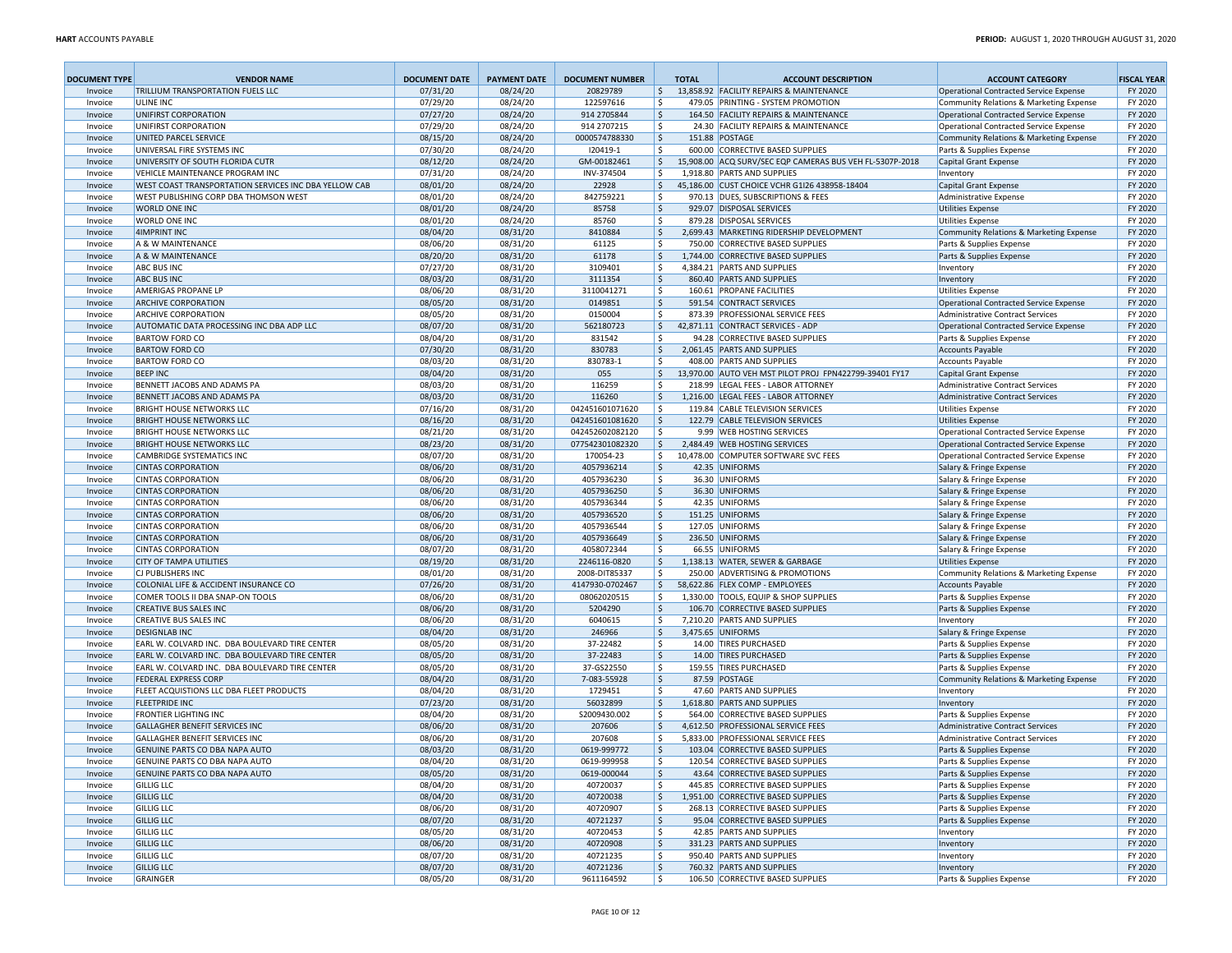| <b>DOCUMENT TYPE</b> | <b>VENDOR NAME</b>                                            | <b>DOCUMENT DATE</b> | <b>PAYMENT DATE</b>  | <b>DOCUMENT NUMBER</b>       |              | <b>TOTAL</b>    | <b>ACCOUNT DESCRIPTION</b>                                          | <b>ACCOUNT CATEGORY</b>                                                           | <b>FISCAL YEAR</b> |
|----------------------|---------------------------------------------------------------|----------------------|----------------------|------------------------------|--------------|-----------------|---------------------------------------------------------------------|-----------------------------------------------------------------------------------|--------------------|
| Invoice              | <b>GRAINGER</b>                                               | 08/07/20             | 08/31/20             | 9614373653                   | 5            |                 | 54.36 CORRECTIVE BASED SUPPLIES                                     | Parts & Supplies Expense                                                          | FY 2020            |
| Invoice              | <b>GRAYROBINSON PA</b>                                        | 08/05/20             | 08/31/20             | 10955675                     | \$           |                 | 8,000.00 LEGAL FEES - GENERAL COUNSEL                               | Administrative Contract Services                                                  | FY 2020            |
| Invoice              | HAINES CITY FIRE EXTINGUISHER SERVICES INC                    | 08/06/20             | 08/31/20             | VS01002689                   | 5 ا          |                 | 1,614.00 CORRECTIVE BASED SUPPLIES                                  | Parts & Supplies Expense                                                          | FY 2020            |
| Invoice              | HAINES CITY FIRE EXTINGUISHER SERVICES INC                    | 08/06/20             | 08/31/20             | VS01002689B                  | l\$          |                 | 632.29 CORRECTIVE BASED SUPPLIES                                    | Parts & Supplies Expense                                                          | FY 2020            |
| Invoice              | <b>HOLLAND AND KNIGHT LLP</b><br><b>HOME DEPOT</b>            | 08/04/20<br>08/13/20 | 08/31/20             | 6050171                      | ۱\$          |                 | 4.000.00 PROFESSIONAL SERVICE FEES                                  | Administrative Contract Services                                                  | FY 2020<br>FY 2020 |
| Invoice<br>Invoice   | <b>HOME DEPOT</b>                                             | 08/19/20             | 08/31/20<br>08/31/20 | 2970848<br>6971197           | l \$<br>\$ ا |                 | 476.23 CORRECTIVE BASED SUPPLIES<br>13.98 CORRECTIVE BASED SUPPLIES | Parts & Supplies Expense<br>Parts & Supplies Expense                              | FY 2020            |
| Invoice              | <b>HOME DEPOT</b>                                             | 08/25/20             | 08/31/20             | 0971634                      | \$           |                 | 945.56 FACILITY REPAIRS & MAINTENANCE                               | Operational Contracted Service Expense                                            | FY 2020            |
| Invoice              | <b>HOME DEPOT</b>                                             | 08/26/20             | 08/31/20             | 9971744                      | 5            |                 | 88.31 FACILITY REPAIRS & MAINTENANCE                                | Operational Contracted Service Expense                                            | FY 2020            |
| Invoice              | IEH AUTO PARTS LLC DBA AUTO PLUS                              | 08/06/20             | 08/31/20             | 669023093                    | \$           |                 | 274.08 PARTS AND SUPPLIES                                           | Inventory                                                                         | FY 2020            |
| Invoice              | <b>INFINITE ENERGY INC</b>                                    | 08/07/20             | 08/31/20             | 77776116272007               | \$           |                 | 19,329.15 COMPRESSED NATURAL GAS                                    | Fuel and Oil Expense                                                              | FY 2020            |
| Invoice              | <b>INFINITE ENERGY INC</b>                                    | 08/07/20             | 08/31/20             | 9783857452007                | \$           |                 | 8.42 COMPRESSED NATURAL GAS                                         | Fuel and Oil Expense                                                              | FY 2020            |
| Invoice              | J BRANDT RECOGNITION LTD                                      | 08/03/20             | 08/31/20             | 58618                        | \$           |                 | 4,048.00 SAFETY SUPPLIES & EQUIPMENT                                | Parts & Supplies Expense                                                          | FY 2020            |
| Invoice              | KELSEY, JR., DAVID A.                                         | 08/25/20             | 08/31/20             | 08/24/20-CDL                 | ا \$         |                 | 55.00 LICENSES & PERMITS                                            | Tax Expense                                                                       | FY 2020            |
| Invoice              | KENWORTH OF CENTRAL FLORIDA INC                               | 08/05/20             | 08/31/20             | 03P99732                     | 5            |                 | 881.39 PARTS AND SUPPLIES                                           | Inventory                                                                         | FY 2020            |
| Invoice              | <b>KIRKS AUTOMOTIVE INC</b>                                   | 08/03/20             | 08/31/20             | 1041080                      | \$           |                 | 895.00 PARTS AND SUPPLIES                                           | Inventory                                                                         | FY 2020            |
| Invoice              | LEWIS, MICHAEL<br>MATTHEWS, WALTER                            | 08/21/20<br>08/19/20 | 08/31/20<br>08/31/20 | 07/22/20-CDL<br>08/14/20-CDL | 5<br>l\$     |                 | 82.00 LICENSES & PERMITS<br>82.00 LICENSES & PERMITS                | <b>Tax Expense</b><br>Tax Expense                                                 | FY 2020<br>FY 2020 |
| Invoice<br>Invoice   | MOHAWK MANUFACTURING & SUPPLY CO                              | 08/04/20             | 08/31/20             | U059678                      | 5            |                 | 248.50 CORRECTIVE BASED SUPPLIES                                    | Parts & Supplies Expense                                                          | FY 2020            |
| Invoice              | MSC INDUSTRIAL SUPPLY CO                                      | 08/05/20             | 08/31/20             | 4012321001                   | \$           |                 | 277.08 CORRECTIVE BASED SUPPLIES                                    | Parts & Supplies Expense                                                          | FY 2020            |
| Invoice              | MSC INDUSTRIAL SUPPLY CO                                      | 08/06/20             | 08/31/20             | 4003415001                   | 5            |                 | 232.82 CORRECTIVE BASED SUPPLIES                                    | Parts & Supplies Expense                                                          | FY 2020            |
| Invoice              | MSC INDUSTRIAL SUPPLY CO                                      | 08/06/20             | 08/31/20             | 75704322                     | ۱\$          |                 | 46.54 CORRECTIVE BASED SUPPLIES                                     | Parts & Supplies Expense                                                          | FY 2020            |
| Invoice              | MSC INDUSTRIAL SUPPLY CO                                      | 08/07/20             | 08/31/20             | 4022582001                   | 5            |                 | 379.73 CORRECTIVE BASED SUPPLIES                                    | Parts & Supplies Expense                                                          | FY 2020            |
| Invoice              | MSC INDUSTRIAL SUPPLY CO                                      | 08/07/20             | 08/31/20             | 4022615001                   | l\$          |                 | 295.55 CORRECTIVE BASED SUPPLIES                                    | Parts & Supplies Expense                                                          | FY 2020            |
| Invoice              | NATIONAL SAFETY COUNCIL                                       | 07/30/20             | 08/31/20             | INV-1789023                  | 5            |                 | 87.62 SAFETY SUPPLIES & EQUIPMENT                                   | Parts & Supplies Expense                                                          | FY 2020            |
| Invoice              | <b>NEOPART TRANSIT LLC</b>                                    | 08/06/20             | 08/31/20             | 2450964-00                   | l\$          |                 | 2,813.40 PARTS AND SUPPLIES                                         | Inventory                                                                         | FY 2020            |
| Invoice              | PALMDALE OIL COMPANY                                          | 08/04/20             | 08/31/20             | 1388549                      | \$           |                 | 447.19 DIESEL & GAS EXCISE TAX                                      | Tax Expense                                                                       | FY 2020            |
| Invoice              | PALMDALE OIL COMPANY<br>PALMDALE OIL COMPANY                  | 08/07/20             | 08/31/20<br>08/31/20 | 1390599<br>1388549           | l\$<br>5 ا   |                 | 721.59 DIESEL & GAS EXCISE TAX<br>1,667.62 GASOLINE                 | <b>Tax Expense</b>                                                                | FY 2020<br>FY 2020 |
| Invoice<br>Invoice   | PALMDALE OIL COMPANY                                          | 08/04/20<br>08/07/20 | 08/31/20             | 1390599                      | l\$          |                 | 2,736.64 GASOLINE                                                   | Fuel and Oil Expense<br>Fuel and Oil Expense                                      | FY 2020            |
| Invoice              | PALMDALE OIL COMPANY                                          | 08/04/20             | 08/31/20             | 1387864                      | l \$         |                 | 1,053.98 OIL & LUBE                                                 | Fuel and Oil Expense                                                              | FY 2020            |
| Invoice              | PALMDALE OIL COMPANY                                          | 08/04/20             | 08/31/20             | 1387867                      | l\$          |                 | 386.98 OIL & LUBE                                                   | Fuel and Oil Expense                                                              | FY 2020            |
| Invoice              | PETROLEUM TRADERS CORPORATION                                 | 08/04/20             | 08/31/20             | 1568735                      | 5            | 9,698.61 DIESEL |                                                                     | Fuel and Oil Expense                                                              | FY 2020            |
| Invoice              | PETROLEUM TRADERS CORPORATION                                 | 08/06/20             | 08/31/20             | 1568750                      | \$           | 9,630.80 DIESEL |                                                                     | Fuel and Oil Expense                                                              | FY 2020            |
| Invoice              | PETROLEUM TRADERS CORPORATION                                 | 08/04/20             | 08/31/20             | 1568735                      | 5            |                 | 2,697.34 DIESEL & GAS EXCISE TAX                                    | <b>Tax Expense</b>                                                                | FY 2020            |
| Invoice              | PETROLEUM TRADERS CORPORATION                                 | 08/06/20             | 08/31/20             | 1568750                      | \$           |                 | 2,678.48 DIESEL & GAS EXCISE TAX                                    | Tax Expense                                                                       | FY 2020            |
| Invoice              | PINELLAS SUNCOAST TRANSIT AUTHORITY                           | 06/30/20             | 08/31/20             | 31947                        | ۱\$          |                 | 2,380.00 MARKETING FARE MEDIA                                       | Community Relations & Marketing Expense                                           | FY 2020            |
| Invoice              | PITNEY BOWES GLOBAL FINANCIAL SERVICES LLC                    | 08/06/20             | 08/31/20             | 3104116718                   | \$           |                 | 1,316.58 POSTAGE                                                    | Community Relations & Marketing Expense                                           | FY 2020            |
| Invoice              | <b>RUSH TRUCK CENTER</b>                                      | 08/03/20             | 08/31/20             | 3020250344                   | l \$         |                 | 316.56 PARTS AND SUPPLIES                                           | Inventory                                                                         | FY 2020            |
| Invoice              | <b>RUSH TRUCK CENTER</b><br><b>SAMS CLUB DIRECT</b>           | 08/07/20<br>08/26/20 | 08/31/20<br>08/31/20 | 3020303125<br>5775946935     | \$<br>5      |                 | 242.50 PARTS AND SUPPLIES<br>77.56 ORGANIZATION PROGRAMS & EVENTS   | Inventory<br>Administrative Expense                                               | FY 2020<br>FY 2020 |
| Invoice<br>Invoice   | SEABOARD DISTRIBUTION INC                                     | 08/04/20             | 08/31/20             | 244371                       | \$           |                 | 1,575.48 ANTI FREEZE/COOLANT                                        | Fuel and Oil Expense                                                              | FY 2020            |
| Invoice              | SEABOARD DISTRIBUTION INC                                     | 08/05/20             | 08/31/20             | 244454                       | 5            |                 | 10,840.75 TRANSMISSION FLUID                                        | Fuel and Oil Expense                                                              | FY 2020            |
| Invoice              | <b>SEECLICKFIX INC</b>                                        | 08/06/20             | 08/31/20             | 2019-2795                    | \$           |                 | 30,980.00 COMPUTER SOFTWARE SVC FEES                                | Operational Contracted Service Expense                                            | FY 2020            |
| Invoice              | SOUTHERN COACH PARTS CO                                       | 08/05/20             | 08/31/20             | 68946                        | 5            |                 | 2,384.00 PARTS AND SUPPLIES                                         | Inventory                                                                         | FY 2020            |
| Invoice              | STEPPS TOWING SERVICE INC                                     | 08/03/20             | 08/31/20             | HH327275                     | \$           |                 | 250.00 TOWING CHARGES                                               | Operational Contracted Service Expense                                            | FY 2020            |
| Invoice              | <b>STEPPS TOWING SERVICE INC</b>                              | 08/04/20             | 08/31/20             | HH327482                     | $\vert$ \$   |                 | 250.00 TOWING CHARGES                                               | Operational Contracted Service Expense                                            | FY 2020            |
| Invoice              | STEPPS TOWING SERVICE INC                                     | 08/06/20             | 08/31/20             | HH327141                     | \$           |                 | 250.00 TOWING CHARGES                                               | Operational Contracted Service Expense                                            | FY 2020            |
| Invoice              | <b>STEPPS TOWING SERVICE INC</b>                              | 08/06/20             | 08/31/20             | HH328451                     | ١\$          |                 | 312.50 TOWING CHARGES                                               | Operational Contracted Service Expense                                            | FY 2020            |
| Invoice              | <b>STEPPS TOWING SERVICE INC</b>                              | 08/06/20             | 08/31/20             | HH328612                     | \$           |                 | 250.00 TOWING CHARGES                                               | Operational Contracted Service Expense                                            | FY 2020            |
| Invoice              | <b>STEPPS TOWING SERVICE INC</b><br>STEPPS TOWING SERVICE INC | 08/06/20<br>08/07/20 | 08/31/20<br>08/31/20 | HH328714<br>HH326617         | l\$<br>  \$  |                 | 250.00 TOWING CHARGES<br>250.00 TOWING CHARGES                      | Operational Contracted Service Expense                                            | FY 2020<br>FY 2020 |
| Invoice<br>Invoice   | <b>TAMPA ELECTRIC COMPANY</b>                                 | 08/18/20             | 08/31/20             | 211012153535-0820            | ا \$         |                 | 2,078.00 ELECTRICITY                                                | Operational Contracted Service Expense<br><b>Utilities Expense</b>                | FY 2020            |
| Invoice              | <b>TAMPA ELECTRIC COMPANY</b>                                 | 08/18/20             | 08/31/20             | 211012154251-0820            | ا \$         |                 | 4,182.46 ELECTRICITY                                                | <b>Utilities Expense</b>                                                          | FY 2020            |
| Invoice              | <b>TAMPA ELECTRIC COMPANY</b>                                 | 08/18/20             | 08/31/20             | 211012154509-0820            | ا \$         |                 | 1,755.16 ELECTRICITY                                                | <b>Utilities Expense</b>                                                          | FY 2020            |
| Invoice              | <b>TAMPA ELECTRIC COMPANY</b>                                 | 08/18/20             | 08/31/20             | 211012154749-0820            | l \$         |                 | 340.95 ELECTRICITY                                                  | <b>Utilities Expense</b>                                                          | FY 2020            |
| Invoice              | <b>TAMPA ELECTRIC COMPANY</b>                                 | 08/19/20             | 08/31/20             | 211012154939-0820            | l \$         |                 | 246.29 ELECTRICITY                                                  | <b>Utilities Expense</b>                                                          | FY 2020            |
| Invoice              | <b>TAMPA ELECTRIC COMPANY</b>                                 | 08/21/20             | 08/31/20             | 211012155118-0820            | 1\$          |                 | 11.16 ELECTRICITY                                                   | <b>Utilities Expense</b>                                                          | FY 2020            |
| Invoice              | <b>TAMPA SPRING COMPANY</b>                                   | 08/06/20             | 08/31/20             | 132092                       | ۱\$          |                 | 126.36 CORRECTIVE BASED SUPPLIES                                    | Parts & Supplies Expense                                                          | FY 2020            |
| Invoice              | <b>TAMPA SPRING COMPANY</b>                                   | 08/06/20             | 08/31/20             | 132093                       | \$           |                 | 126.36 CORRECTIVE BASED SUPPLIES                                    | Parts & Supplies Expense                                                          | FY 2020            |
| Invoice              | TINDALE-OLIVER & ASSOC INC                                    | 08/06/20             | 08/31/20             | 12058                        | \$           |                 | 4,014.35 GEN DEV PLAN-BRT STUDY 440742-12801 AS929                  | Capital Grant Expense                                                             | FY 2020            |
| Invoice              | TRANSDIESEL OF LAKELAND INC                                   | 08/04/20             | 08/31/20             | 118                          | \$           |                 | 1,361.10 CONTRACT SERVICES                                          | Operational Contracted Service Expense                                            | FY 2020            |
| Invoice              | TRANSDIESEL OF LAKELAND INC                                   | 08/04/20             | 08/31/20             | 119<br>122742725             | ۱\$<br>  \$  |                 | 400.00 CONTRACT SERVICES<br>478.39 PRINTING - SYSTEM PROMOTION      | Operational Contracted Service Expense                                            | FY 2020            |
| Invoice<br>Invoice   | ULINE INC<br>UNIFIRST CORPORATION                             | 08/03/20<br>08/03/20 | 08/31/20<br>08/31/20 | 914 2709157                  | 5            |                 | 88.00 FACILITY REPAIRS & MAINTENANCE                                | Community Relations & Marketing Expense<br>Operational Contracted Service Expense | FY 2020<br>FY 2020 |
| Invoice              | UNIFIRST CORPORATION                                          | 08/04/20             | 08/31/20             | 914 2709831                  | \$           |                 | 22.50 FACILITY REPAIRS & MAINTENANCE                                | Operational Contracted Service Expense                                            | FY 2020            |
| Invoice              | UNIFIRST CORPORATION                                          | 08/05/20             | 08/31/20             | 914 2710535                  | 5            |                 | 88.00 FACILITY REPAIRS & MAINTENANCE                                | Operational Contracted Service Expense                                            | FY 2020            |
| Invoice              | UNITED WAY OF TAMPA BAY, INC.                                 | 08/27/20             | 08/31/20             | PPE 08/22/20                 | ۱\$          |                 | 25.00 UNITED WAY FUND - EMPLOYEES                                   | Accounts Payable                                                                  | FY 2020            |